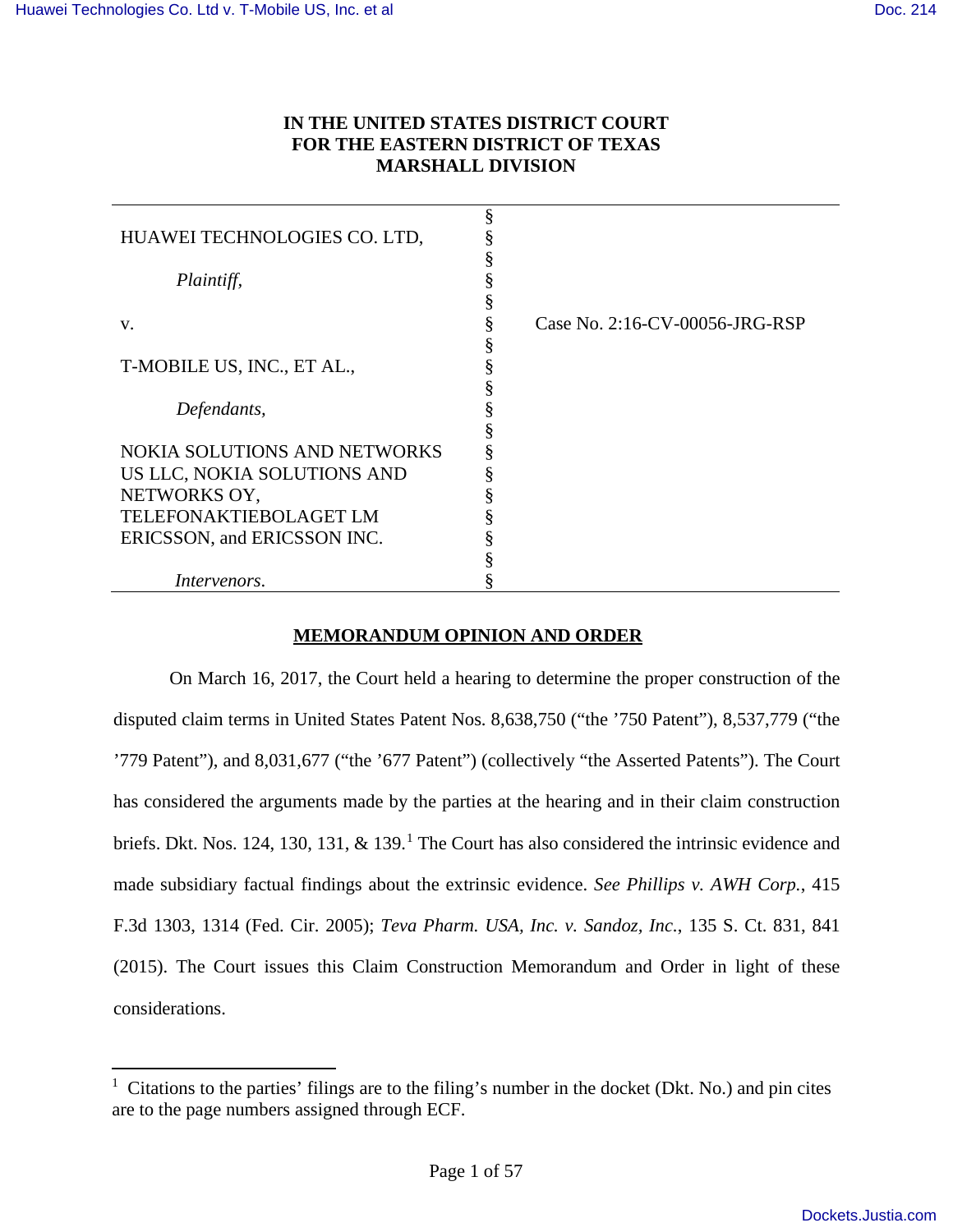# TABLE OF CONTENTS

| $\mathbf{I}$ . |                                                                                                                                                            |
|----------------|------------------------------------------------------------------------------------------------------------------------------------------------------------|
| II.            |                                                                                                                                                            |
| III.           |                                                                                                                                                            |
| IV.            |                                                                                                                                                            |
|                | 1. "receiver," "transmitter," and "mobility management network device"  14                                                                                 |
|                |                                                                                                                                                            |
|                |                                                                                                                                                            |
|                |                                                                                                                                                            |
|                | 5. "A method for detaching a user equipment (UE) when a handover from a 3rd<br>generation partnership project (3GPP) network to a non-3GPP network occurs, |
|                | 6. "detaching, by the MME, the UE from the 3GPP network" / "detach the UE                                                                                  |
| V.             |                                                                                                                                                            |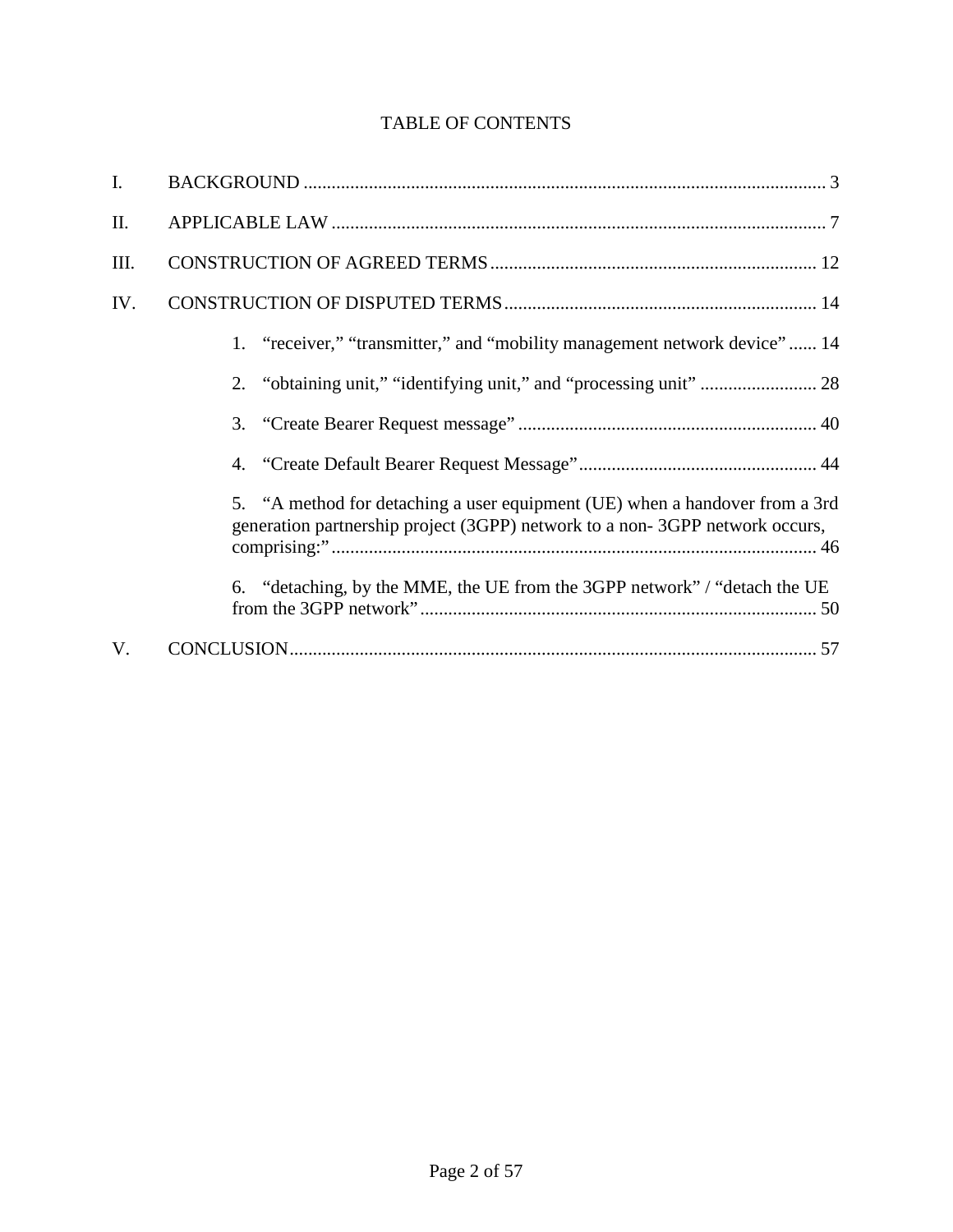# <span id="page-2-0"></span>**I. BACKGROUND**

### **A. The '779 and '750 Patents**

The '779 Patent was filed on October 19, 2009, issued on September 17, 2013, and is titled "Method, System, and Apparatus for Registration Processing." The '750 Patent was filed on July 27, 2009, issued on January 28, 2014, and is titled "Method and Network Device for Creating and Deleting Resources." The '779 and '750 Patents generally relate to a "handover between a 3GPP access system (such as GERAN/UTRAN/E-UTRAN) and a Non-3GPP access system (such as WLAN/Wimax and so on)." '750 Patent at 1:61–63. The specification discusses a number of drawbacks in the existing handover process. Specifically, the specification states the following:

1. [NO MECHANISM TO RECOVER RESOURCES] During handover from the Non-3GPP system to the 3GPP system, in order to guarantee service continuity for the UE, the 3GPP system need recover the resources used by the UE in the Non-3GPP system access system, however, there is no such a mechanism in the existing handover process from the Non-3GPP system to the 3GPP system.

2. [NO MECHANISM FOR DIFFERENTIATING ACCESS PROCESSES] In a normal 3GPP access process, the 3GPP system only creates a default bearer for the UE. However, in an access process during handover from the Non-3GPP system to the 3GPP system, the 3GPP system need recover the resources used by the UE in the Non-3GPP system access system. Above two access processes are different, and the 3GPP system need differentiate the two different access processes, but there is no such a mechanism for differentiating the different access processes in the existing 3GPP system.

3. [ONLY ONE DEFAULT BEARER IS CREATED] In an access process in the existing 3GPP system, the UE initiates the establishment of one default bearer only, in other words, the MME can only initiates a Create Default Bearer process to one PDN GW. If the UE uses multiple PDN GWs in the Non-3GPP access system, the existing mechanism cannot work.

4. [SERVICE INTERRUPTIONS AND OUTAGES] In the prior art, the handover between the Non-3GPP system and the 3GPP system is a "loosely coupled" handover, in other words, the UE firstly disconnects form the source system, and then completes the handover through the access process in the destination system. In such a way of handover, the service may be interrupted for a long time and may possibly be turned down. There is no mechanism in prior art about how to optimize the handover between the Non-3GPP system and the 3GPP system so as to decrease the service interruption time for the UE.

5. [RESOURCES NOT RELEASED] When the UE accesses a Non-3GPP access system, the Non-3GPP access system may allocate resources to the UE. When abnormal switch off or offline occurs on the UE, the resources allocated to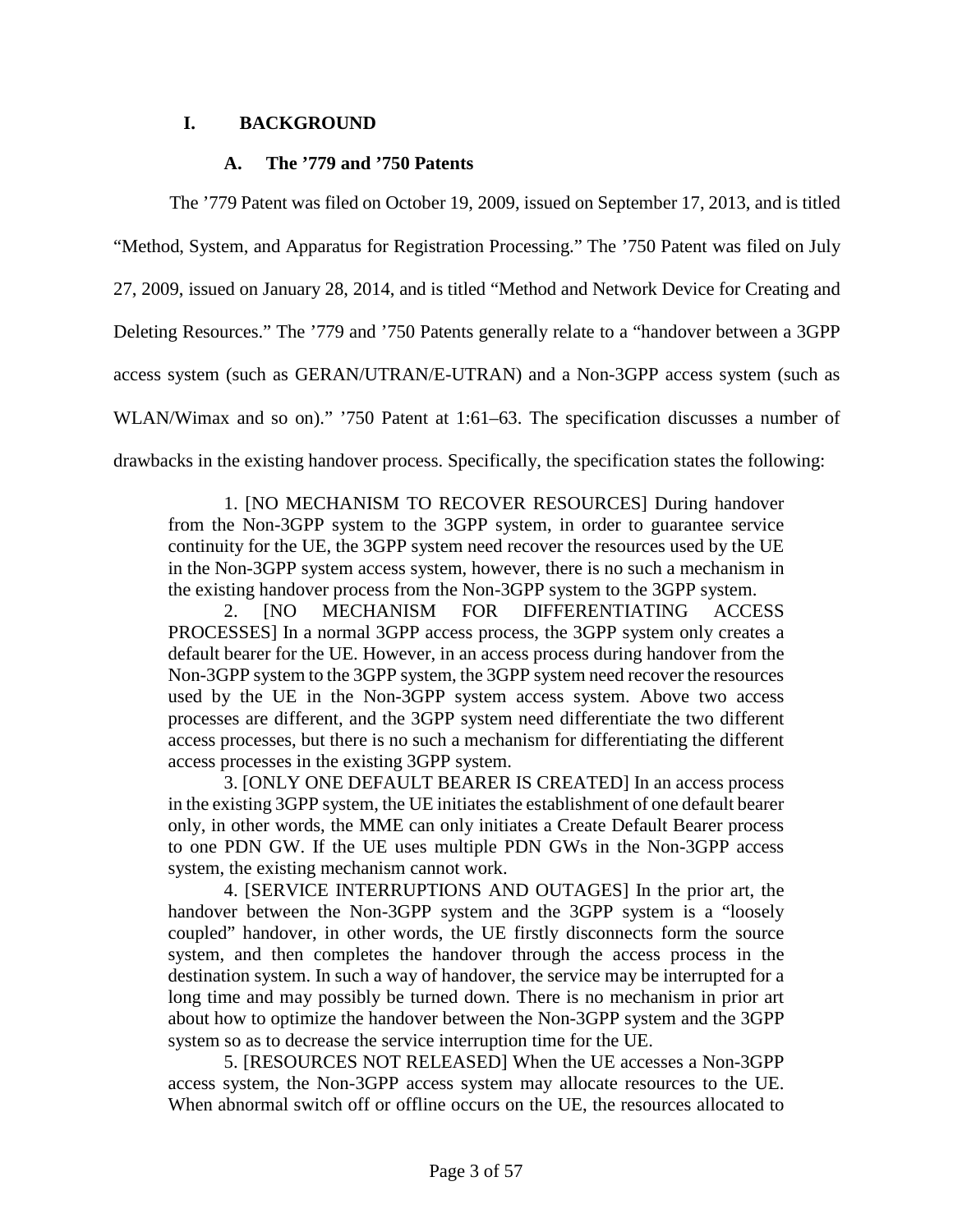the UE by the Non-3GPP access system will not be released. When the UE newly accesses to a 3GPP access system, the resources which was allocated to the UE by the Non-3GPP access system need be released, however there is no such a mechanism for handling this in the prior art.

### *Id.* at 2:47–3:19 (Annotated).

To address these problems, the specification states that "[t]he present invention aims at providing a method for creating resources, a method for deleting resources, and a network device, in which an initial access process and a handover process for a User Equipment (UE) may be differentiated so as to perform corresponding processes on resources." *Id.* at 3:23-28. For example, the '779 Patent discloses an "optimized handover mechanism" such that, during a handover from a non-3GPP network to a 3GPP network, the target 3GPP network receives a notice "to create the bearer on the access network side in the handover process in order to speed up service recovery time after the UE hands over to the target access network." '779 Patent at 1:51–67. To accomplish this, the network receives an additional piece of information, such as an "information element (IE) indicating handover" in its attach request message to the LTE system. *Id.* at 6:37–47, Claim 1. Because the attach request message includes a handover indication, the LTE system knows it must initiate a bearer creation procedure to re-create the UE's bearers. *Id.* at 8:12–17, Claim 1.

Claim 1 of the '779 Patent is an exemplary claim and recites the following elements:

1. A handover processing method, comprising:

- receiving, by a Mobility Management Entity (MME), an attach request message sent by a User Equipment (UE) during a handover from a non 3rd Generation Partnership Project (non-3GPP) network to a 3rd Generation Partnership (3GPP) network, wherein the attach request message comprises an information element (IE) indicating handover;
- identifying, by the MME, a Packet Data Network Gateway (PDN GW) whose address is used by the UE in the non-3GPP network by communicating with a Home Subscriber Server (HSS); and
- requesting, by the MME, the PDN GW to initiate a bearer creation procedure.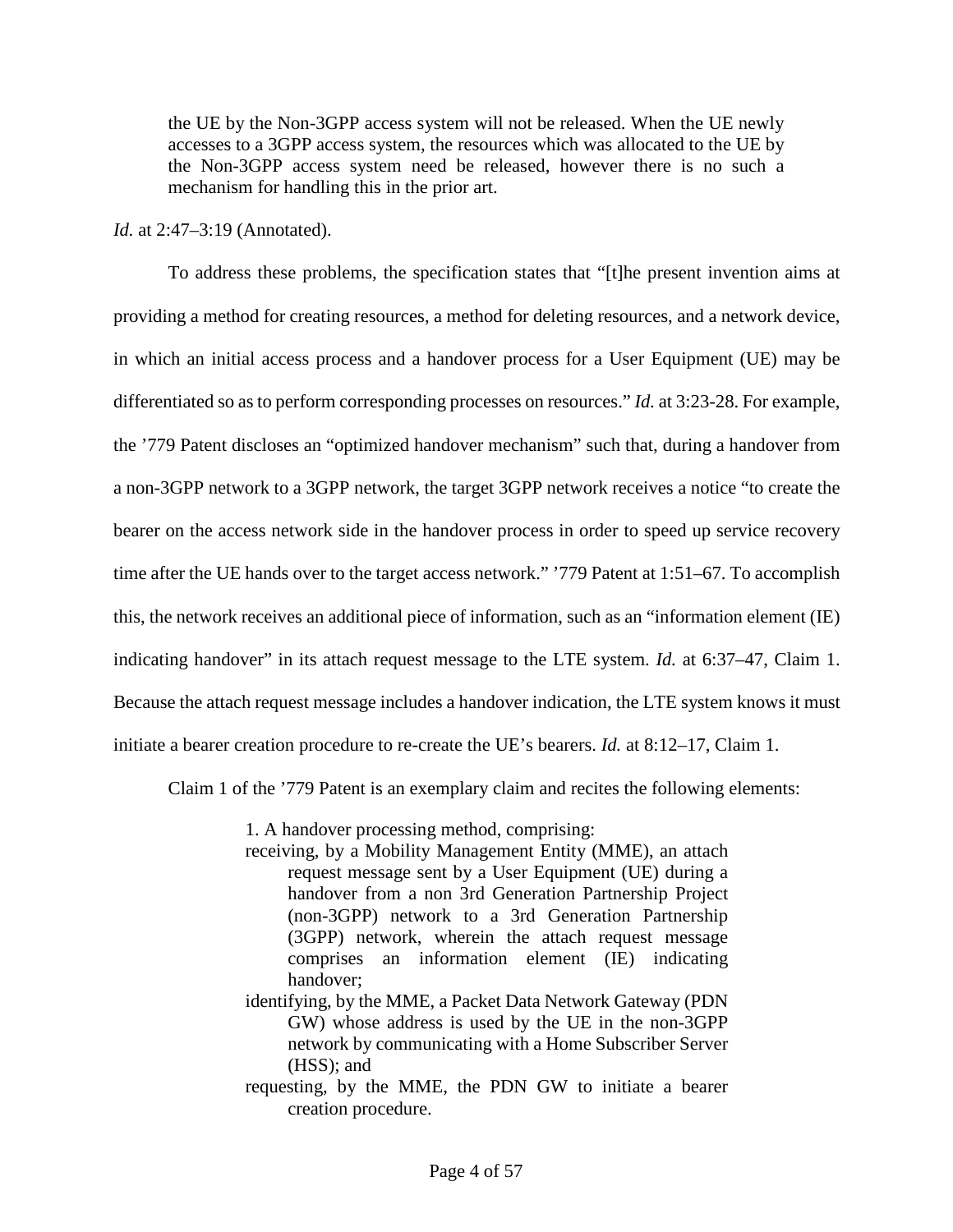The '779 Patent is primarily directed toward a procedure that results in the recreation of

the non-3GPP bearers in the 3GPP network. The '750 Patent is primarily directed toward the

messaging in this procedure by indicating to the PDN GW that different resources are to be created.

*See e.g.*, '750 Patent at 6:10–8:57. Specifically, the '750 Patent describes the particular messaging

between the UE, MME, and PDN-GW during a handover procedure. *See, e.g.*, *id.* at Claim 1.

Claim 1 of the '750 Patent is an exemplary claim and recites the following elements

(disputed term in italics):

1. A mobility management network device comprising:

*a receiver*; and

- *a transmitter configured to communicatively connect with the receiver*,
- wherein, during a handover from a non-3rd Generation Partnership Project (non-3GPP) access system to a 3GPP access system,
- *the receiver is configured to receive, from a user equipment (UE), an access request message for access the 3GPP access system*; and
- *the transmitter is configured to send a resource request message to a packet data network gateway (PDN GW) to create resources for the UE to be used in the 3GPP access system,*
- *wherein the access request message includes first handover indication information indicating that the access is a handover access;*
- *wherein, in response to the first handover indication information being included in the access request message, the resource request message is configured to include second handover indication information, which indicates that the resource request message is caused by a handover access; and*
- *wherein the second handover indication information is configured to be carried by an indication flag of the resource request message, the indication flag including one of a handover indication flag, a create type flag which is set to be handover create, and cause flag which is set to be handover cause*.

# **B. The '677 Patent**

The '677 Patent was filed on June 27, 2011, issued on October 4, 2011, and is titled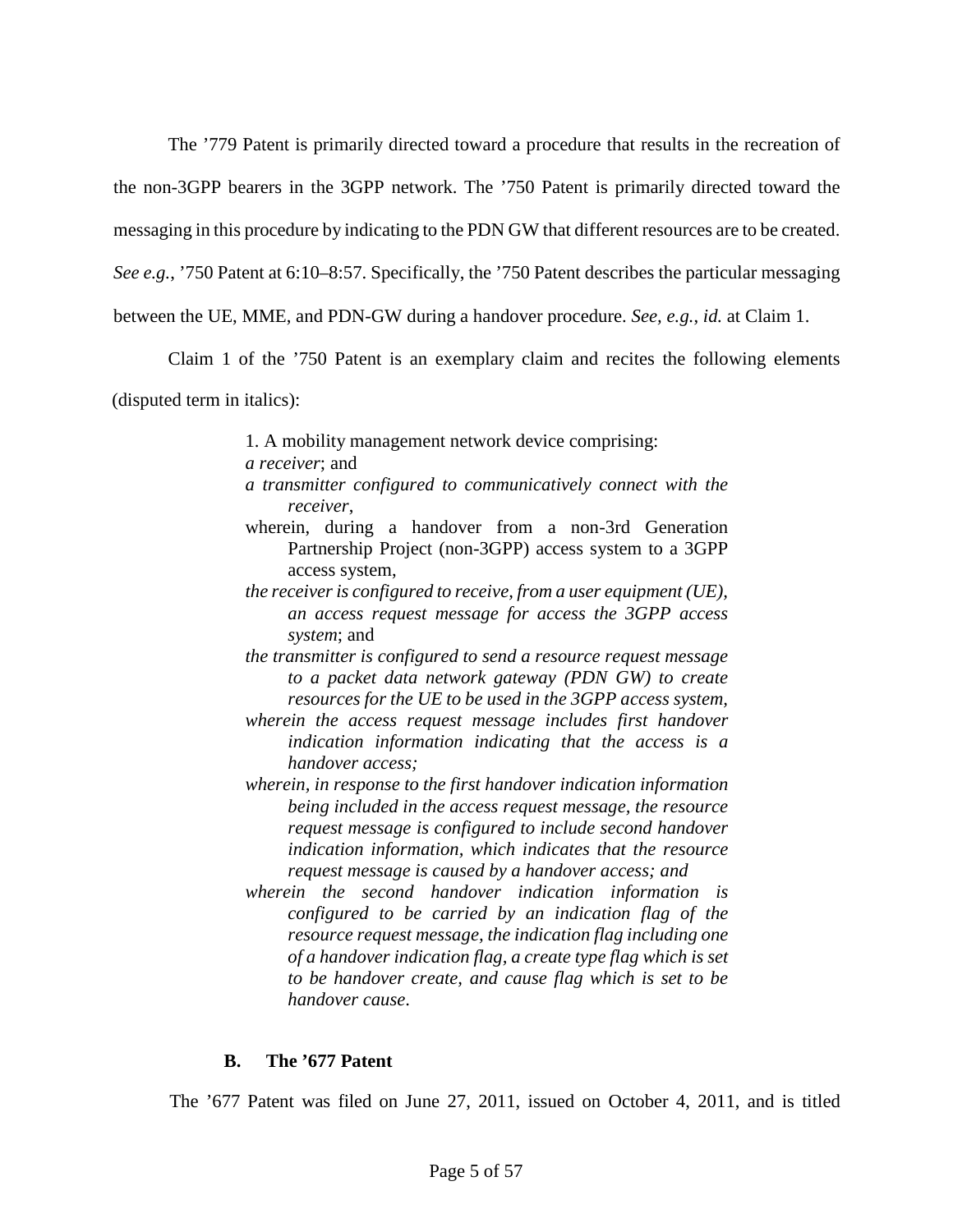"Method, System, and Device for User Detachment When a Handover or Change Occurs in Heterogeneous Network." The '677 Patent generally relates to handovers from a 3GPP network (*e.g.*, LTE) to a non-3GPP network (*e.g.*, Wi-Fi). As background, the specification indicates that context information for the UE is stored in the MME. *See*, *e.g.*, '677 Patent at 2:60–65. The specification describes the problem with the prior art handover procedure as follows: "when the UE is handed over or switched from a 3GPP network to a non-3GPP network, the 3GPP network merely deletes the bearer resources of the UE, but does not delete the mobility management context of the UE." *Id.* at 3:10–16.

To address this problem, the specification discloses inserting a "cause" information element in the delete bearer request that is received by the MME. *Id.* at 12:49–54 ("In step 608a, . . . the serving GW sends the received delete bearer request message to the MME, and adds a cause IE in the delete bearer request message to indicate the reason of the deletion."). The "cause IE" indicates to the MME that "the bearer deletion [is] caused by the handover or switching of the UE from the 3GPP network to the non-3GPP network." *Id.* at 12:55–60. This enables the MME to distinguish between delete bearer requests caused by a handover (*i.e.*, those that trigger a deletion of the MM context) and those that are caused by other procedures where it may be beneficial to retain the context. After receiving the delete bearer request with the "cause IE," the MME then deletes the bearers associated with the UE and detaches it from the network (*i.e.*, deletes the MM context associated with the UE). *Id*. at Claim 1.

Claim 1 of the '677 Patent is an exemplary claim and recites the following elements (disputed term in italics):

> 1. *A method for detaching a user equipment (UE) when a handover from a 3rd generation partnership project (3GPP) network to a non-3GPP network occurs, comprising:*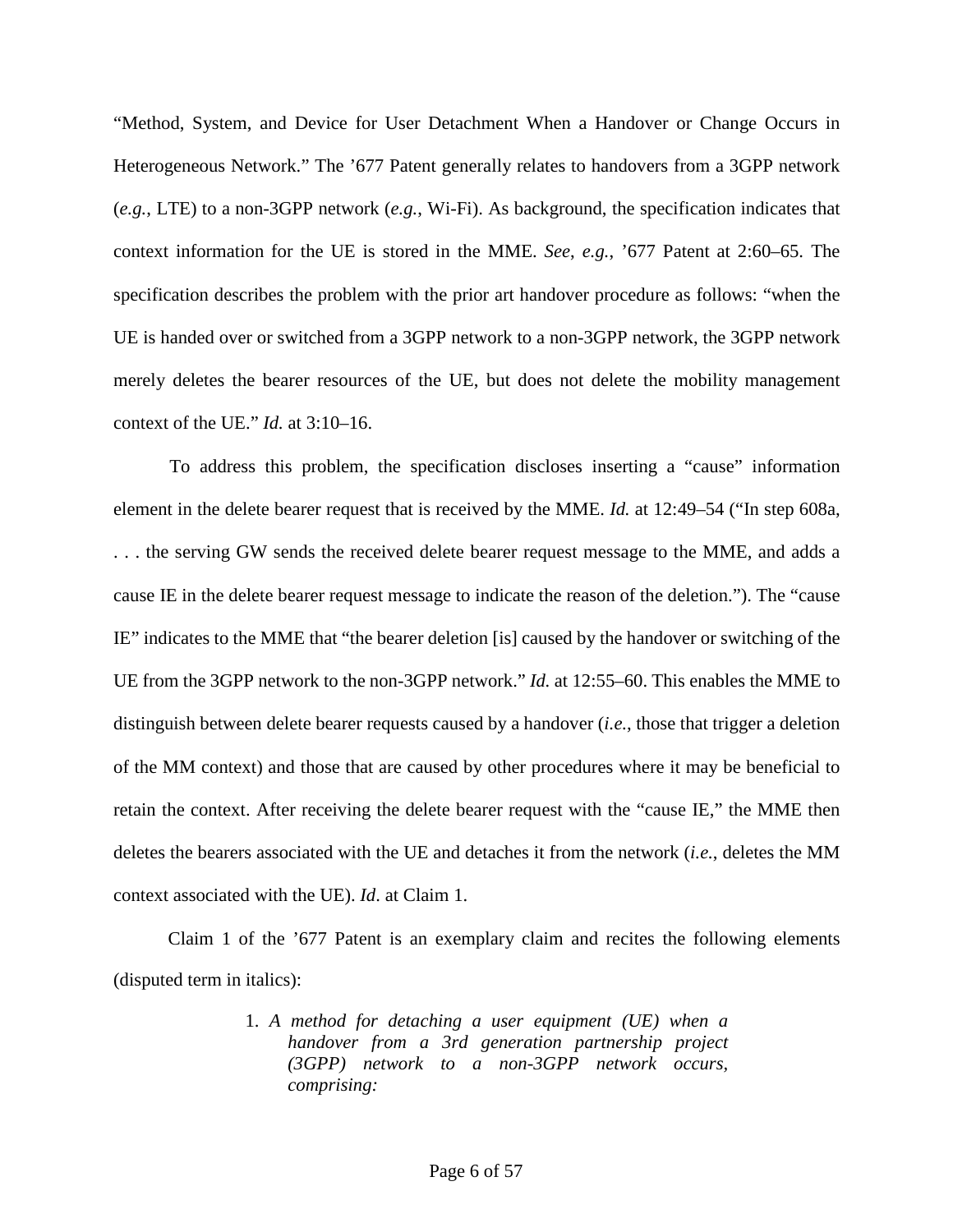receiving, by a mobility management entity (MME) of the 3GPP network, a delete bearer request sent by a serving gateway (GW) of the 3GPP network which carries a cause information element (IE), wherein the cause IE indicates the UE handovers from the 3GPP network to the non-3GPP network;

deleting, by the MME, bearer resources of the UE; *detaching, by the MME, the UE from the 3GPP network* when all the bearer resources of the UE are deleted.

# <span id="page-6-0"></span>**II. APPLICABLE LAW**

### **A. Claim Construction**

"It is a 'bedrock principle' of patent law that 'the claims of a patent define the invention to which the patentee is entitled the right to exclude.'" *Phillips v. AWH Corp.*, 415 F.3d 1303, 1312 (Fed. Cir. 2005) (en banc) (quoting *Innova/Pure Water Inc. v. Safari Water Filtration Sys., Inc.*, 381 F.3d 1111, 1115 (Fed. Cir. 2004)). To determine the meaning of the claims, courts start by considering the intrinsic evidence. *Id.* at 1313; *C.R. Bard, Inc. v. U.S. Surgical Corp.*, 388 F.3d 858, 861 (Fed. Cir. 2004); *Bell Atl. Network Servs., Inc. v. Covad Commc'ns Group, Inc.*, 262 F.3d 1258, 1267 (Fed. Cir. 2001). The intrinsic evidence includes the claims themselves, the specification, and the prosecution history. *Phillips*, 415 F.3d at 1314; *C.R. Bard, Inc.*, 388 F.3d at 861. The general rule—subject to certain specific exceptions discussed *infra*—is that each claim term is construed according to its ordinary and accustomed meaning as understood by one of ordinary skill in the art at the time of the invention in the context of the patent. *Phillips*, 415 F.3d at 1312–13; *Alloc, Inc. v. Int'l Trade Comm'n*, 342 F.3d 1361, 1368 (Fed. Cir. 2003); *Azure Networks, LLC v. CSR PLC*, 771 F.3d 1336, 1347 (Fed. Cir. 2014) ("There is a heavy presumption that claim terms carry their accustomed meaning in the relevant community at the relevant time.") (vacated on other grounds).

"The claim construction inquiry. . . begins and ends in all cases with the actual words of the claim." *Renishaw PLC v. Marposs Societa' per Azioni*, 158 F.3d 1243, 1248 (Fed. Cir. 1998).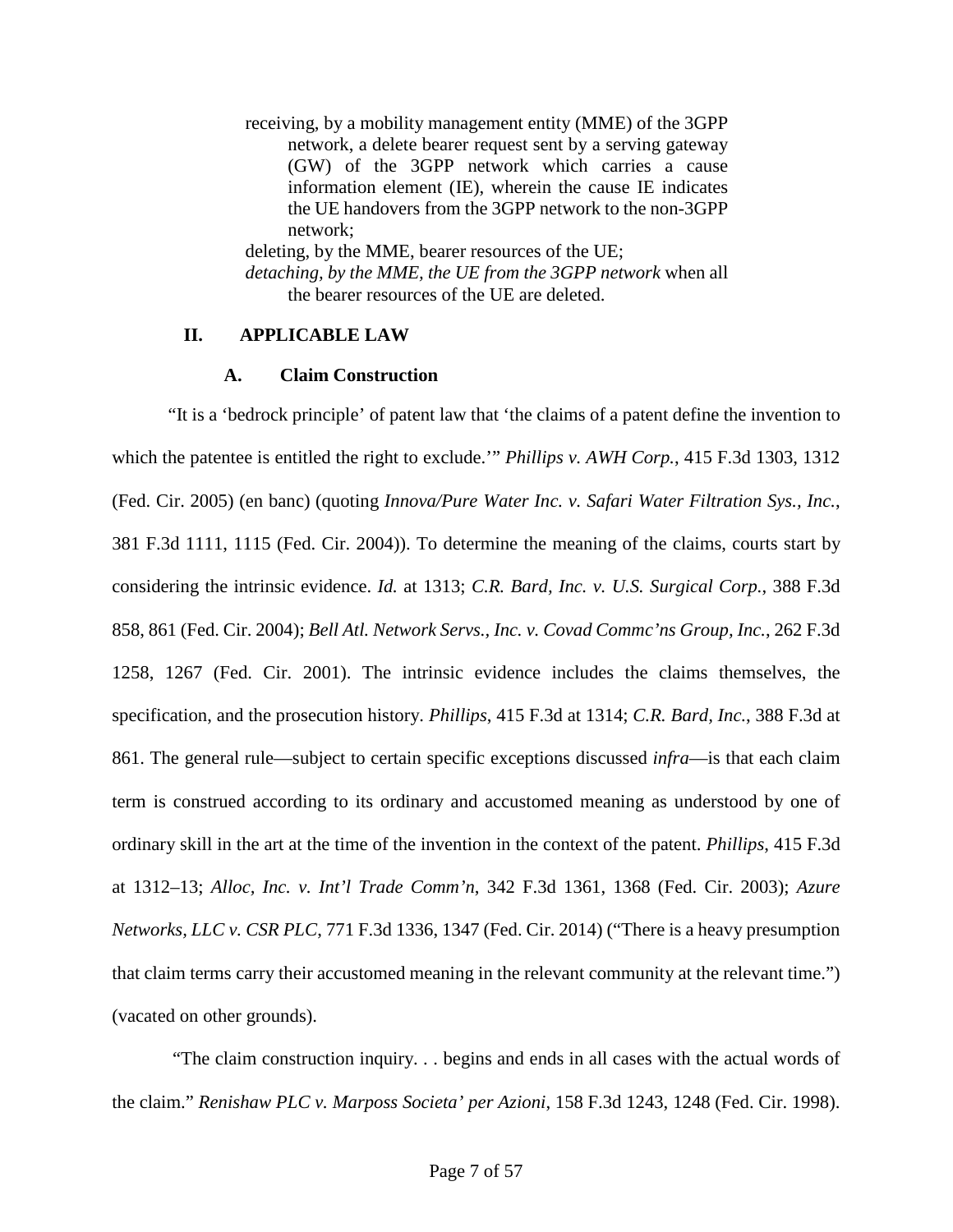"[I]n all aspects of claim construction, 'the name of the game is the claim.'" *Apple Inc. v. Motorola, Inc.*, 757 F.3d 1286, 1298 (Fed. Cir. 2014) (quoting *In re Hiniker Co.*, 150 F.3d 1362, 1369 (Fed. Cir. 1998)). First, a term's context in the asserted claim can be instructive. *Phillips*, 415 F.3d at 1314. Other asserted or unasserted claims can also aid in determining the claim's meaning, because claim terms are typically used consistently throughout the patent. *Id.* Differences among the claim terms can also assist in understanding a term's meaning. *Id*. For example, when a dependent claim adds a limitation to an independent claim, it is presumed that the independent claim does not include the limitation. *Id*. at 1314–15.

"[C]laims 'must be read in view of the specification, of which they are a part.'" *Id*. (quoting *Markman v. Westview Instruments, Inc.*, 52 F.3d 967, 979 (Fed. Cir. 1995) (en banc)). "[T]he specification 'is always highly relevant to the claim construction analysis. Usually, it is dispositive; it is the single best guide to the meaning of a disputed term.'" *Id*. (quoting *Vitronics Corp. v. Conceptronic, Inc.*, 90 F.3d 1576, 1582 (Fed. Cir. 1996)); *Teleflex, Inc. v. Ficosa N. Am. Corp.*, 299 F.3d 1313, 1325 (Fed. Cir. 2002). But, "'[a]lthough the specification may aid the court in interpreting the meaning of disputed claim language, particular embodiments and examples appearing in the specification will not generally be read into the claims.'" *Comark Commc'ns, Inc. v. Harris Corp.*, 156 F.3d 1182, 1187 (Fed. Cir. 1998) (quoting *Constant v. Advanced Micro-Devices, Inc.*, 848 F.2d 1560, 1571 (Fed. Cir. 1988)); *see also Phillips*, 415 F.3d at 1323. "[I]t is improper to read limitations from a preferred embodiment described in the specification—even if it is the only embodiment—into the claims absent a clear indication in the intrinsic record that the patentee intended the claims to be so limited." *Liebel-Flarsheim Co. v. Medrad, Inc.*, 358 F.3d 898, 913 (Fed. Cir. 2004).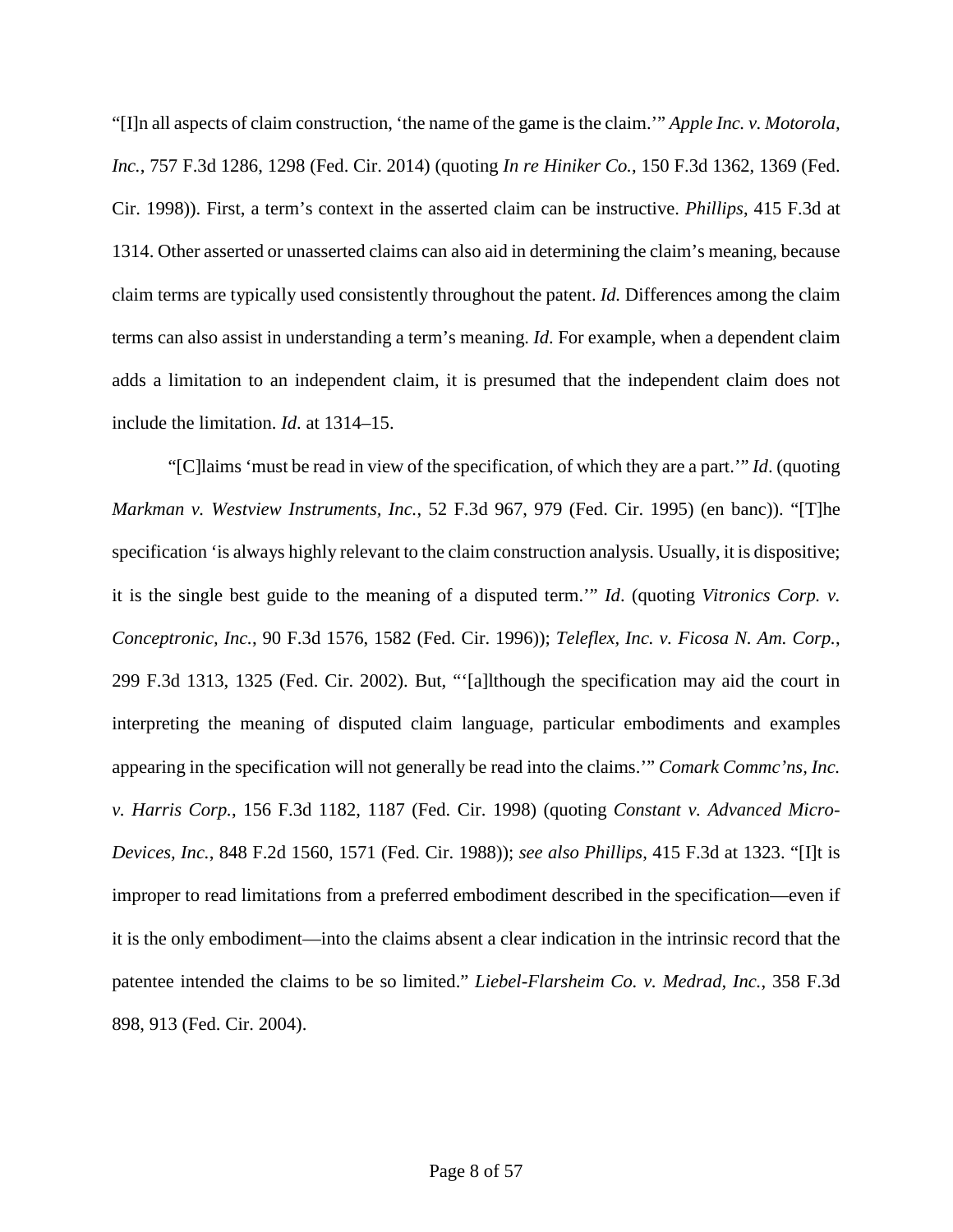The prosecution history is another tool to supply the proper context for claim construction because, like the specification, the prosecution history provides evidence of how the U.S. Patent and Trademark Office ("PTO") and the inventor understood the patent. *Phillips*, 415 F.3d at 1317. However, "because the prosecution history represents an ongoing negotiation between the PTO and the applicant, rather than the final product of that negotiation, it often lacks the clarity of the specification and thus is less useful for claim construction purposes." *Id.* at 1318; *see also Athletic Alternatives, Inc. v. Prince Mfg.*, 73 F.3d 1573, 1580 (Fed. Cir. 1996) (ambiguous prosecution history may be "unhelpful as an interpretive resource").

Although extrinsic evidence can also be useful, it is "'less significant than the intrinsic record in determining the legally operative meaning of claim language.'" *Phillips*, 415 F.3d at 1317 (quoting *C.R. Bard, Inc.*, 388 F.3d at 862). Technical dictionaries and treatises may help a court understand the underlying technology and the manner in which one skilled in the art might use claim terms, but technical dictionaries and treatises may provide definitions that are too broad or may not be indicative of how the term is used in the patent. *Id*. at 1318. Similarly, expert testimony may aid a court in understanding the underlying technology and determining the particular meaning of a term in the pertinent field, but an expert's conclusory, unsupported assertions as to a term's definition are entirely unhelpful to a court. *Id*. Generally, extrinsic evidence is "less reliable than the patent and its prosecution history in determining how to read claim terms." *Id*. The Supreme Court recently explained the role of extrinsic evidence in claim construction:

In some cases, however, the district court will need to look beyond the patent's intrinsic evidence and to consult extrinsic evidence in order to understand, for example, the background science or the meaning of a term in the relevant art during the relevant time period. *See, e.g., Seymour v. Osborne*, 11 Wall. 516, 546 (1871) (a patent may be "so interspersed with technical terms and terms of art that the testimony of scientific witnesses is indispensable to a correct understanding of its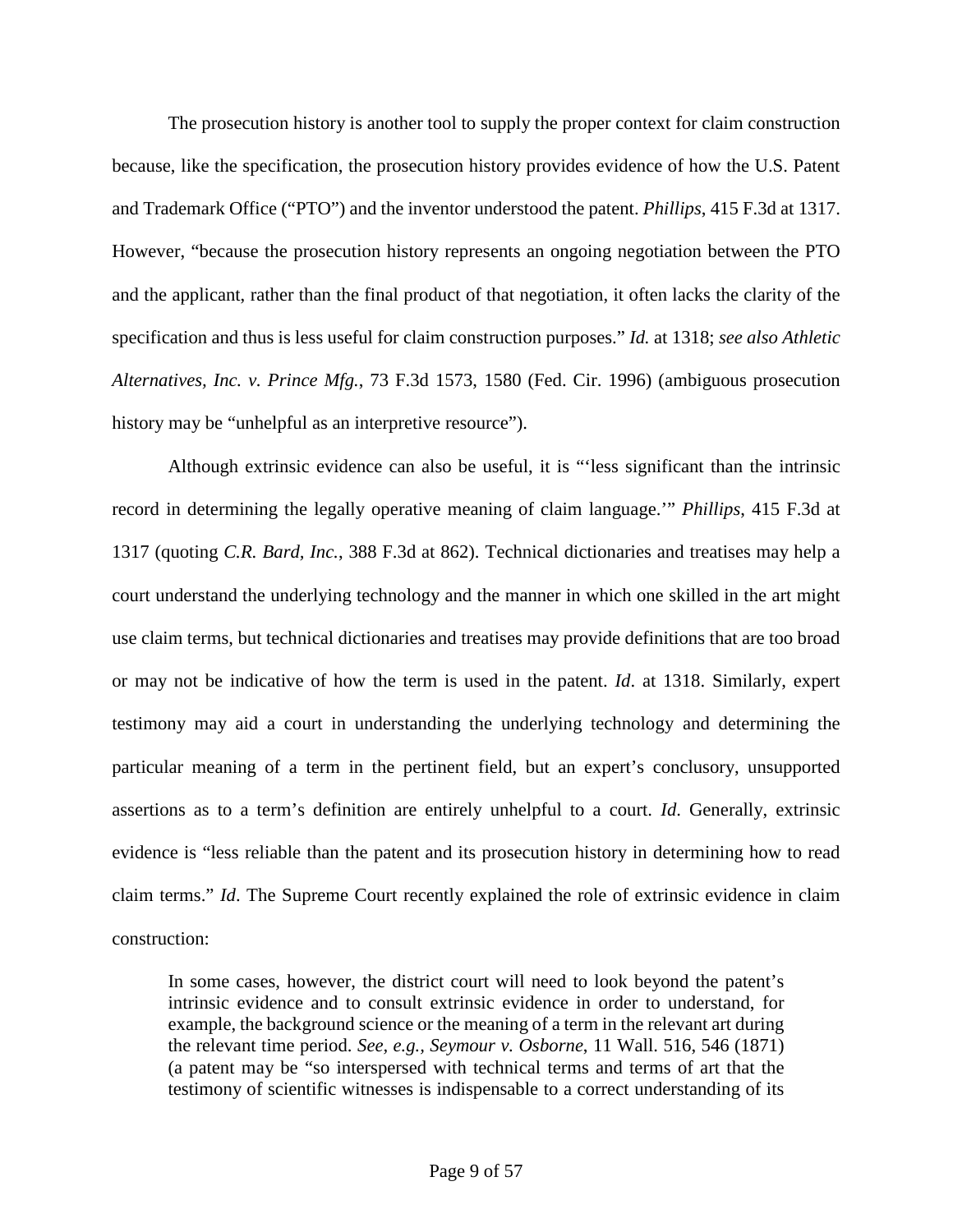meaning"). In cases where those subsidiary facts are in dispute, courts will need to make subsidiary factual findings about that extrinsic evidence. These are the "evidentiary underpinnings" of claim construction that we discussed in *Markman*, and this subsidiary factfinding must be reviewed for clear error on appeal.

*Teva Pharm. USA, Inc. v. Sandoz, Inc.*, 135 S. Ct. 831, 841 (2015).

# **B. Functional Claiming and 35 U.S.C. § 112, ¶ 6 (pre-AIA) / § 112(f)**   $(AIA)<sup>2</sup>$  $(AIA)<sup>2</sup>$  $(AIA)<sup>2</sup>$

A patent claim may be expressed using functional language. *See* 35 U.S.C. § 112, ¶ 6; *Williamson v. Citrix Online, LLC*, 792 F.3d 1339, 1347–49 & n.3 (Fed. Cir. 2015) (en banc in relevant portion). Section 112, Paragraph 6, provides that a structure may be claimed as a "means . . . for performing a specified function" and that an act may be claimed as a "step for performing a specified function." *Masco Corp. v. United States*, 303 F.3d 1316, 1326 (Fed. Cir. 2002).

But § 112, ¶ 6 does not apply to all functional claim language. There is a rebuttable presumption that § 112, ¶ 6 applies when the claim language includes "means" or "step for" terms, and that it does not apply in the absence of those terms. *Masco Corp.*, 303 F.3d at 1326; *Williamson*, 792 F.3d at 1348. The presumption stands or falls according to whether one of ordinary skill in the art would understand the claim with the functional language, in the context of the entire specification, to denote sufficiently definite structure or acts for performing the function. *See Media Rights Techs., Inc. v. Capital One Fin. Corp.*, 800 F.3d 1366, 1372 (Fed. Cir. 2015) (§ 112, ¶ 6 does not apply when "the claim language, read in light of the specification, recites sufficiently definite structure" (quotation marks omitted) (citing *Williamson*, 792 F.3d at 1349; *Robert Bosch, LLC v. Snap-On Inc.*, 769 F.3d 1094, 1099 (Fed. Cir. 2014))); *Williamson*, 792 F.3d at 1349 (§ 112, ¶ 6 does not apply when "the words of the claim are understood by persons of

l

<span id="page-9-0"></span> $2$  Because all of the applications resulting in the Asserted Patents were filed before September 16, 2012, the effective date of the America Invents Act ("AIA"), the Court refers to the pre-AIA version of § 112.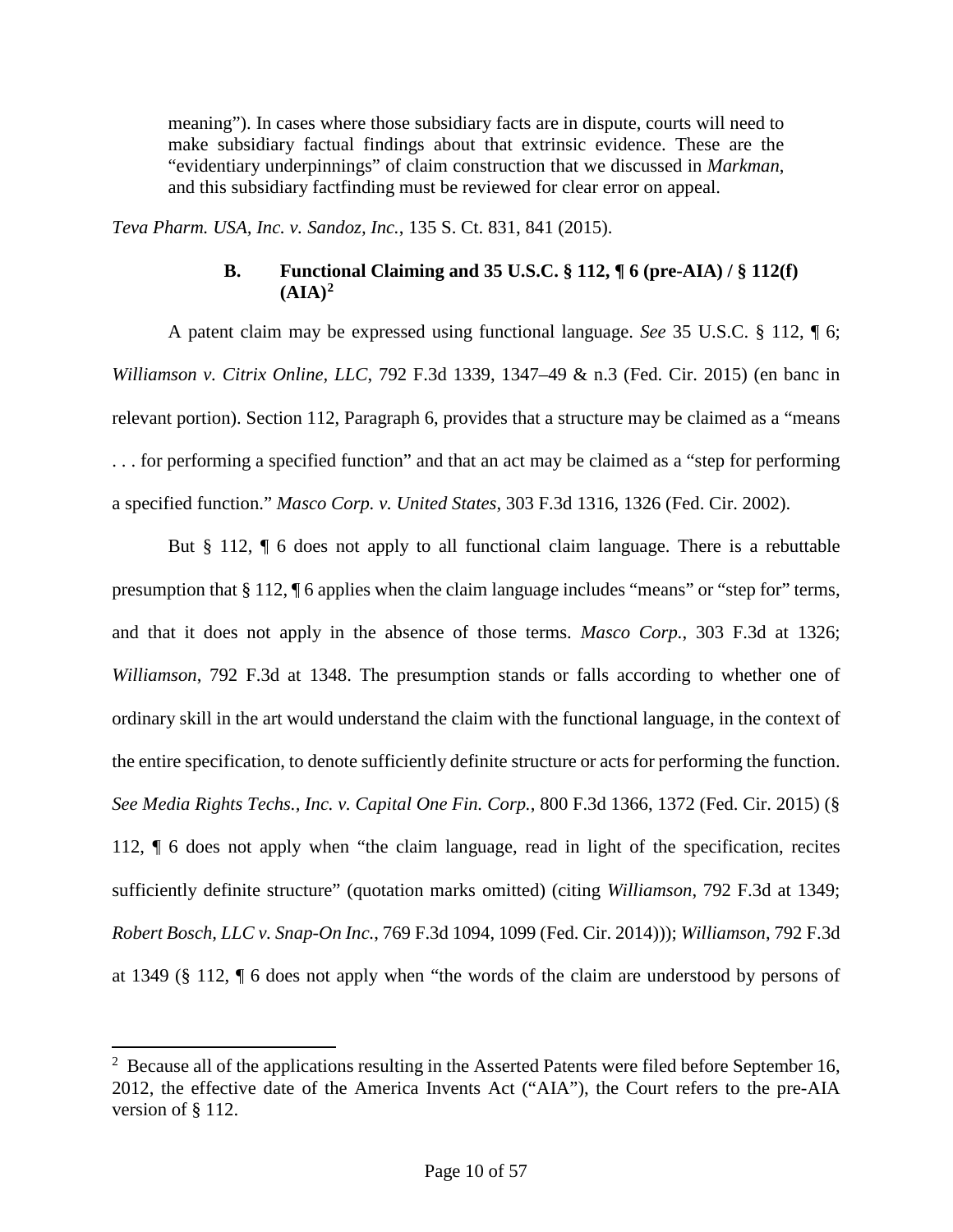ordinary skill in the art to have sufficiently definite meaning as the name for structure"); *Masco Corp.*, 303 F.3d at 1326 (§ 112, ¶ 6 does not apply when the claim includes an "act" corresponding to "how the function is performed"); *Personalized Media Communications, L.L.C. v. International Trade Commission*, 161 F.3d 696, 704 (Fed. Cir. 1998) (§ 112, ¶ 6 does not apply when the claim includes "sufficient structure, material, or acts within the claim itself to perform entirely the recited function . . . even if the claim uses the term 'means.'" (quotation marks and citation omitted)).

When it applies, § 112, ¶ 6 limits the scope of the functional term "to only the structure, materials, or acts described in the specification as corresponding to the claimed function and equivalents thereof." *Williamson*, 792 F.3d at 1347. Construing a means-plus-function limitation involves multiple steps. "The first step . . . is a determination of the function of the means-plusfunction limitation." *Medtronic, Inc. v. Advanced Cardiovascular Sys., Inc.*, 248 F.3d 1303, 1311 (Fed. Cir. 2001). "[T]he next step is to determine the corresponding structure disclosed in the specification and equivalents thereof." *Id.* A "structure disclosed in the specification is 'corresponding' structure only if the specification or prosecution history clearly links or associates that structure to the function recited in the claim." *Id.* The focus of the "corresponding structure" inquiry is not merely whether a structure is capable of performing the recited function, but rather whether the corresponding structure is "clearly linked or associated with the [recited] function." *Id.* The corresponding structure "must include all structure that actually performs the recited function." *Default Proof Credit Card Sys. v. Home Depot U.S.A., Inc.*, 412 F.3d 1291, 1298 (Fed. Cir. 2005). However, § 112 does not permit "incorporation of structure from the written description beyond that necessary to perform the claimed function." *Micro Chem., Inc. v. Great Plains Chem. Co.*, 194 F.3d 1250, 1258 (Fed. Cir. 1999).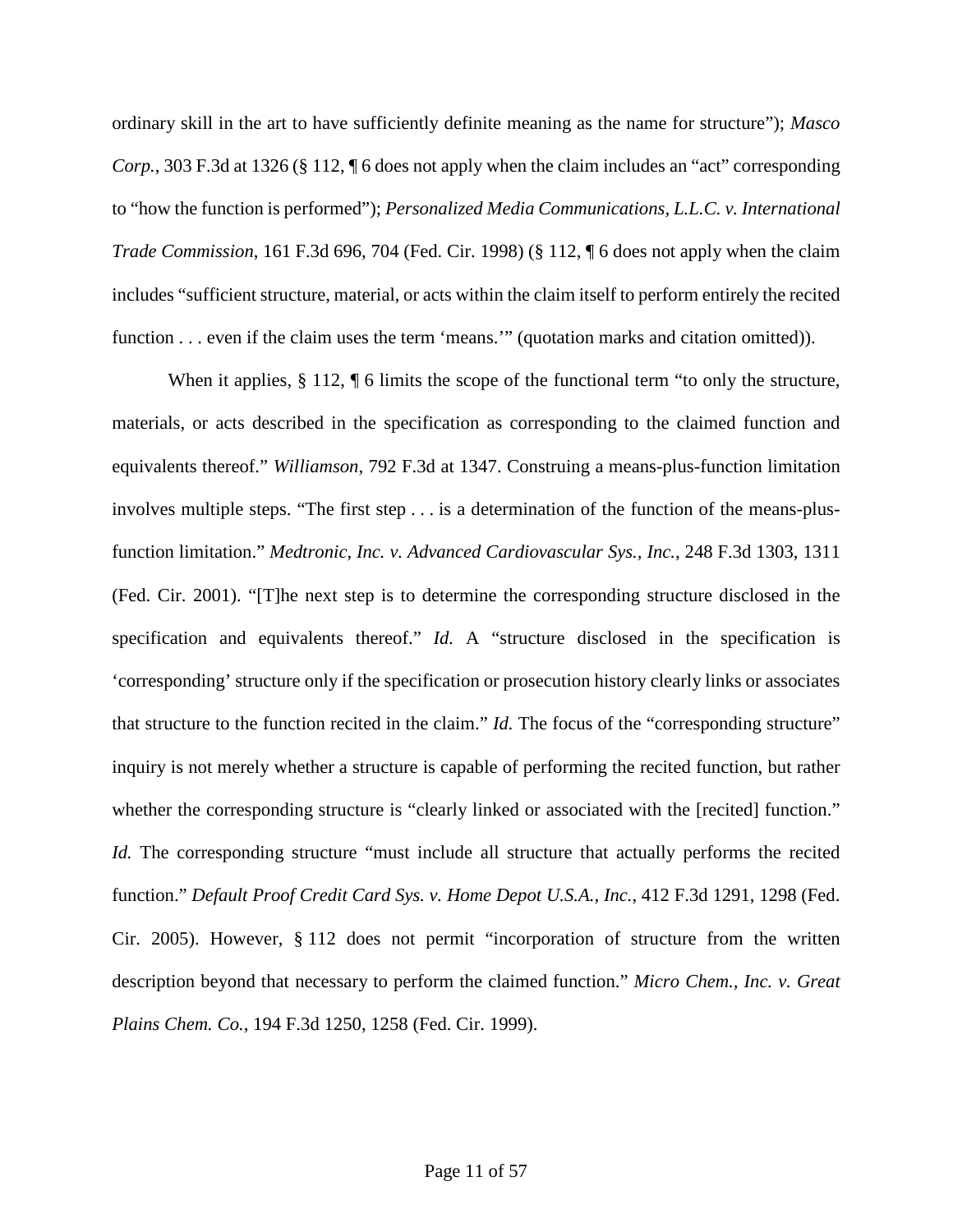For § 112, ¶ 6 limitations implemented by a programmed general purpose computer or microprocessor, the corresponding structure described in the patent specification must include an algorithm for performing the function. *WMS Gaming Inc. v. Int'l Game Tech.*, 184 F.3d 1339, 1349 (Fed. Cir. 1999). The corresponding structure is not a general purpose computer but rather the special purpose computer programmed to perform the disclosed algorithm. *Aristocrat Techs. Austl. Pty Ltd. v. Int'l Game Tech.*, 521 F.3d 1328, 1333 (Fed. Cir. 2008).

# **III. CONSTRUCTION OF AGREED TERMS**

<span id="page-11-0"></span>During the claim construction hearing, the parties agreed to the construction of the following term:

| <b>Claim Term/Phrase</b>                                      | <b>Agreed Construction</b> |
|---------------------------------------------------------------|----------------------------|
| "attach request"<br>$(750$ Patent, claims 2, 3, 8, 9, 14, 15) | "attach request message"   |

The parties originally disputed whether the "access request message" must contain an "attach request," as Defendants contend. Defendants argue that the claims are indefinite because they fail to provide notice of what the attach request is (*e.g.*, a message, an information element, or something else). Plaintiff argues that the claims are directed to a specific embodiment wherein the "access request message" is an "attach request" message, not necessarily where the access request message contains a separate attach request. Without waving their right to appeal, Defendants agree that the term "attach request" should be construed to mean "attach request message."

A claim is definite so long as it informs, with "reasonable certainty" those skilled in the art about the scope of the invention. *Nautilus, Inc. v. Biosig Instruments, Inc.*, 134 S. Ct. 2120, 2124, (2014). The specification states that "[t]he UE may send to a first network element at network side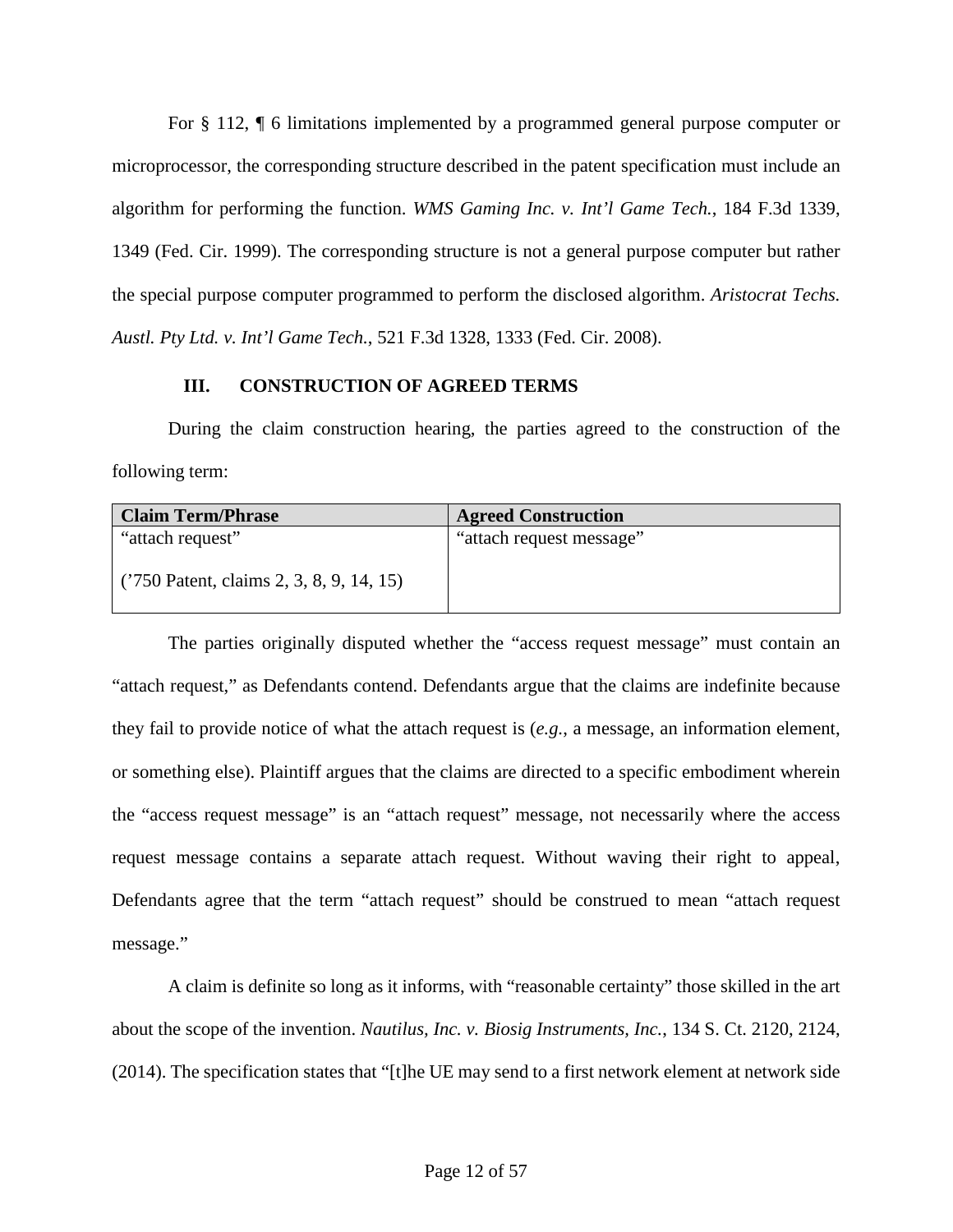an *Attach Request message* for performing a handover process from the Non-3GPP access system to the 3GPP access system." '750 Patent at 6:14–17 (emphasis added). The specification further states that "[t]he first network element at network side may determine whether the received *access request* is a handover request from the Non-3GPP access system to the 3GPP access system or a normal *access request* (also referred to as an *initial access request*) through the following measures." *Id.* at 6:20–25 (emphasis added). Thus, the specification indicates that the recited "access request message" may include an "attach request," which is an "attach request message."

Defendants' indefiniteness argument hangs on the word "includes." Defendants argue that Plaintiff is attempting to re-draft the claim to say "the access request message *is* an attach request *message*." (Dkt. No. 130 at 23). The specification indicates that Attach Request message was a well-understood message in the prior art. Indeed, the specification states that the "existing handover process in the prior art" included an "Attach Request" message sent from a UE to an MME. '750 Patent at 2:6–7, 2:44–46. Here, dependent claim 2 specifies that "the *access request message* includes an *attach request*." *Id.* at Claim 2 (emphasis added). Defendants contend that "includes" means "contains." (Dkt. No. 130 at 23). According to Defendants, the claims are indefinite because there is no disclosure in the specification of an "access request message" containing an "attach request." *Id.*

It is a well-established canon of claim construction that the words "includes" or "including" are synonymous with "comprising." *SanDisk Corp. v. Memorex Products, Inc.*, 415 F.3d 1278, 1284 (Fed. Cir. 2005) ("As a patent law term of art, 'includes' means 'comprising.'"); *Amgen Inc. v. Hoechst Marion Roussel, Inc.*, 457 F.3d 1293, 1302–03 (Fed. Cir. 2006), cert. denied, 127 S. Ct. 2270 (U.S. 2007) ("'Comprising' is a term of art used in claim language which means that the named elements are essential, but other elements may be added and still form a construct within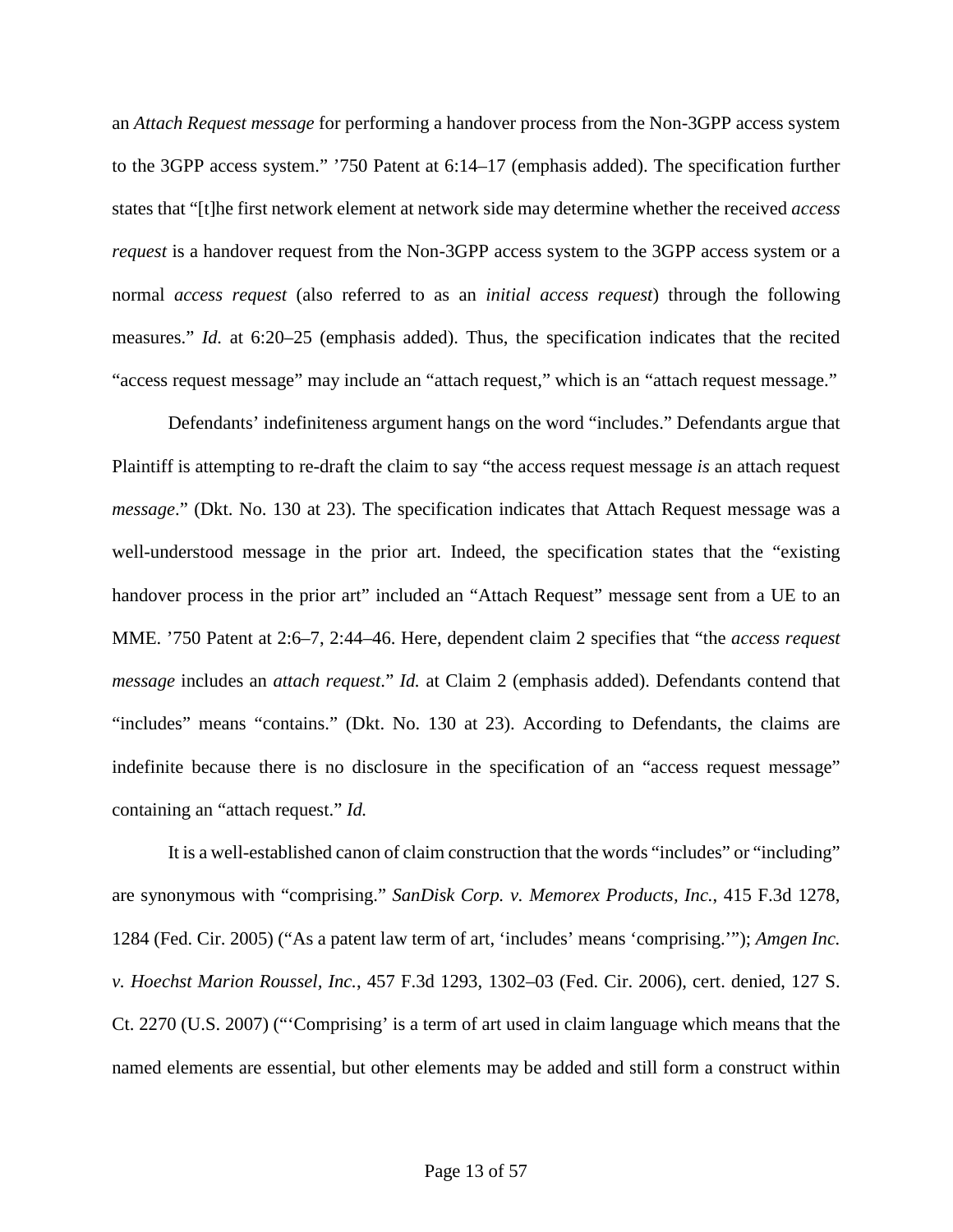the scope of the claim. The word 'include' means the same thing."). In view of this well-established principle, claim 2 requires that the "access request message" of Claim 1 is, at least, the well-known attach request message.

Specifically, claim 1 recites that "the receiver is configured to receive, from a user equipment (UE), an *access request message* for access the 3GPP access system." Dependent claim 2 further specifies that the access request includes an attach request message by reciting "wherein the *access request message* includes an *attach request* and wherein the first handover indication information is carried by the attach request." The specification further indicates that the attach request message request access to network resources. *Id.* at 8:30–36 ("If the access process type is an access process caused by handover, the PDN GW may initiate a Dedicated Bearer Activation process at the network side according to the stored or modified PCC rules, to create the dedicated bearer corresponding to the PCC rules, in other words, to create resources in the 3GPP system to be required for the services which are used by the UE in the source Non-3GPP access system."). Accordingly, the Court finds that "attach request" informs a person of ordinary skill in the art the scope of the claims with reasonable certainty. The Court further agrees that the term "attach request" should be construed to mean "attach request message," and hereby **ADOPTS** the parties' agreed constructions.

### **IV. CONSTRUCTION OF DISPUTED TERMS**

<span id="page-13-1"></span><span id="page-13-0"></span>The parties' dispute focuses on the meaning and scope of twelve terms/phrases in the Asserted Patents.

# **1. "receiver," "transmitter," and "mobility management network device"**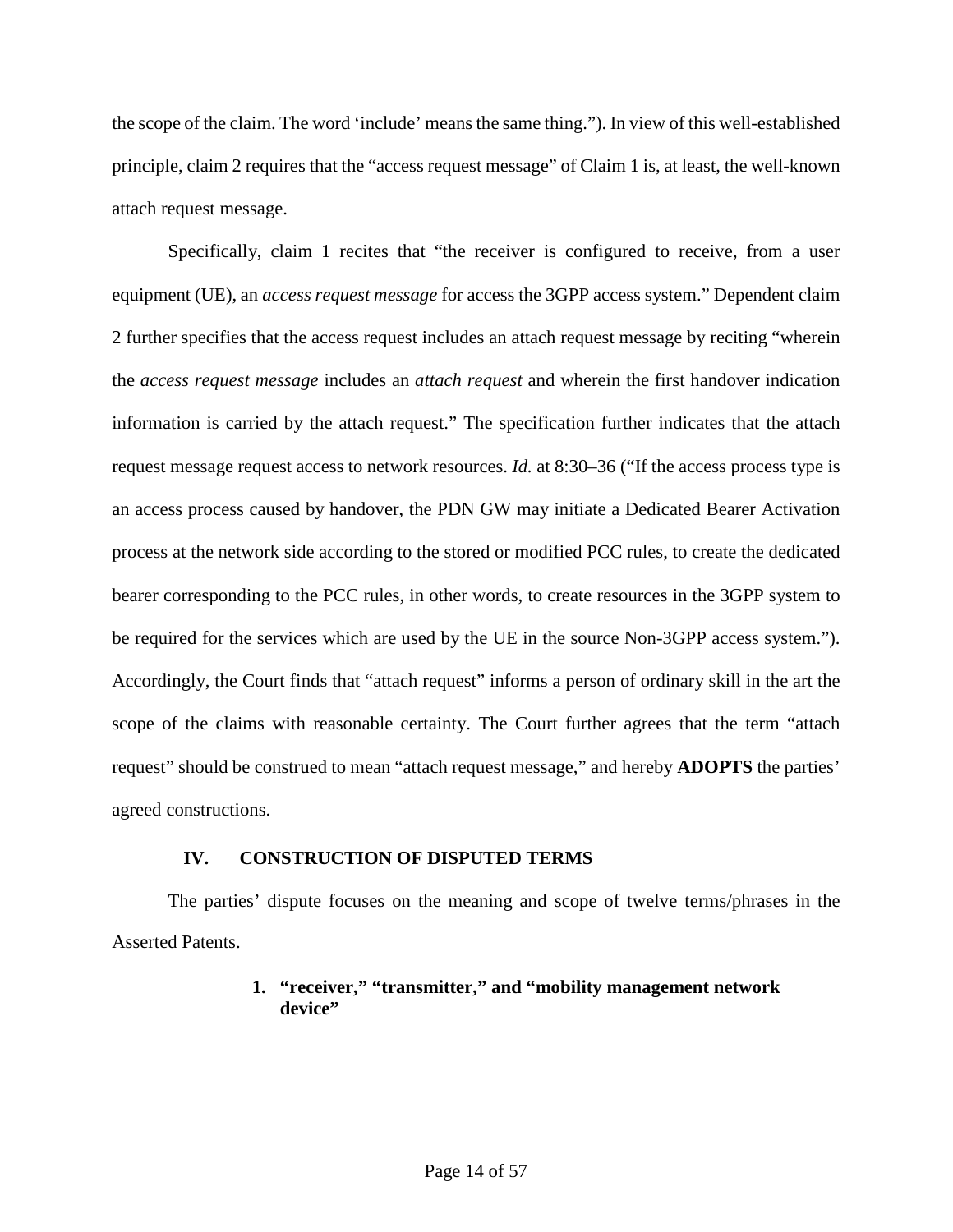| Disputed Term                       | Plaintiff's Proposal                                       | Defendants' Proposal                             |
|-------------------------------------|------------------------------------------------------------|--------------------------------------------------|
| "a receiver the receiver is         | Not subject to $112 \text{ } \text{\textdegree}$ 6 - plain | Indefinite for failure to disclose structure.    |
| configured to receive, from a user  | meaning.                                                   | <b>Function:</b> receive, from a user equipment  |
| equipment (UE), an access           | If the Court determines this term                          | (UE), an access request message for access the   |
| request message for access the      | is subject to $112 \text{ } \text{\textdegree}\text{}$ 6:  | 3GPP access system; wherein the access           |
| 3GPP access system; wherein         | Function: receive, from a user                             | request message includes the first handover      |
| the access request message          | equipment (UE), an access                                  | indication information indicating that the       |
| includes the first handover         | request message for access the                             | access is a handover access                      |
| indication information indicating   | 3GPP access system                                         | <b>Structure:</b> No corresponding structure     |
| that the access is a handover       | <b>Structure:</b> access request                           | disclosed.                                       |
| access;"                            | determining unit 701 and                                   |                                                  |
|                                     | equivalents thereof.                                       |                                                  |
| "a transmitter configured to        | Not subject to $112 \text{ } \text{\textdegree}$ 6 - plain | Indefinite for failure to disclose structure.    |
| communicatively connect with        | meaning.                                                   | Function: to send a resource request message     |
| the receiver, the transmitter is    | If the Court determines this term                          | to a packet data network gateway (PDN GW)        |
| configured to send a resource       | is subject to $112 \text{ } \P 6$ :                        | to create resources for the UE to be used in the |
| request message to a packet data    | Function: communicatively                                  | 3GPP access system, wherein, in response         |
| network gateway (PDN GW) to         | connect with the receiver, to                              | to the first handover indication info1mation     |
| create resources for the UE to be   | send a resource request message                            | being included in the access request message,    |
| used in the 3GPP access system, .   | to a packet data network                                   | the resource request message is configured to    |
| wherein, in response to the first   | gateway (PDN GW) to create                                 | include second handover indication               |
| handover indication information     | resources for the UE to be used                            | information, which indicates that the resource   |
| being included in the access        | in the 3GPP access system,                                 | request message is caused by a handover          |
| request message, the resource       | <b>Structure:</b> process type                             | access; and wherein the second handover          |
| request message is configured to    | notifying unit 702 and                                     | indication info1mation is configured to be       |
| include second handover             | equivalents thereof.                                       | carried by an indication flag of the resource    |
| indication information, which       |                                                            | request message, the indication flag including   |
| indicates that the resource request |                                                            | one of a handover indication flag, a create      |
| message is caused by a handover     |                                                            | type flag which is set to be handover create,    |
| access; and wherein the second      |                                                            | and cause flag which is set to be handover       |
| handover indication information     |                                                            | cause                                            |
| is configured to be carried by an   |                                                            | <b>Structure:</b> No corresponding structure     |
| indication flag of the resource     |                                                            | disclosed.                                       |
| request message, the indication     |                                                            |                                                  |
| flag including one of a handover    |                                                            |                                                  |
| indication flag, a create type flag |                                                            |                                                  |
| which is set to be handover         |                                                            |                                                  |
| create, and cause flag which is set |                                                            |                                                  |
| to be handover cause"               |                                                            |                                                  |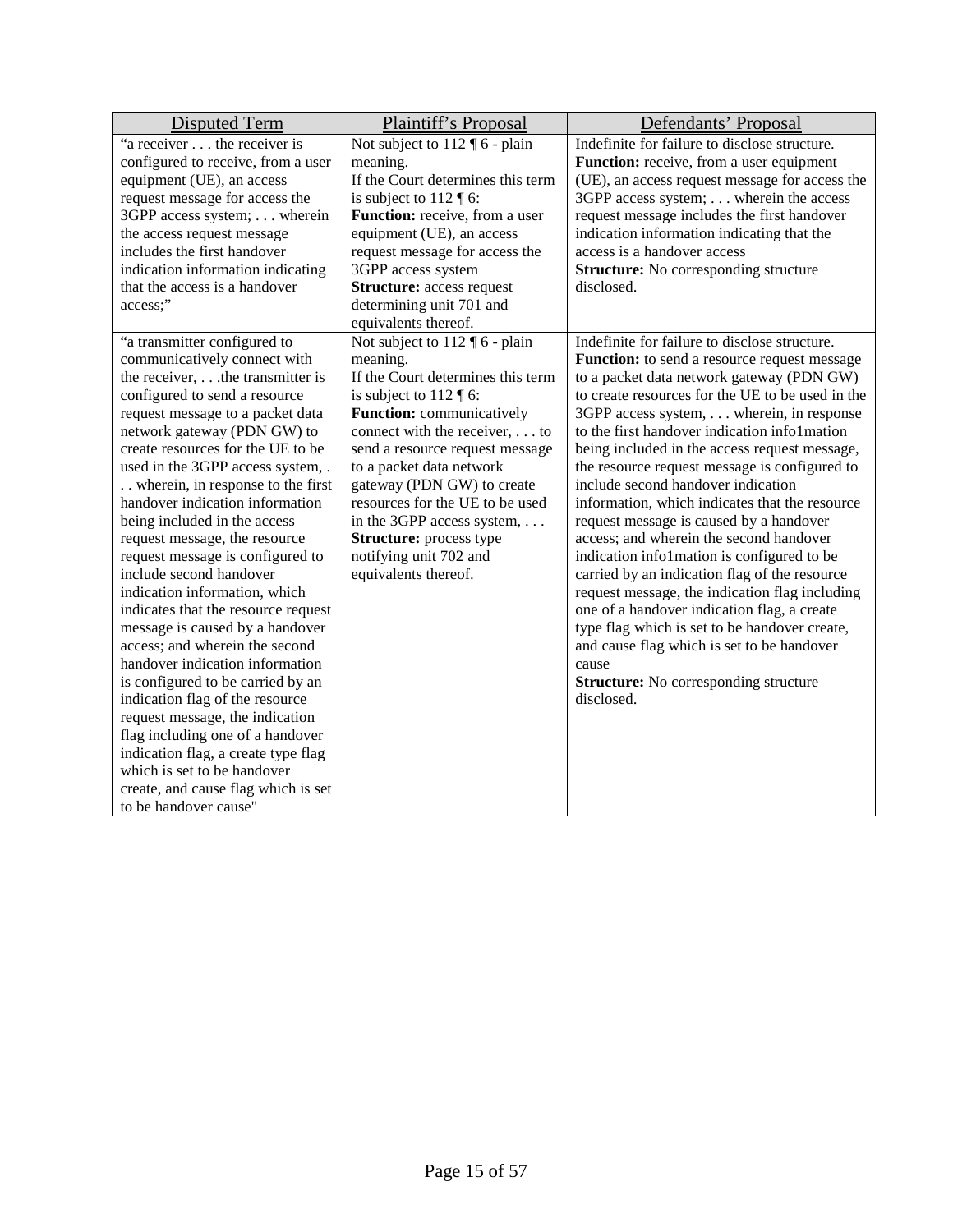|                                                           | Not subject to 112 ¶ 6 - plain                            |                                                      |
|-----------------------------------------------------------|-----------------------------------------------------------|------------------------------------------------------|
| "a mobility management network<br>device configured to be | meaning.                                                  | Indefinite, or not enabled under 35 U.S.C. §<br>112. |
| responsible for mobility                                  | If the Court determines this term                         | <b>Function:</b> to be responsible for mobility      |
| management, wherein, during a                             | is subject to $112 \text{ } \text{\textdegree}\text{}$ 6: | management, wherein, during a handover of a          |
| handover of a user equipment                              | Function: be responsible for                              | user equipment (UE) from a non-3rd                   |
| (UE) from a non-3rd Generation                            | mobility management, wherein,                             | Generation Pa1tnership Project (non-3GPP)            |
|                                                           | during a handover of a user                               | access system to a 3GPP access system, the           |
| Partnership Project (non-3GPP)                            |                                                           |                                                      |
| access system to a 3GPP access                            | equipment (UE) from a non-3rd                             | mobility management network device is                |
| system, the mobility management                           | Generation Partnership Project                            | configured to: receive, from the UE, an              |
| network device is configured to:                          | (non-3GPP) access system to a                             | access request message for access the 3GPP           |
| receive, from the UE, an access                           | 3GPP access system, receive,                              | access system; and send a resource request           |
| request message for access the                            | from the UE, an access request                            | message to a packet data network gateway             |
| 3GPP access system; and send a                            | message for access the 3GPP                               | (PDN GW) to request the PDG GW to create             |
| resource request message to a                             | access system; send a resource                            | resources for the UE to be used in the 3GPP          |
| packet data network gateway                               | request message to a packet data                          | access system, wherein the access request            |
| (PDN GW) to request the PDG                               | network gateway (PDN GW) to                               | message includes first handover indication           |
| GW to create resources for the                            | request the PDG GW to create                              | information indicating that the access is a          |
| UE to be used in the 3GPP access                          | resources for the UE to be used                           | handover access; and wherein, in response to         |
| system, wherein the access                                | in the 3GPP access system, to                             | the first handover indication info1mation            |
| request message includes first                            | include second handover                                   | being included in the access request message,        |
| handover indication information                           | indication information indicating                         | the mobility management network device is            |
| indicating that the access is a                           | that the resource request                                 | configured to include second handover                |
| handover access; and wherein, in                          | message is caused by a handover                           | indication info1mation indicating that the           |
| response to the first handover                            | access into the resource request                          | resource request message is caused by a              |
| indication information being                              | message; carry the second                                 | handover access into the resource request            |
| included in the access request                            | handover indication information                           | message; and, wherein the mobility                   |
| message, the mobility                                     | by an indication flag of the                              | management network device is configured to           |
| management network device is                              | resource request message                                  | carry the second handover indication                 |
| configured to include second                              | <b>Structure:</b> an MME or SGSN.                         | information by an indication flag of the             |
| handover indication information                           |                                                           | resource request message, the indication flag        |
| indicating that the resource                              |                                                           | including one of a handover indication flag, a       |
| request message is caused by a                            |                                                           | create type flag which is set to be handover         |
| handover access into the resource                         |                                                           | create, and cause flag which is set to be            |
| request message; and, wherein the                         |                                                           | handover cause                                       |
| mobility management network                               |                                                           | <b>Structure:</b> No corresponding structure         |
| device is configured to carry the                         |                                                           | disclosed.                                           |
| second handover indication                                |                                                           |                                                      |
| information by an indication flag                         |                                                           |                                                      |
| of the resource request message,                          |                                                           |                                                      |
| the indication flag including one                         |                                                           |                                                      |
| of a handover indication flag, a                          |                                                           |                                                      |
| create type flag which is set to be                       |                                                           |                                                      |
| handover create, and cause flag                           |                                                           |                                                      |
| which is set to be handover                               |                                                           |                                                      |
| cause"                                                    |                                                           |                                                      |

### **a) The Parties' Positions**

The parties dispute whether the phrases are subject to § 112 ¶ 6. Defendants contend that the terms are governed by § 112 ¶ 6, because they recite insufficient structure to perform their recited functions. Defendants further contend that the terms are indefinite, because the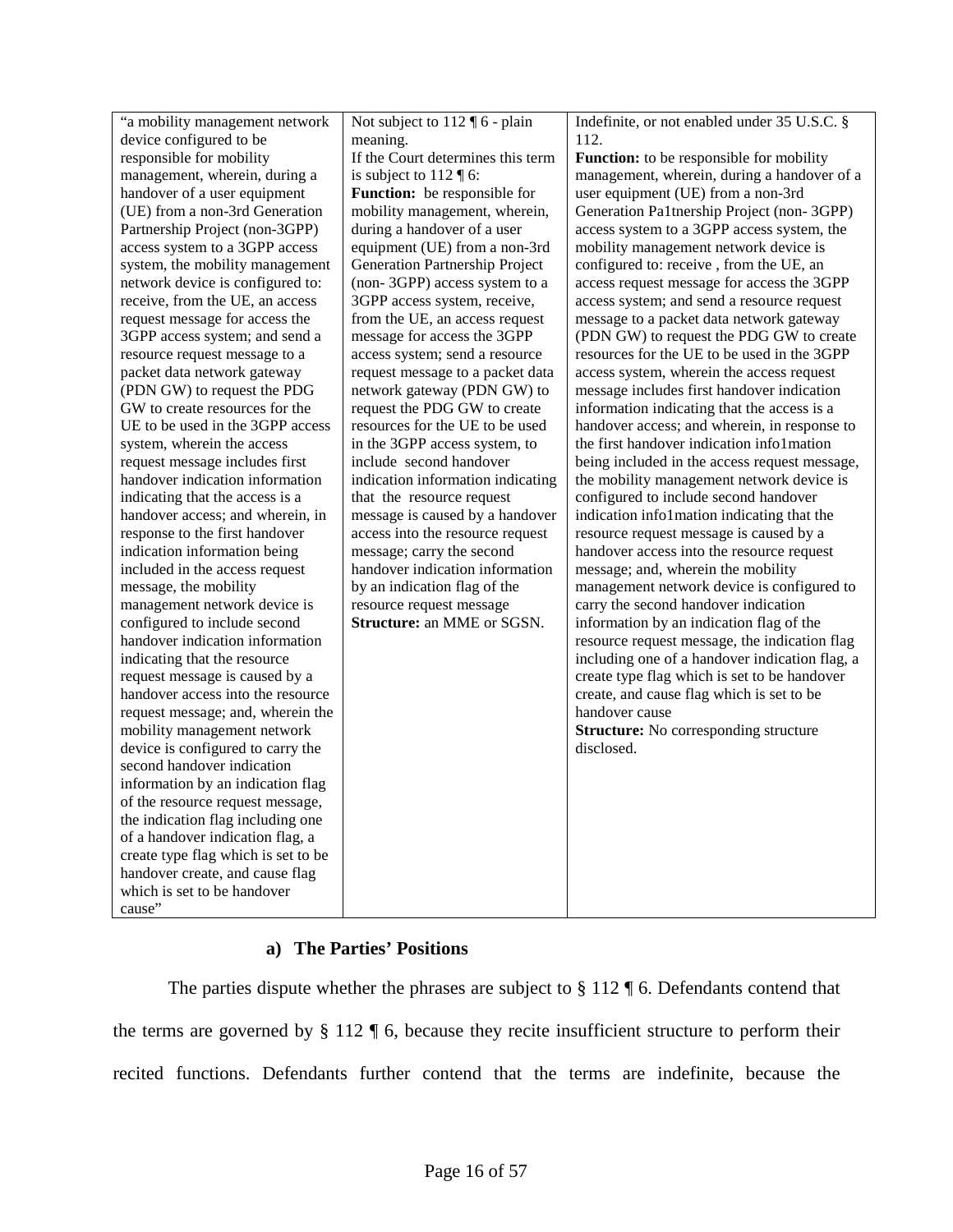specification does not recite any algorithm or corresponding structure that performs the recited functions. Regarding the term "receiver" and "transmitter," Defendants argue that the terms recite "function without reciting sufficient structure for performing that function," and therefore are means-plus-function terms under § 112, ¶ 6. (Dkt. No. 130 at 13) (citing *Media Rights Techs., Inc. v. Capital One Fin. Corp.*, 800 F.3d 1366, 1373-74 (Fed. Cir. 2015)). Defendants contend that the "receiver" and "transmitter" must perform a number of recited functions in claim 1, and that the terms do not impart sufficiently definite structure to a POSITA for performing these claimed functions. (Dkt. No. 130 at 14) (citing Dkt. No. 130-1 at ¶¶ 43, 44).

Defendants further argue that the specification confirms that the terms "receiver" and "transmitter" do not convey any structure for performing the recited functions to a POSITA. (Dkt. No. 130 at 14). Defendants contend that the specification does not use the terms "receiver" or "transmitter." *Id.* Defendants next contend that no known receiver structure serves as an "Access" Request Determining Unit," and no known transmitter structure serves as a "Process Type Notifying Unit." *Id.* (citing Dkt. No. 130-1 at  $\P$  46.). Defendants further contend that the specification fails to explain any structures associated with the boxes in Figure 10, and fails to explain any structural details of what lies inside the boxes. (Dkt No. 130 at 15) (citing '750 Patent at Figure 10, 27:1–31).

Defendants also contend that the claims of the '750 Patent are directed to wired network equipment, and not "wireless" communication arts. (Dkt. No. 130 at 15). Defendants argue that a "receiver" and "transmitter" may connote structure to a POSITA in a mobile device in certain circumstances, but those structures are not claimed by Plaintiff. *Id.* (citing Dkt. No. 103-1 at ¶ 45). Defendants also argue that network equipment within a packet core network (*e.g.*, MMEs and SGSNs) are computer servers that communicate with other network equipment (*e.g.*, the Serving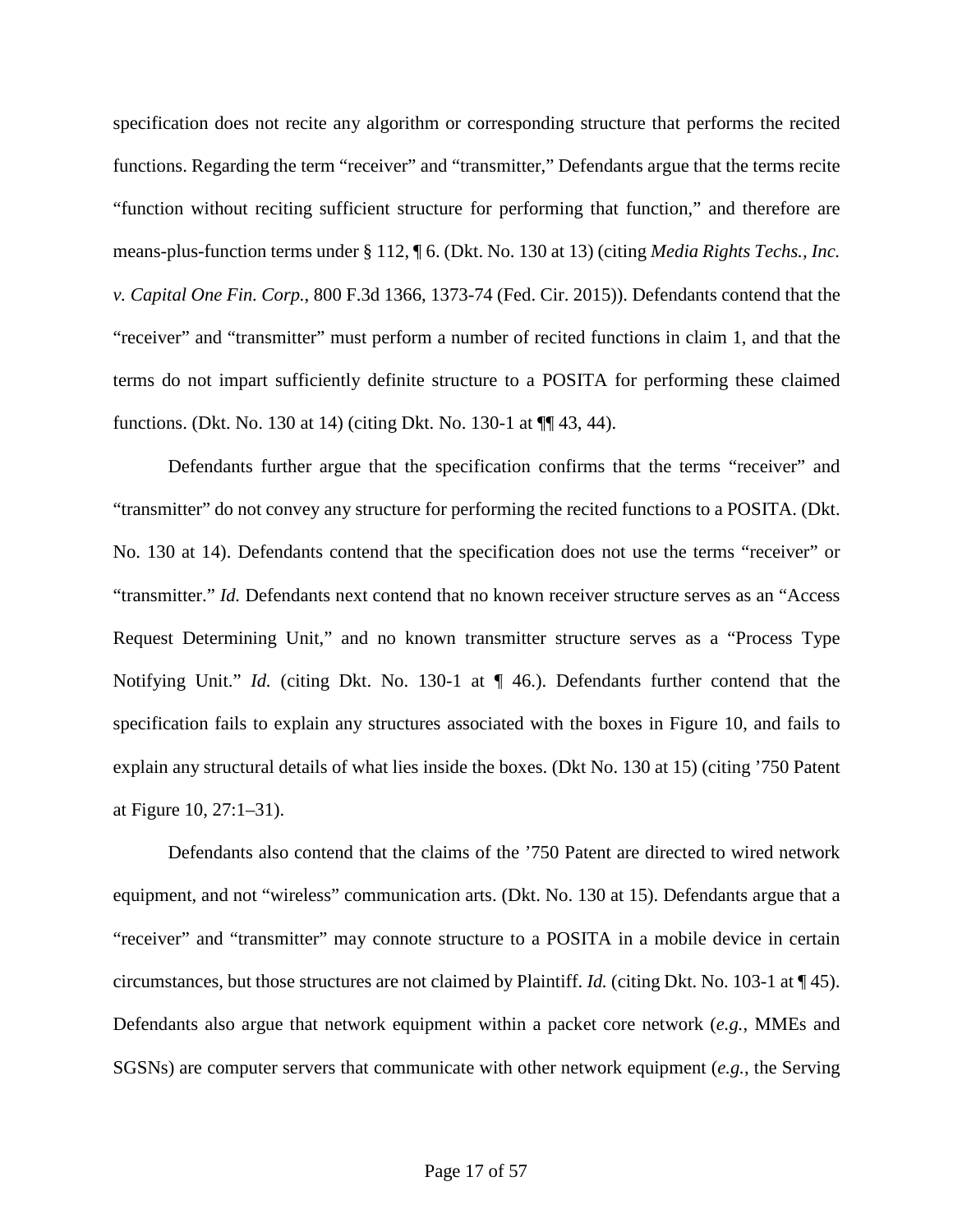GW) over a wired connection via the Internet Protocol. (Dkt. No. 130 at 15). Defendants contend that the terms "receiver" and "transmitter" are not commonly understood terms for a structure that performs the recited functions in such network equipment. (*Id.* at 16) (citing Dkt. No. 130-1 at ¶ 45). According to Defendants, the terms "receiver" and "transmitter" fail to connote sufficiently definite structure and should be construed under  $\S 112$ ,  $\P 6$ . (Dkt. No. 130 at 16).

Defendants further argue that the "receiver" and "transmitter" terms are indefinite because the specification fails to disclose adequate structure that corresponds to the claimed functions recited for the "receiver" and "transmitter" terms. (*Id.* at 17). Defendants contend that the written description does not use the term "receiver" or "transmitter," or describe any structure corresponding to these terms. *Id.* Defendants also argue that Figure 10 only shows two boxes labeled "Access Request Determining Unit" and "Process Type Notifying Units." *Id.* According to Defendants, these boxes are merely labeled with the functions that each box should perform without any disclosure of structure. *Id.*

Regarding the term "mobility management network device," Defendants argue that the term is in a format consistent with traditional means-plus-function limitations. (*Id.* at 19). Defendants contend that the phrase "configured to" is recognized by the Patent Office as a linking word similar to "for." *Id.* Defendants argue that the word "device" is a nonce word that does not impart any structure. *Id.* Defendants further argue that the prefix "mobility management network" does not impart any structure for performing the recited function into the term "device." (*Id.* at 20) (citing Dkt. No. 130-1 at ¶ 51). According to Defendants, a POSITA would not have understood the term "mobility management network" to convey any structure for performing the functions recited in claim 13. (Dkt. No. 130 at 20) (citing Dkt. No 130-1 at  $\P$  50).

Defendants also argue that the '750 Patent specification does not describe any internal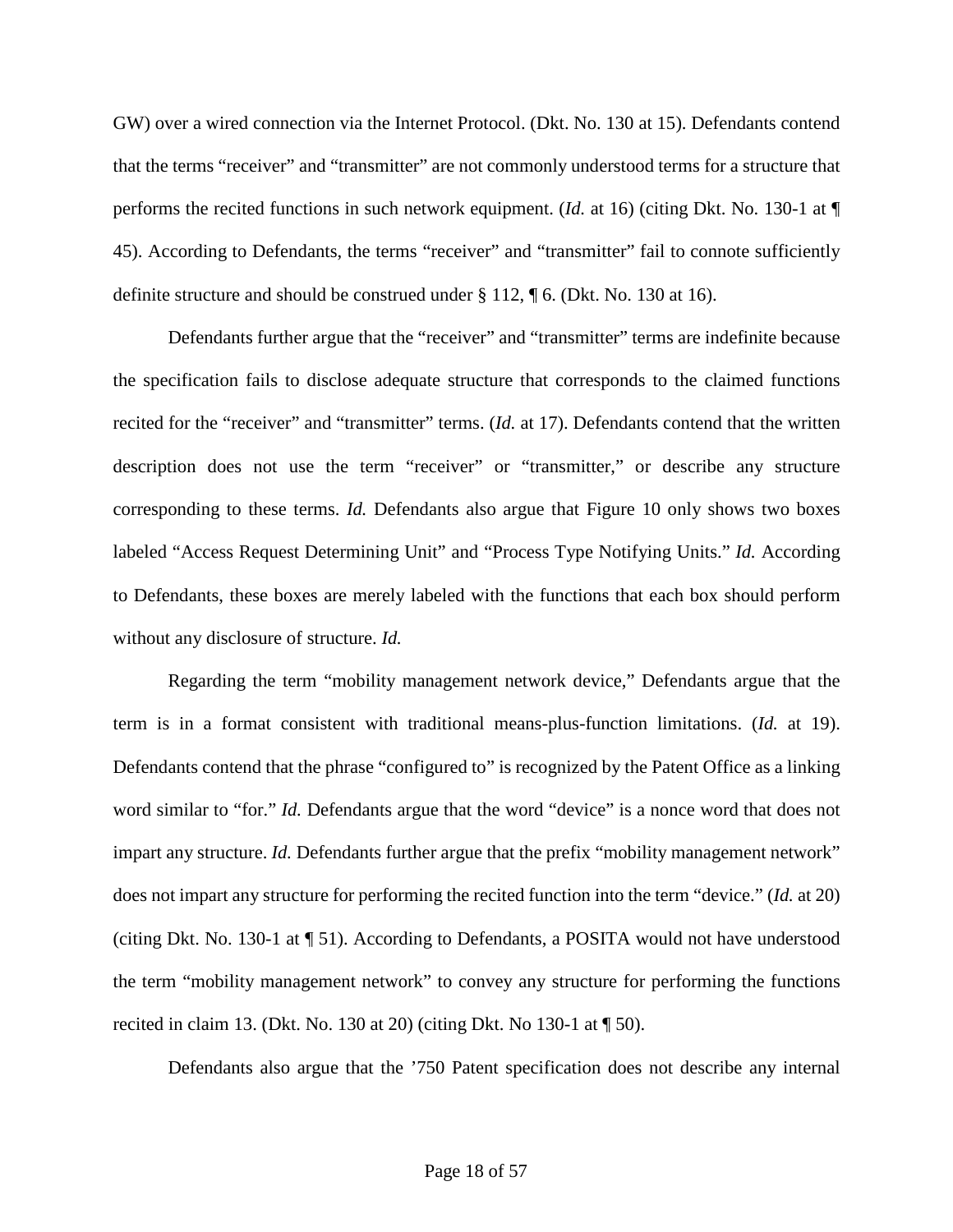structural components of a "mobility management network device." (Dkt. No. 130 at 20). Defendants contend that the specification merely shows a "first network device" in Figure 10 having two boxes labeled "Access Request Determining Unit" and "Process Type Notifying Unit," with the "Process Type Notifying Unit" having two smaller boxes labeled "First Notifying Subunit" and "Second Notifying Subunit." *Id.* (citing '750 Patent at Fig. 10, 27:1–34). Defendants argue that the labels and accompanying descriptions of these boxes merely describe the functionality each box is supposed to perform. (Dkt. No. 130 at 20). Defendants contend that "MME" or "SGSN" do not convey sufficient structure for performing the claimed functions, and therefore cannot provide the necessary structure for the claimed mobility management network device. *Id.* (citing Dkt. No. 130-1  $\P\P$  50–53). According to Defendants, the term "mobility management network device" in claim 13 is a means-plus-function limitation under § 112, ¶ 6. (Dkt. No. 130 at 21).

Defendants further argue that the term "mobility management network device" is indefinite because the 750 Patent specification fails to disclose adequate structure that corresponds to the claimed functions recited for the "mobility management network device." *Id.* Defendants contend that the descriptions in the specification are limited to functional descriptions of the operation of a "first network device." *Id.* (citing '750 Patent at Fig. 10, 27:1–34). Defendants argue that the specification does not explain any structural elements of the MME or SGSN that could correspond to the recited functions. (Dkt. No. 130 at 21) (citing Dkt. No. 130-1 at  $\P$  53).

Plaintiff responds that each of these phrases use well-understood terms in the networking and communications arts, such as a "receiver" or "transmitter," and include clauses describing what types of data these structures are "configured to" receive or send. (Dkt. No. 124 at 12). Plaintiff further argues that each of these terms are used within a larger network component, such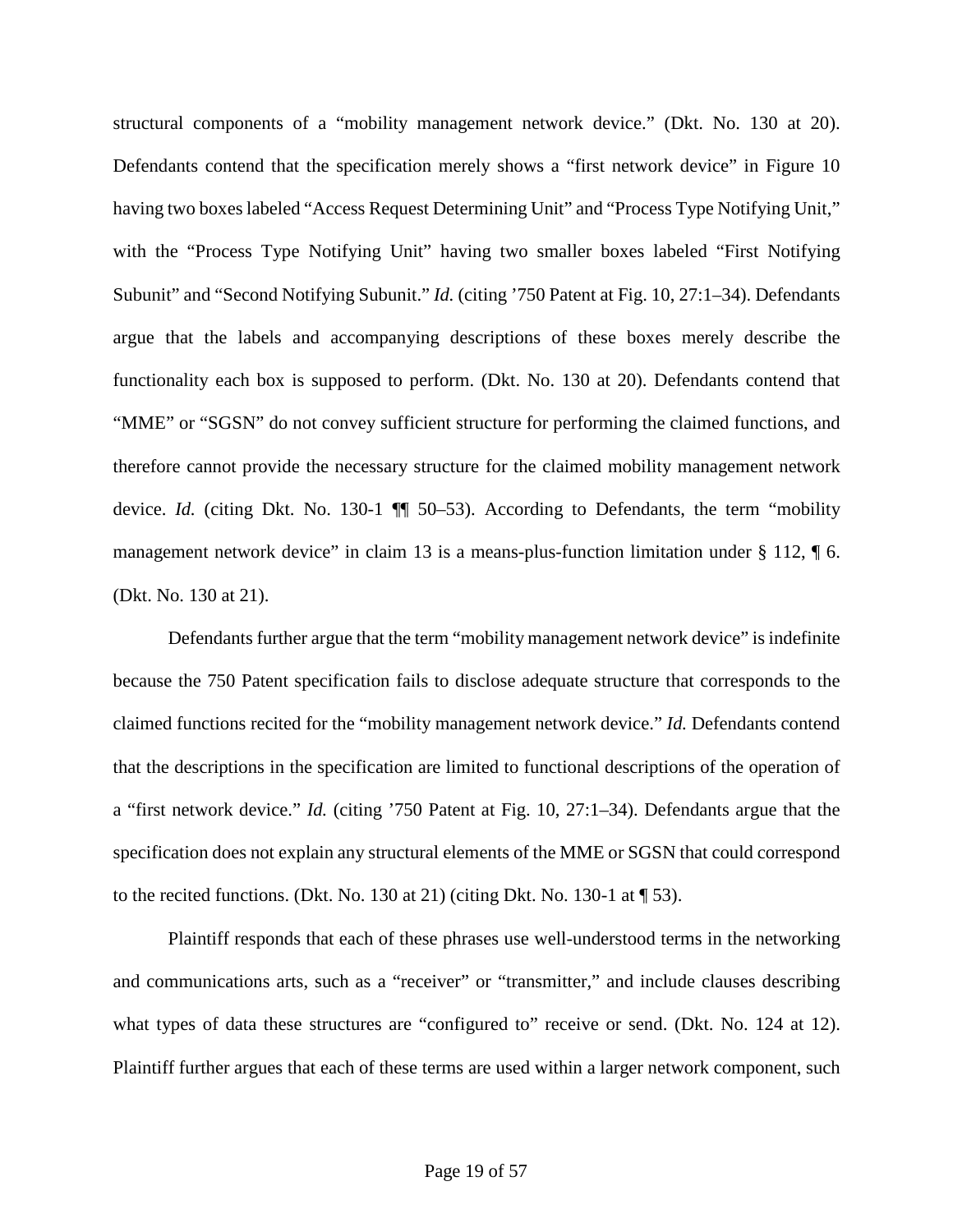as an MME or SGSN, that must include those structures to achieve their purpose. *Id.* Plaintiff also contends that none of the disputed terms use the word "means," and thus are presumptively not subject to section 112 ¶ 6 construction. (*Id.* at 13). Plaintiff argues that all of the terms have a wellunderstood meaning in the art, and thus all of the terms recite sufficient structure. (*Id.* at 14). Plaintiff further argues that apparatus claims that recite structures using functional terms are not automatically subject to § 112 ¶ 6. *Id.*

Plaintiff also contends that persons of ordinary skill in the art would readily understand the meaning of a message receiver and transmitter in the context of the '750 Patent. *Id.* Plaintiff argues that a "transmitter" or "receiver" are one of "[m]any devices [that] take their name from the functions they perform." *Id.* (citing *Greenberg v. Ethicon Endo-Surgery, Inc.*, 91 F.3d 1580, 1583 (Fed. Cir. 1996)). Plaintiff contends that these terms name well-known, definite structures, and therefore are not subject to  $\S 112$ ,  $\P 6$ . (Dkt. No. 124 at 14).

Plaintiff also argues that a person of ordinary skill would readily understand the terms "receiver" and "transmitter" in the context of the claims and specification of the '750 Patent. (*Id.* at 15). Plaintiff contends that the '750 Patent provides a detailed description of exemplary structure associated for the claimed "receiver" and "transmitter." *Id.* (citing '750 Patent at Figure 10). Plaintiff argues that Figure 10 includes an "Access Request Determining Unit 701" and "Process Type Notifying Unit 702." (Dkt. No. 124 at 16).

Regarding the term "mobility management network device," Plaintiff argues that the specification contains numerous descriptions of mobility management devices that are wellunderstood in the art, such as MMEs and SGSNs, performing the claimed functionality. *Id.* (citing '750 Patent at 6:10–25, 7:6–35, 6:17–20). According to Plaintiff, these disclosures demonstrate that the term "mobility management network device" has an understood meaning in the art and is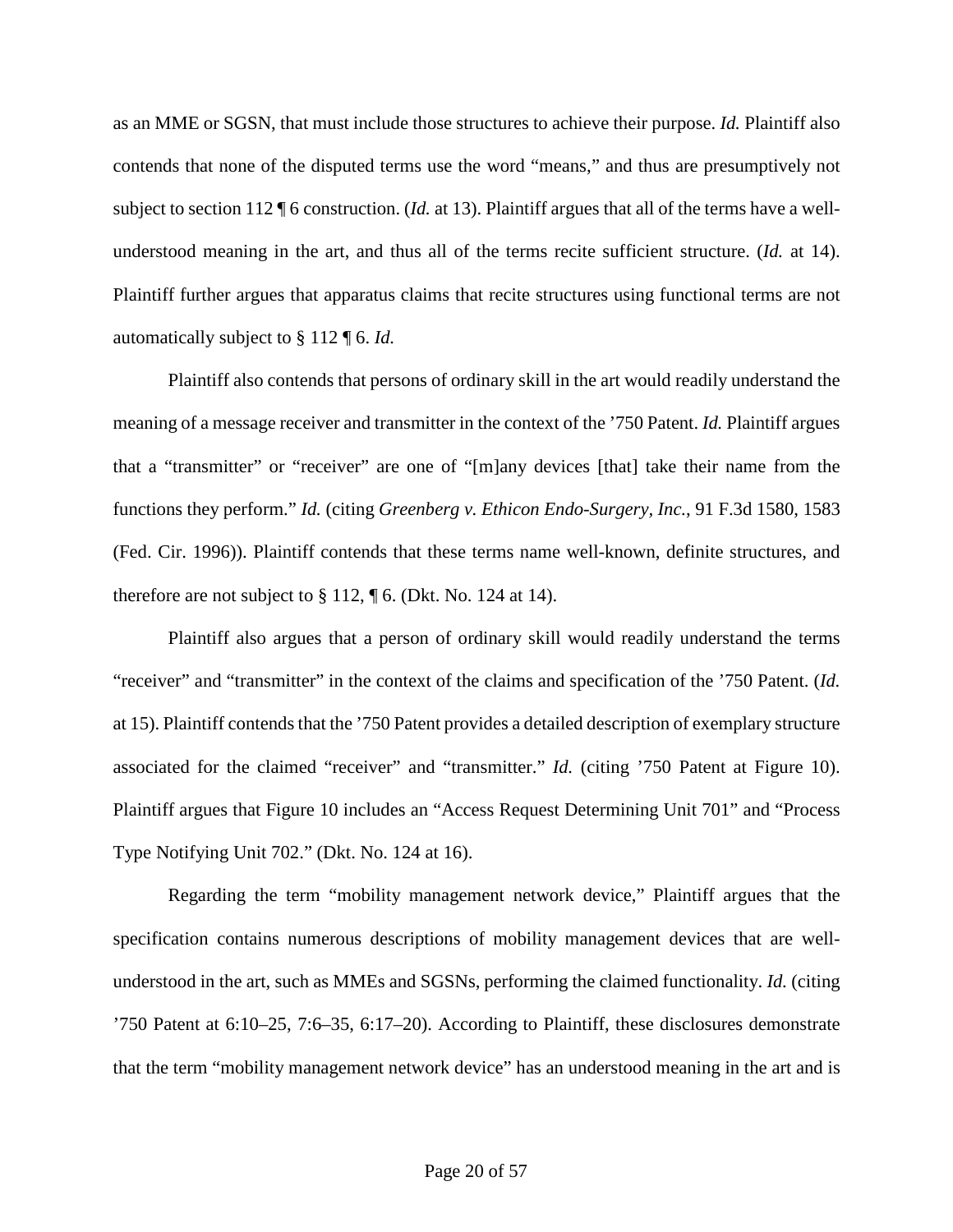likewise not subject to § 112 ¶ 6. (Dkt. No. 124 at 16).

In the alternative, Plaintiff argues that even if these terms are construed under  $\S 112$ ,  $\P 6$ , the specification sets forth sufficient structure corresponding to the claims. (*Id.* at 17). Plaintiff contends that the specification describes sending, receiving, and processing messages in a manner that a person of ordinary skill in the art would readily know the structure that would be used for the claims. *Id.* Plaintiff argues that the "Access Request Determining Unit 701" provides sufficient structure for the claimed receiver, as it receives an access request message from a UE. *Id.* (citing '750 Patent at Fig. 10). Plaintiff further argues that the "process type notifying unit 702" and its sub-units are configured to "send a specific message to request for creating resources to be required for services which are used by the UE in an access system before handover," and thus provides sufficient structure for the claimed transmitter. (Dkt. No. 124 at 17-18) (citing '750 Patent at 27:18–31). Plaintiff also contends that the specification includes several structural descriptions for a mobility management network device, such as an MME or SGSN. (Dkt. No. 124 at 18) (citing '750 Patent at 6:17–20).

In its reply, Plaintiff argues that a person of skill would understand the terms "receiver," "transmitter," and "mobility management network device" themselves to impart structural details. (Dkt. No. 139 at 4) (citing Dkt. No. 139-1 at ¶¶ 34-35). Plaintiff contends that the terms are described within the context of their inputs, outputs, and interactions with other units in ways that inform the character of these limitations. (Dkt. No. 139 at 4). Plaintiff further contends that each of the challenged terms does have sufficient structure within the '750 Patent. (*Id.* at 5). Plaintiff argues that the claimed "mobility management network device" in the '750 Patent comprises a receiver and transmitter in an inventive arrangement within the network, not any inventive mechanism inside such transmitter and receiver. *Id.* According to Plaintiff, the focus of the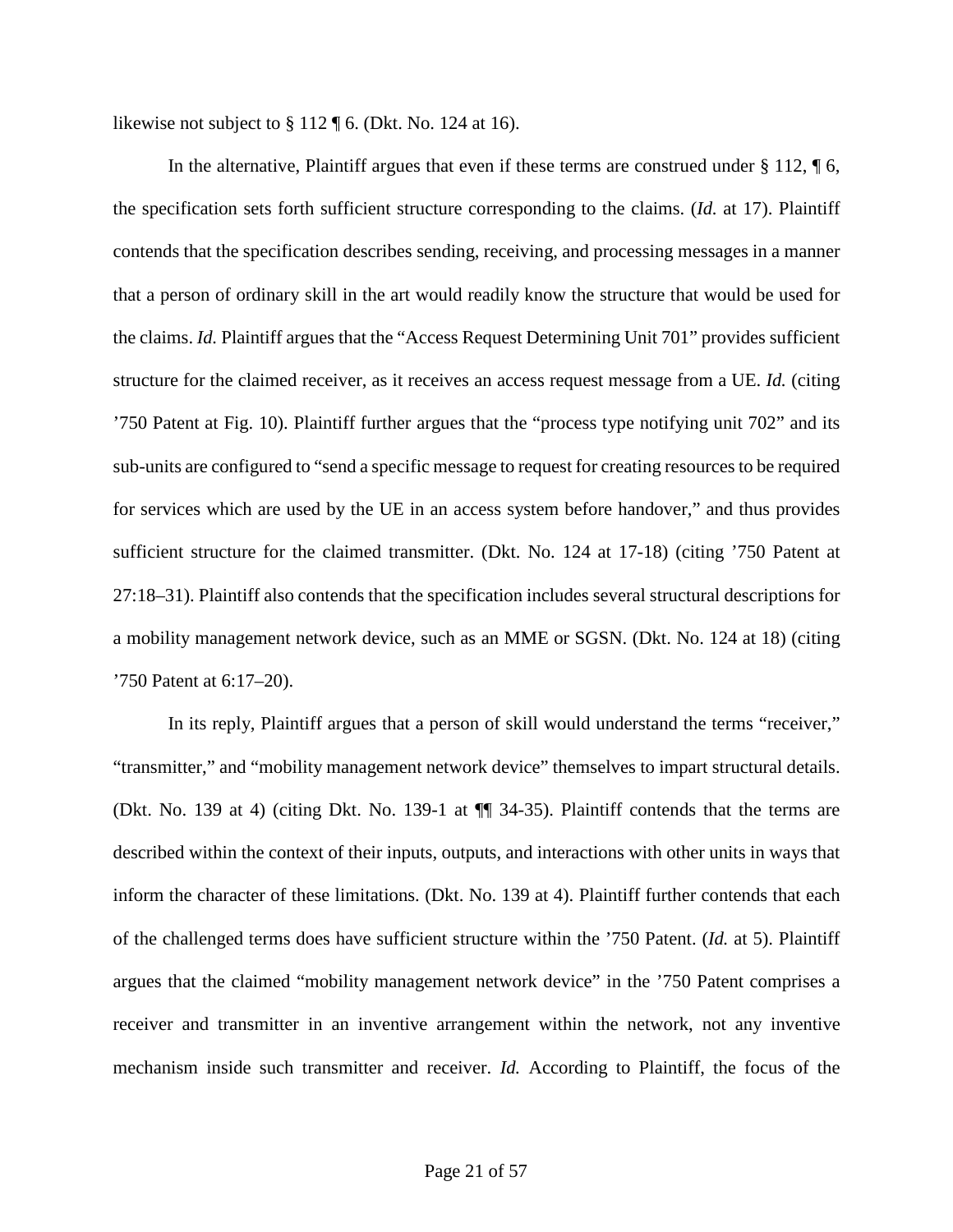invention is not on the inside of the claimed structures, but on what inputs and outputs they receive, send, or store, and how they interact with each other within the claimed communication device. *Id*. Plaintiff further contends that Defendants cannot plausibly argue that the requisite circuitry or algorithm is more complex than the claimed functions themselves. *Id.* Plaintiff argues that they are simple components, and a person of ordinary skill in the art would readily know how they work within the claimed communication devices (*e.g*., MME or SGSN). (*Id.* at 5-6) (citing Dkt. No. 139-1 at  $\P$  36-38, 42).

For the following reasons, the Court finds that the term **"receiver"** is not subject to § 112, ¶ 6, and should be construed to mean **"receiver of a Mobility Management Entity (MME) or a Serving GPRS Support Node (SGSN)."** The Court further finds that the term **"transmitter"** is not subject to § 112, ¶ 6, and should be construed to mean **"transmitter of a Mobility Management Entity (MME) or a Serving GPRS Support Node (SGSN)."** The Court also finds that the term **"mobility management network device"** is not subject to § 112, ¶ 6, and should be construed to mean **"Mobility Management Entity (MME) or a Serving GPRS Support Node (SGSN)."**

#### **b) Analysis**

The phrase "a receiver . . . the receiver is configured to receive, from a user equipment (UE), an access request message for access the 3GPP access system; . . . wherein the access request message includes the first handover indication information indicating that the access is a handover access;" appears in claim 1 of the '750 Patent. The phrase "a transmitter configured to communicatively connect with the receiver, . . . the transmitter is configured to send a resource request message to a packet data network gateway (PDN GW) to create resources for the UE to be used in the 3GPP access system, . . . wherein, in response to the first handover indication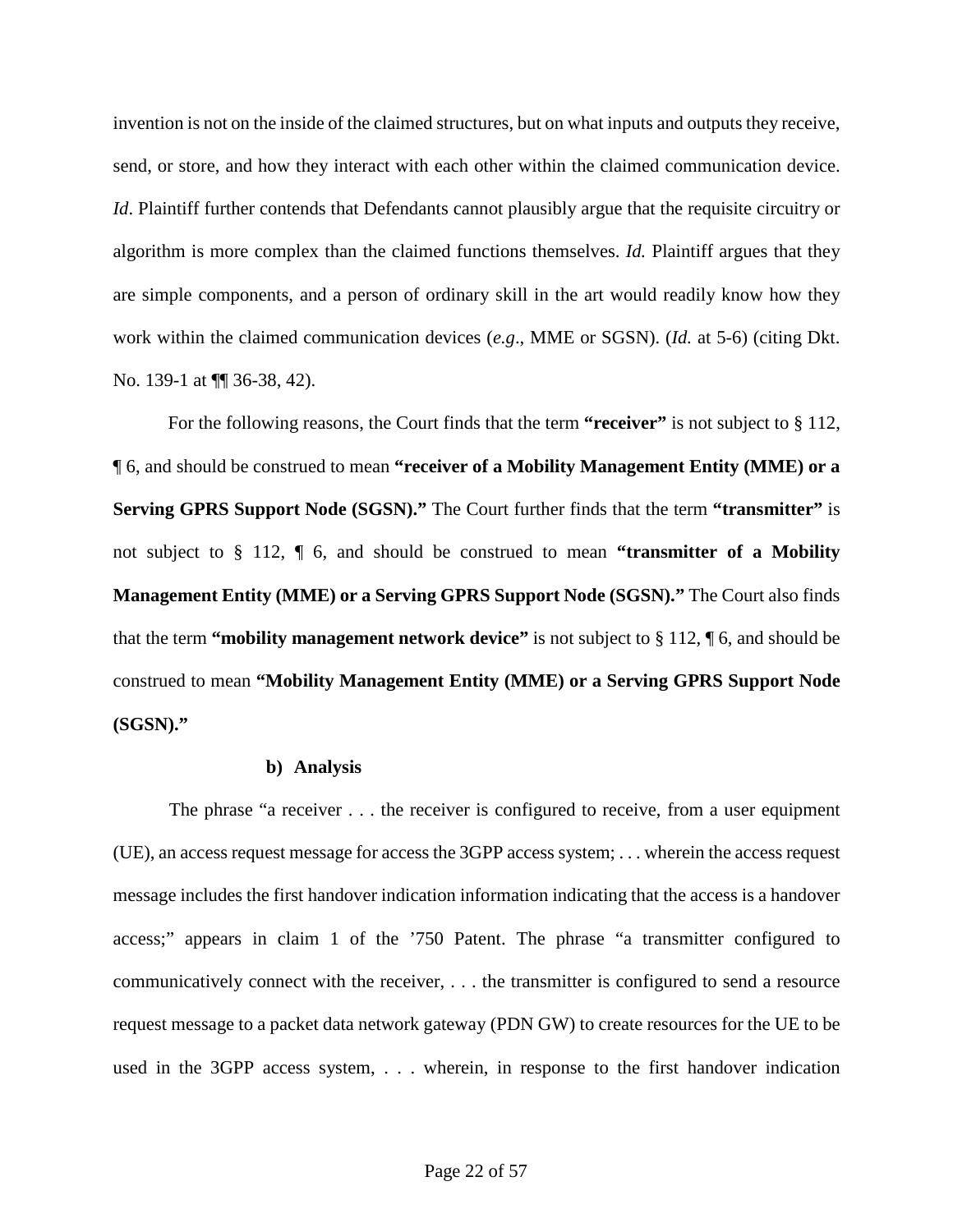information being included in the access request message, the resource request message is configured to include second handover indication information, which indicates that the resource request message is caused by a handover access; and wherein the second handover indication information is configured to be carried by an indication flag of the resource request message, the indication flag including one of a handover indication flag, a create type flag which is set to be handover create, and cause flag which is set to be handover cause" appears in claim 1 of the '750 Patent.

The phrase "a mobility management network device configured to be responsible for mobility management, wherein, during a handover of a user equipment (UE) from a non-3rd Generation Partnership Project (non-3GPP) access system to a 3GPP access system, the mobility management network device is configured to: receive, from the UE, an access request message for access the 3GPP access system; and send a resource request message to a packet data network gateway (PDN GW) to request the PDG GW to create resources for the UE to be used in the 3GPP access system, wherein the access request message includes first handover indication information indicating that the access is a handover access; and wherein, in response to the first handover indication information being included in the access request message, the mobility management network device is configured to include second handover indication information indicating that the resource request message is caused by a handover access into the resource request message; and, wherein the mobility management network device is configured to carry the second handover indication information by an indication flag of the resource request message, the indication flag including one of a handover indication flag, a create type flag which is set to be handover create, and cause flag which is set to be handover cause," appears in claim 13 of the '750 Patent.

"It is well settled that '[a] claim limitation that actually uses the word 'means' invokes a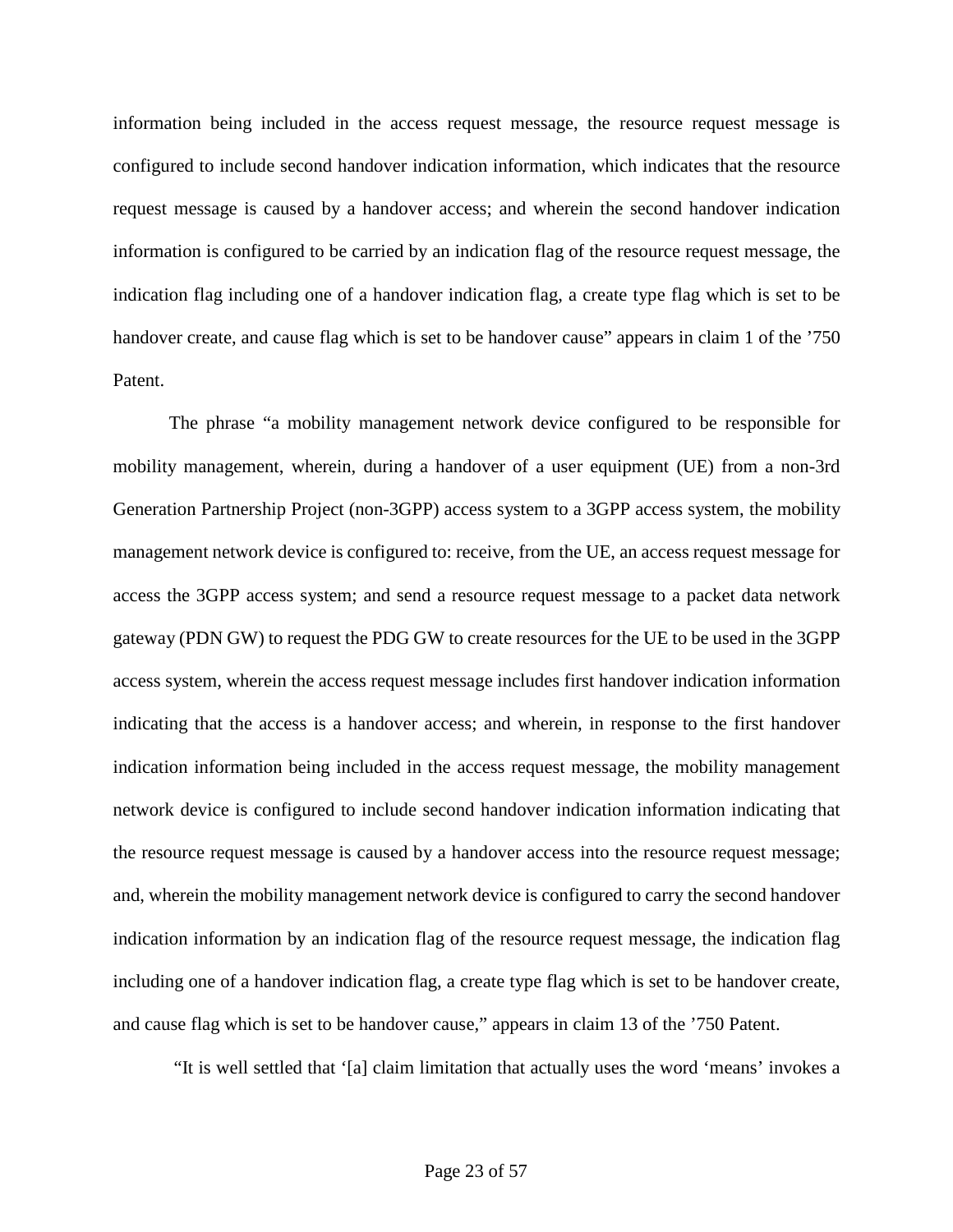rebuttable presumption that § 112, [¶] 6 applies.'" *Apex Inc. v. Raritan Comput., Inc.*, 325 F.3d 1364, 1371 (Fed. Cir. 2003) (quotation omitted). It is also equally understood that "a claim term that does not use 'means' will trigger the rebuttable presumption that § 112, [¶] 6 does not apply." *Id.* (quotation omitted). The presumption against the application of § 112, ¶ 6 may be overcome if a party can "demonstrate[] that the claim term fails to 'recite sufficiently definite structure' or else recites 'function without reciting sufficient structure for performing that function.'" *Williamson*, 792 F.3d at 1339 (quoting *Watts v. XL Sys., Inc.*, 232 F.3d 877, 880 (Fed. Cir. 2000)). "In undertaking this analysis, we ask if the claim language, read in light of the specification, recites sufficiently definite structure to avoid § 112, ¶ 6." *Robert Bosch, LLC v. Snap-On Inc.*, 769 F.3d 1094, 1099 (Fed. Cir. 2014) (citing *Inventio AG v. Thyssenkrupp Elevator Ams. Corp.*, 649 F.3d 1350, 1357 (Fed. Cir. 2011)).

None of the claims recite the word "means." Therefore, there is a rebuttable presumption that § 112, ¶ 6 does not apply. Defendants have failed to rebut the presumption because "the words of the claim are understood by persons of ordinary skill in the art to have sufficiently definite meaning as the name for structure." *Williamson*, 792 F.3d at 1348. Specifically, the intrinsic evidence demonstrates that a person of ordinary skill in the art would understand the necessary structure of the "receiver" and "transmitter" in claim 1 of the '750 Patent, as well as the necessary structure of the "mobility management network device" in claim 13 of the '750 Patent.

The specification states that "[t]he UE may send to a first network element at network side an Attach Request message for performing a handover process from the Non-3GPP access system to the 3GPP access system." '750 Patent at 6:14–17. Using similar language, claim 1 recites that the "receiver" of the mobility management network device "is configured to receive, from a user equipment (UE), an access request message." Similarly, claim 13 recites that "the mobility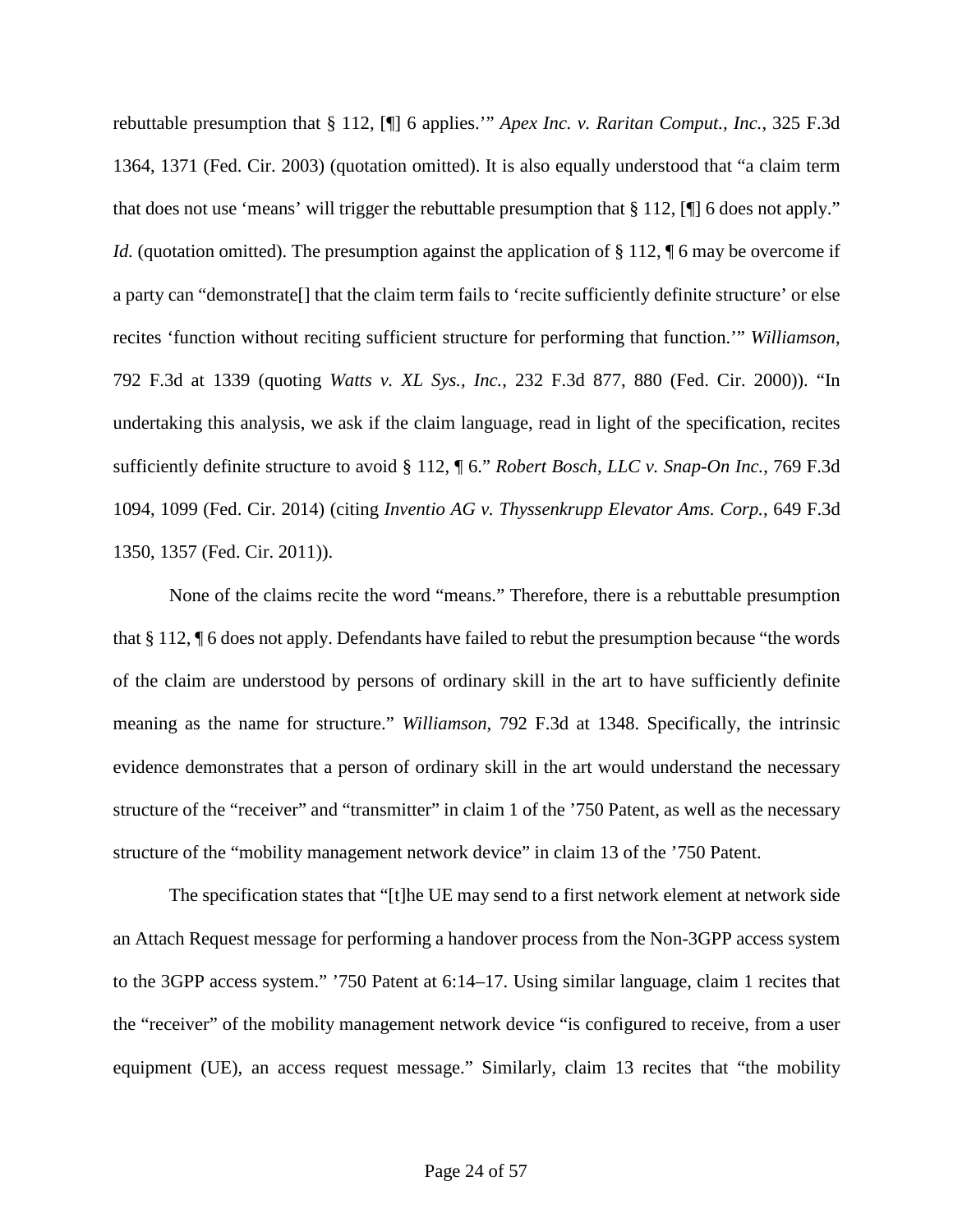management network device is configured to: receive, from the UE, an access request message." The specification states that the first network element "may be an MME in a System Architecture Evolution (SAE) system, and may be a GPRS Supporting Node (SGSN) in a GPRS/UMTS system." *Id.* at 6:17–20. Thus, a person of ordinary skill would understand that the claimed "mobility management network device" is "a Mobility Management Entity (MME) or a Serving GPRS Support Node (SGSN)." Likewise, a person of ordinary skill would understand that the claimed "receiver" is a "receiver of a Mobility Management Entity (MME) or a Serving GPRS Support Node (SGSN)."

Indeed, the specification provides a description of an exemplary structure of the claimed "receiver" in Figure 10. The specification states that Figure 10 illustrates "the structure of a first network device according to an embodiment of the present invention," and that "[t]he first network device includes an access request determining unit 701." '750 Patent at 27:1-5. The specification further states that "[t]he first network device may be integrated into an MME, or an SGSN . . . ." '750 Patent at 27:23–34.

Figure 10 also illustrates a first notifying subunit 703 that is "adapted to send a Create Bearer Request message, a Proxy Binding Update message, or a Binding Update message including a flag, which is used to indicate that the process type for creating bearer is a first/second creating type or indicate that the process type for updating binding is a first/second binding type." '750 Patent at 27:22–27. The specification further states that "the first network element at network side may send a Create Default Bearer Request message to a Serving GW . . . [or] may send a Create Default PDP Context Request message to the Serving GW," depending on the 3GPP system. *Id.* at 7:6–11.

Using similar language, claim 1 recites that the "transmitter" of the mobility management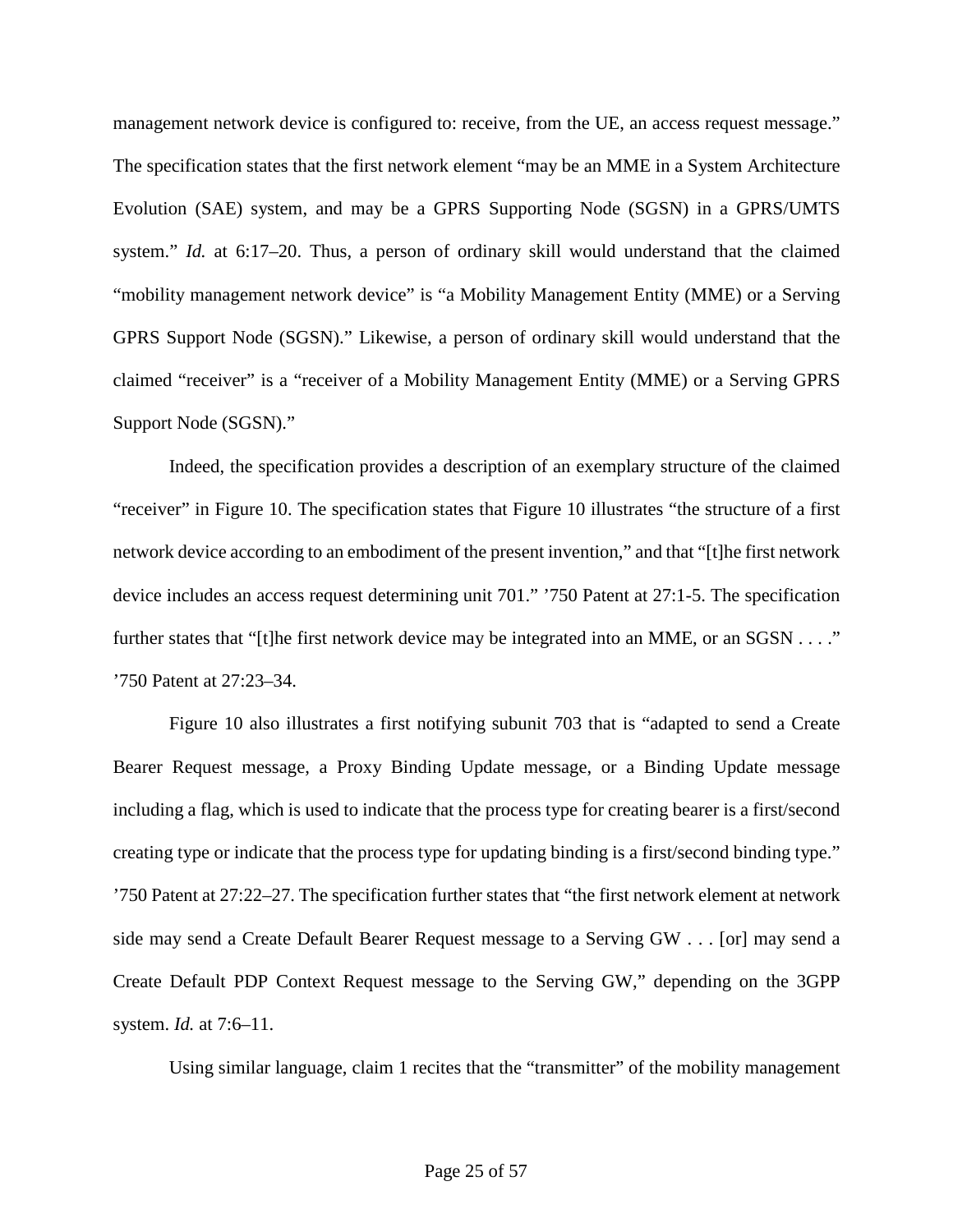network device "is configured to send a resource request message." Similarly, claim 13 recites that "the mobility management network device is configured to: . . . send a resource request message." Again, the specification states that the first network element "may be an MME in a System Architecture Evolution (SAE) system, and may be a GPRS Supporting Node (SGSN) in a GPRS/UMTS system." *Id.* at 6:17–20. These examples show that these terms have an "understood meaning in the art" and thus are not subject to § 112 ¶ 6 construction. *See Chrimar Sys. v. ADTRAN, Inc.*, 2016 U.S. Dist. LEXIS 79555, \*38 (E.D. Tex. June 17, 2016) ("Where a claim term has an understood meaning in the art, it recites sufficient structure."). Thus, a person of ordinary skill would understand that the claimed "mobility management network device" is "a Mobility Management Entity (MME) or a Serving GPRS Support Node (SGSN)." Likewise, a person of ordinary skill would understand that the claimed "transmitter" is a "transmitter of a Mobility Management Entity (MME) or a Serving GPRS Support Node (SGSN)."

The claim language further describes the inputs and outputs of these components, and what it is that they "receive" or "send." For example, the "receiver" is "is configured to receive, from a user equipment (UE), an access request message for access the 3GPP access system," and the "transmitter" is "configured to send a resource request message to a packet data network gateway (PDN GW) to create resources for the UE to be used in the 3GPP access system" See '750 Patent at Claim 1. As explained in *E2E*, § 112, ¶ 6 does not apply when the written description provides context as to the "inputs and outputs" and how the claimed components "interact[] with other components . . . in a way that . . . inform[s] the structural character of the limitation-in-question or otherwise impart[s] structure." *E2E Processing, Inc. v. Cabela's Inc.*, 2015 U.S. Dist. LEXIS 86060, \*20 (E.D. Tex. July 2, 2015) (quoting *Williamson*, 792 F. 3d at 1351). Each of the disputed terms is used within a larger network component, such as an MME or SGSN, which must include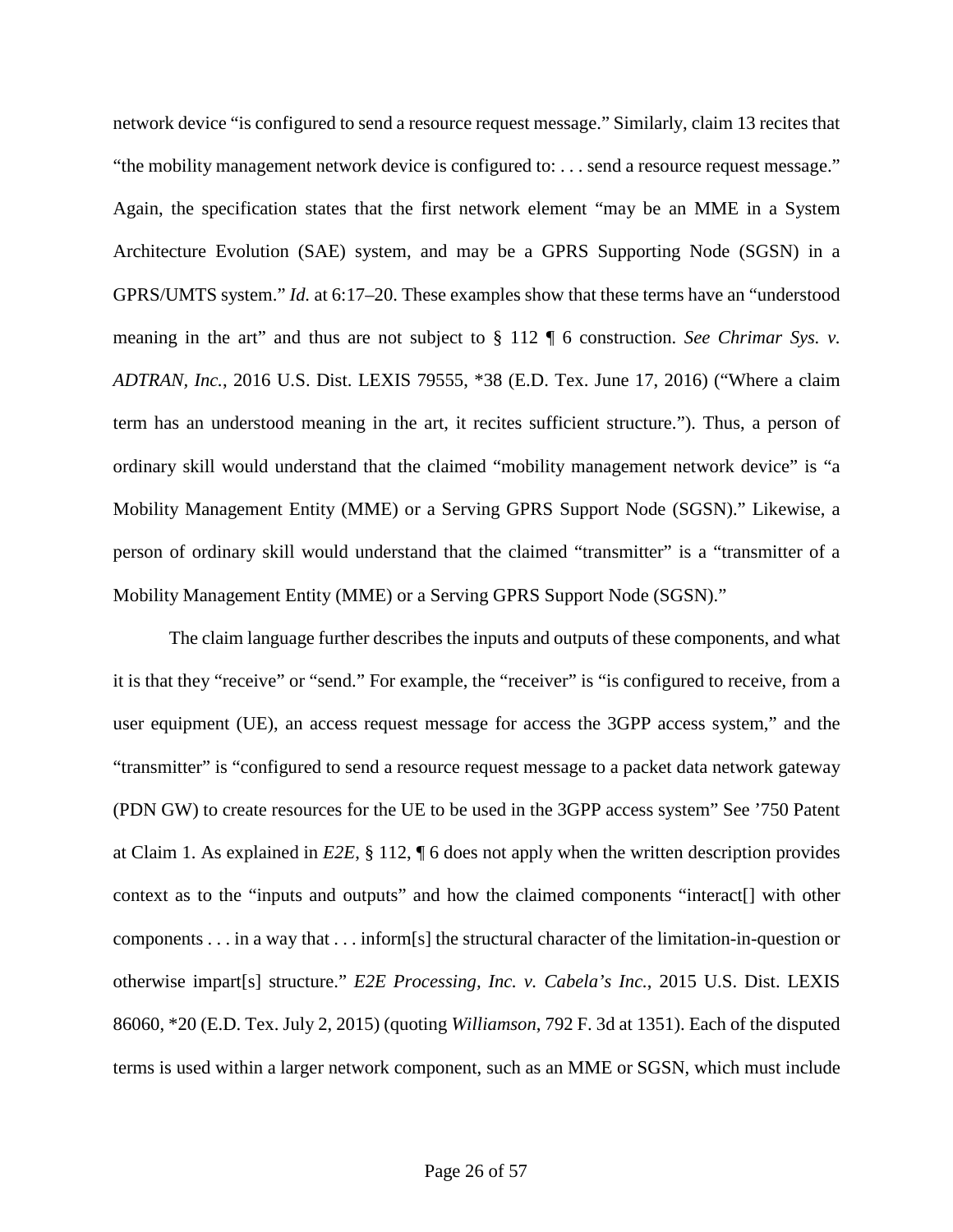those structures to achieve their stated objective (*e.g.*, sending and receiving appropriate data).

Defendants argue that the specification confirms that the terms "receiver" and "transmitter" do not convey any structure for performing the recited functions to a POSITA. (Dkt. No. 130 at 14). The Court disagrees. As discussed above, the intrinsic evidence indicates that the claimed "mobility management network device" is "a Mobility Management Entity (MME) or a Serving GPRS Support Node (SGSN)." The intrinsic evidence further indicates that the claimed "receiver" is a "receiver of a Mobility Management Entity (MME) or a Serving GPRS Support Node (SGSN)," and that the claimed "transmitter" is a "transmitter of a Mobility Management Entity (MME) or a Serving GPRS Support Node (SGSN)." The intrinsic evidence also indicates that the MME or SGSN must include these structures to achieve the recited objective (*e.g.*, sending and receiving appropriate data). S*ee, e.g., Linear Tech. Corp. v. Impala Linear Corp.*, 379 F.3d 1311, 1319-21 (Fed. Cir. 2004) ("circuit [for performing a function]" found to be sufficiently definite structure because the claim recited the "objectives and operations" of the circuit).

Defendants also contend that the specification does not use the terms "receiver" or "transmitter," and does not disclose any structure for a "receiver" or "transmitter." (Dkt. No. 130 at 14). Defendants argue that "[n]o known receiver structure serves as an 'Access Request Determining Unit,' and no known transmitter structure serves as a 'Process Type Notifying Unit.'" (*Id.* at 15). According to Defendants, "the specification fails to explain any structures associated with these boxes and their functions and fails to explain any structural details of what lies inside." *Id.*

The Court is not persuaded by Defendants' argument. As discussed above, the specification contains descriptions of mobility management devices that are well-understood in the art, such as MMEs and SGSNs, performing the claimed functionality. *See, e.g.*, '750 Patent at 6:10–25 and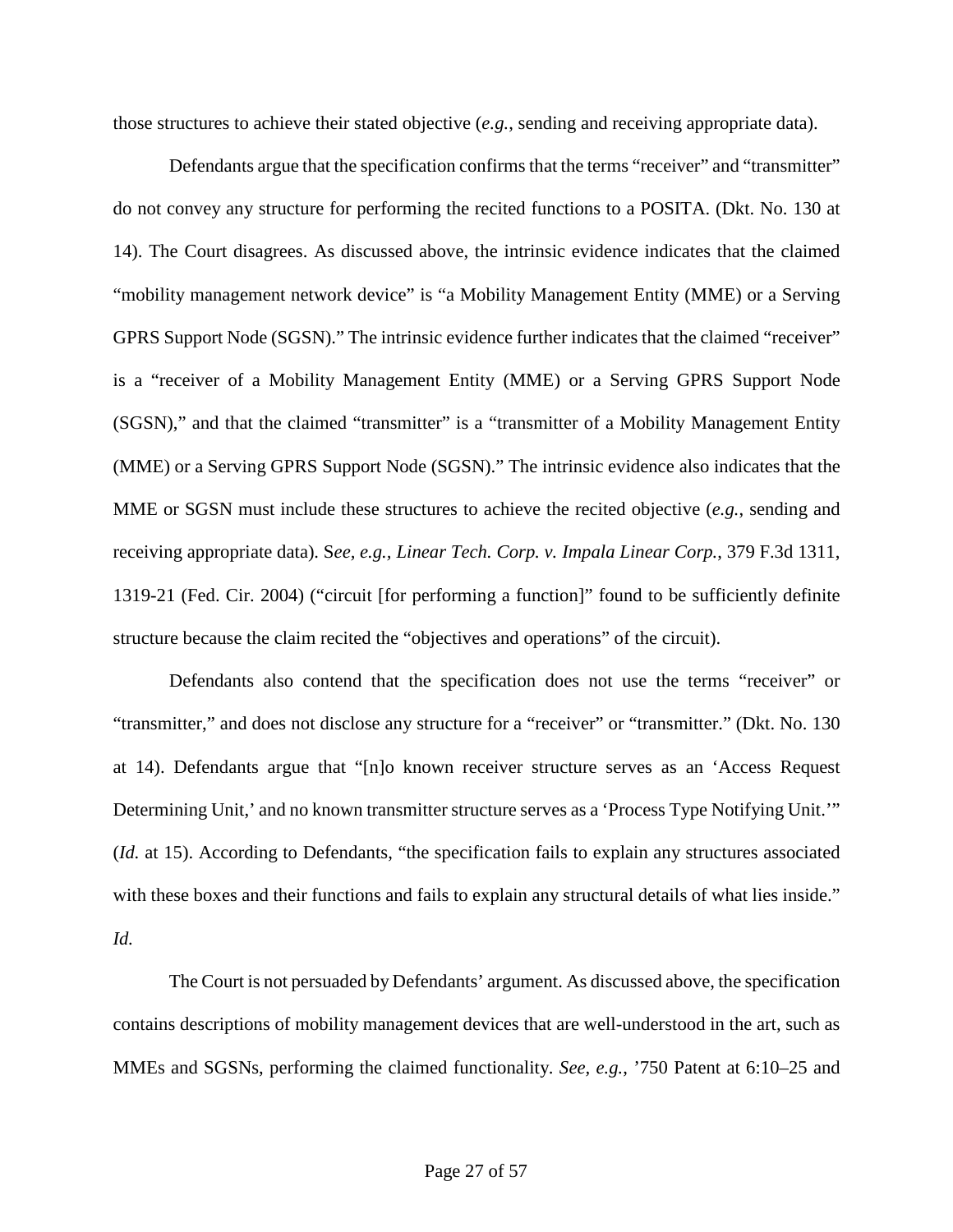7:6–35 (describing functionality), 6:17–20 ("The first network element at network side may be an MME in a System Architecture Evolution (SAE) system, and may be a GPRS Supporting Node (SGSN) in a GPRS/UMTS system."). These disclosures demonstrate that the term "mobility management network device" has an understood meaning in the art and is likewise not subject to § 112 ¶ 6. In sum, the recited terms are not nonce words. *See SyncPoint Imaging, LLC v. Nintendo of Am. Inc.*, 2016 U.S. Dist. LEXIS 677, \*54-62 (E.D. Tex. Jan. 5, 2016) (holding claim limitations reciting "a processor … for processing …" were not means-plus-function limitations because the term 'processor' connoted structure and was not a 'nonce' term."). Finally, in reaching its conclusion, the Court has considered the extrinsic evidence submitted by the parties, and given it its proper weight in light of the intrinsic evidence.

### **c) Court's Construction**

The Court finds that the term **"receiver"** is not subject to § 112, ¶ 6, and construes the term to mean **"receiver of a Mobility Management Entity (MME) or a Serving GPRS Support Node (SGSN)."** The Court further finds that the term **"transmitter"** is not subject to § 112, ¶ 6, and construes the term to mean **"transmitter of a Mobility Management Entity (MME) or a Serving GPRS Support Node (SGSN)."** The Court also finds that the term **"mobility management network device**" is not subject to § 112,  $\parallel$  6, and construes the term to mean **"Mobility Management Entity (MME) or a Serving GPRS Support Node (SGSN)."** 

<span id="page-27-0"></span>**2. "obtaining unit," "identifying unit," and "processing unit"**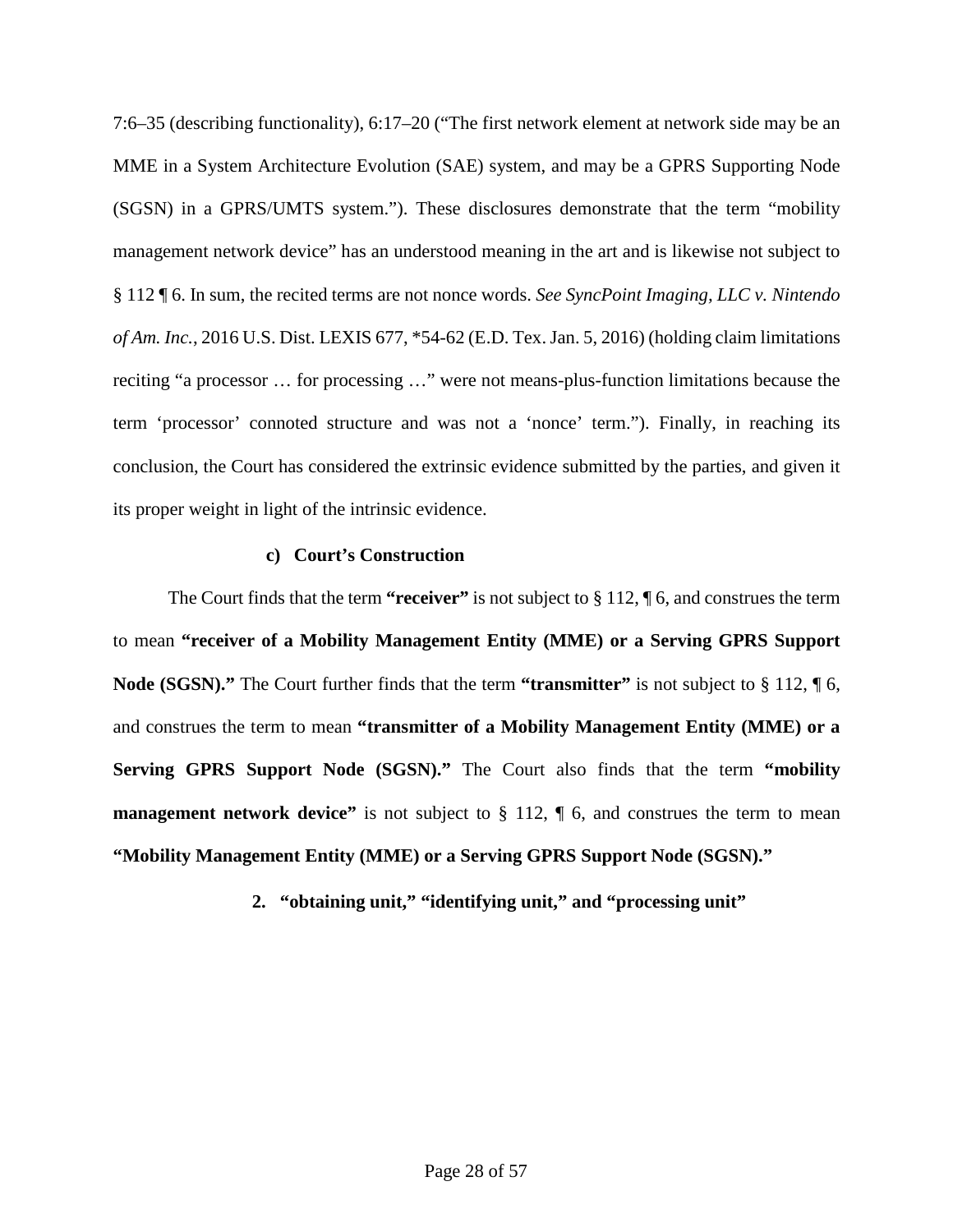| <b>Disputed Term</b>                        | Plaintiff's Proposal                                                            | Defendants' Proposal                                    |
|---------------------------------------------|---------------------------------------------------------------------------------|---------------------------------------------------------|
| "an obtaining unit,                         | Not subject to $112 \text{ } \text{\ensuremath{\mathfrak{q}}\xspace}$ 6 - plain | Indefinite for failure to disclose                      |
| configured to receive an                    | meaning.                                                                        | structure.                                              |
| attach request message sent                 | If the Court determines this term                                               | <b>Function:</b> receive an attach                      |
| by a User Equipment (UE)                    | is subject to $112 \text{ } \text{T}$ 6:                                        | request message sent by a User                          |
| during a handover from a                    | Function: receive an attach                                                     | Equipment (UE) during a                                 |
| non 3rd Generation                          | request message sent by a User                                                  | handover from a non 3rd                                 |
| Partnership Project (non-                   | Equipment (UE) during a                                                         | Generation Pa1tnership Project                          |
| 3GPP) network to a 3rd                      | handover from a non 3rd                                                         | (non-3GPP) network to a 3rd                             |
| <b>Generation Partnership</b>               | <b>Generation Partnership Project</b>                                           | <b>Generation Partnership Project</b>                   |
| Project (3GPP) network,                     | (non-3GPP) network to a 3rd                                                     | (3GPP) network, wherein the                             |
| wherein the attach request                  | Generation Partnership (3GPP)<br>network                                        | attach request message                                  |
| message comprises an<br>information element |                                                                                 | comprises an information<br>element indicating handover |
| indicating handover"                        | <b>Structure:</b> obtaining unit in a<br>network-side network element           | <b>Structure:</b> No corresponding                      |
|                                             | and equivalents thereof.                                                        | structure disclosed.                                    |
|                                             |                                                                                 |                                                         |
| "an identifying unit,                       | Not subject to $112 \text{ } \text{\ensuremath{\mathfrak{q}}\xspace}$ 6 - plain | Indefinite for failure to disclose                      |
| configured to identify that                 | meaning.                                                                        | structure.                                              |
| the attach request message                  | If the Court determines this term                                               | <b>Function:</b> identify that the                      |
| is due to the handover                      | is subject to $112 \text{ } \text{\%}$ 6:                                       | attach request message is due to                        |
| according to the IE                         | <b>Function:</b> identify that the                                              | the handover according to the IE                        |
| indicating handover"                        | attach request message is due to                                                | indicating handover                                     |
|                                             | the handover according to the IE                                                | <b>Structure:</b> No corresponding                      |
|                                             | indicating handover.                                                            | structure disclosed.                                    |
|                                             | <b>Structure:</b> identifying unit in a                                         |                                                         |
|                                             | network- side network element                                                   |                                                         |
| "a processing unit,                         | and equivalents thereof.<br>Not subject to $112 \text{ % } 6$ - plain           | Indefinite for failure to disclose                      |
| configured to identify a                    | meaning.                                                                        | structure.                                              |
| Packet Data Network                         | If the Court determines this term                                               | <b>Function:</b> identify a Packet Data                 |
| Gateway (PDN GW) whose                      | is subject to $112 \text{ } \text{\textdegree}\text{}$ 6:                       | Network Gateway (PDN GW)                                |
| address is used by the UE in                | Function: identify a Packet Data                                                | whose address is used by the UE                         |
| the non-3GPP network by                     | Network Gateway (PDN GW)                                                        | in the non-3GPP network by                              |
| communicating with a                        | whose address is used by the UE                                                 | communicating with a Home                               |
| Home Subscriber Server                      | in the non-3GPP network by                                                      | Subscriber Server (HSS), and                            |
| (HSS), and request the PDN                  | communicating with a Home                                                       | request the PDN GW to initiate a                        |
| GW to initiate a bearer                     | Subscriber Server (HSS), and                                                    | bearer creation procedure                               |
| creation procedure"                         | request the PDN GW to initiate a                                                | <b>Structure:</b> No corresponding                      |
|                                             | bearer creation procedure                                                       | structure disclosed.                                    |
|                                             | Structure: one or more                                                          |                                                         |
|                                             | processors in a network-side                                                    |                                                         |
|                                             | network element and equivalents                                                 |                                                         |
|                                             | thereof.                                                                        |                                                         |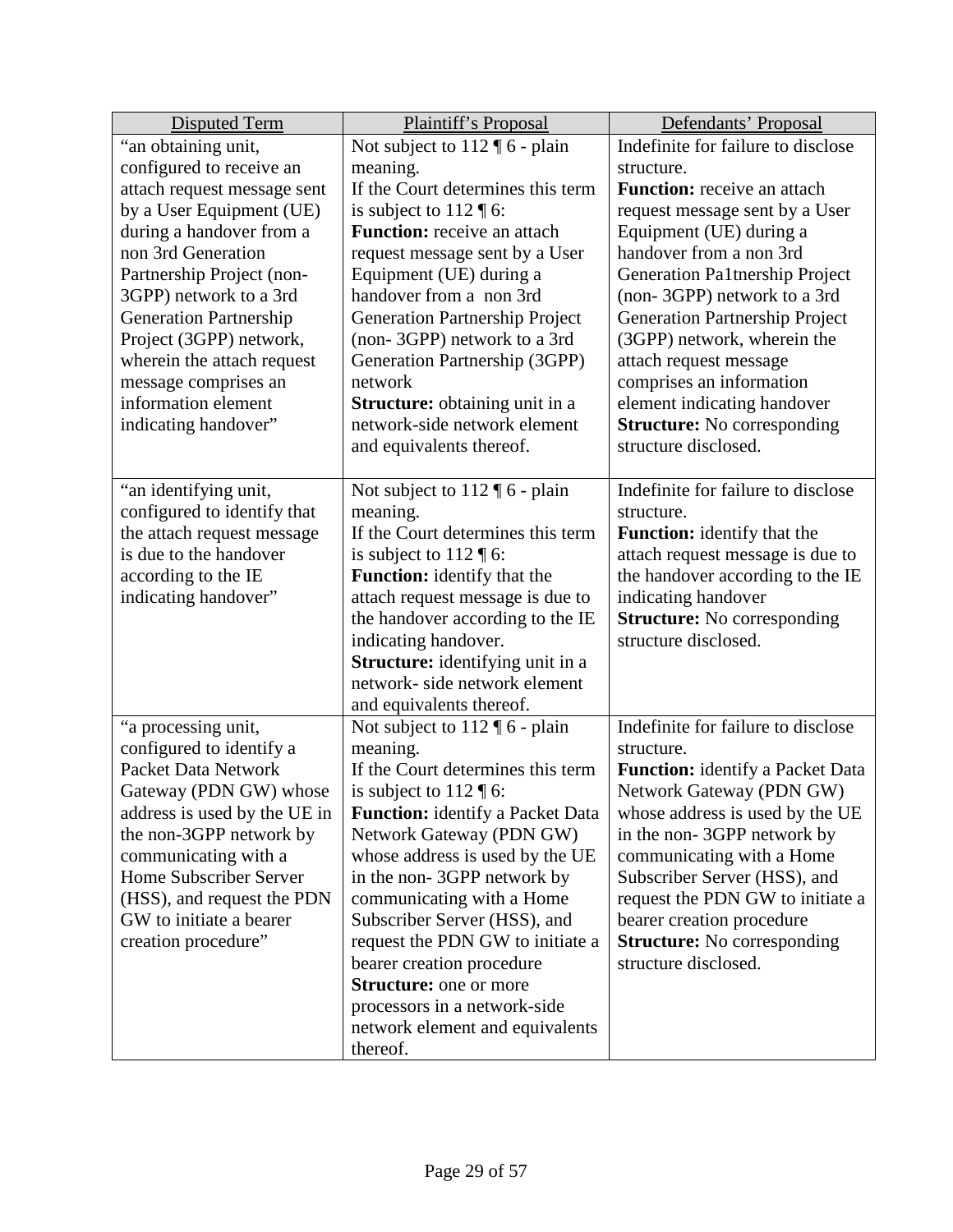#### **a) The Parties' Positions**

The parties dispute whether the phrases are subject to  $\S 112 \text{ T}$  6. Defendants contend that the terms are governed by  $\S 112 \text{ T}$  6, because they recite insufficient structure to perform their recited functions. Defendants further contend that the terms are indefinite, because the specification does not recite any algorithm or corresponding structure that performs the recited functions. Specifically, Defendants argue that each of the disputed terms contains the nonce word "unit" coupled with a function. (Dkt. No. 130 at 8). Defendants contend that this combination would not have had an understood meaning in the art. *Id.* (citing Dkt. No. 130-1 at \ine 33). According to Defendants, the term "unit" in claim 11 of the 779 Patent "does not provide any indication of structure because it sets forth the same black box recitation of structure for providing the same specified function as if the term 'means' had been used." (Dkt. No. 130 at 8) (citing *Williamson*, 792 F.3d at 1350). Defendants further argue that Figure 6 only discloses generic boxes for an "obtaining unit," "identifying unit," and three "processing unit(s)," and there is no indication of what is inside, how it works, or how it is supposed to perform the claimed functions. (Dkt. No. 130 at 9).

Defendants also contend that nothing in the specification, prosecution history, or other extrinsic evidence provides any structural support. *Id.* Defendants argue that the only description of the boxes in Figure 6 refers to the "unit" limitations purely in terms of the function performed and how the boxes are connected. *Id.* Defendants contend that these functional descriptions do nothing to connote structure to a person of ordinary skill in the art. *Id.* (Dkt. No. 130-1 at  $\P$  34). Defendants also argue that a POSITA would not have understood the identity of these components in light of the functions they perform in the claims. (Dkt. No. 130 at 10-11) (citing Dkt. No. 130- 1 at ¶¶ 35–40). Defendants further argue that a POSITA would not have understood whether the claimed "units" refer to software, hardware, or something else. *Id*. According to Defendants, the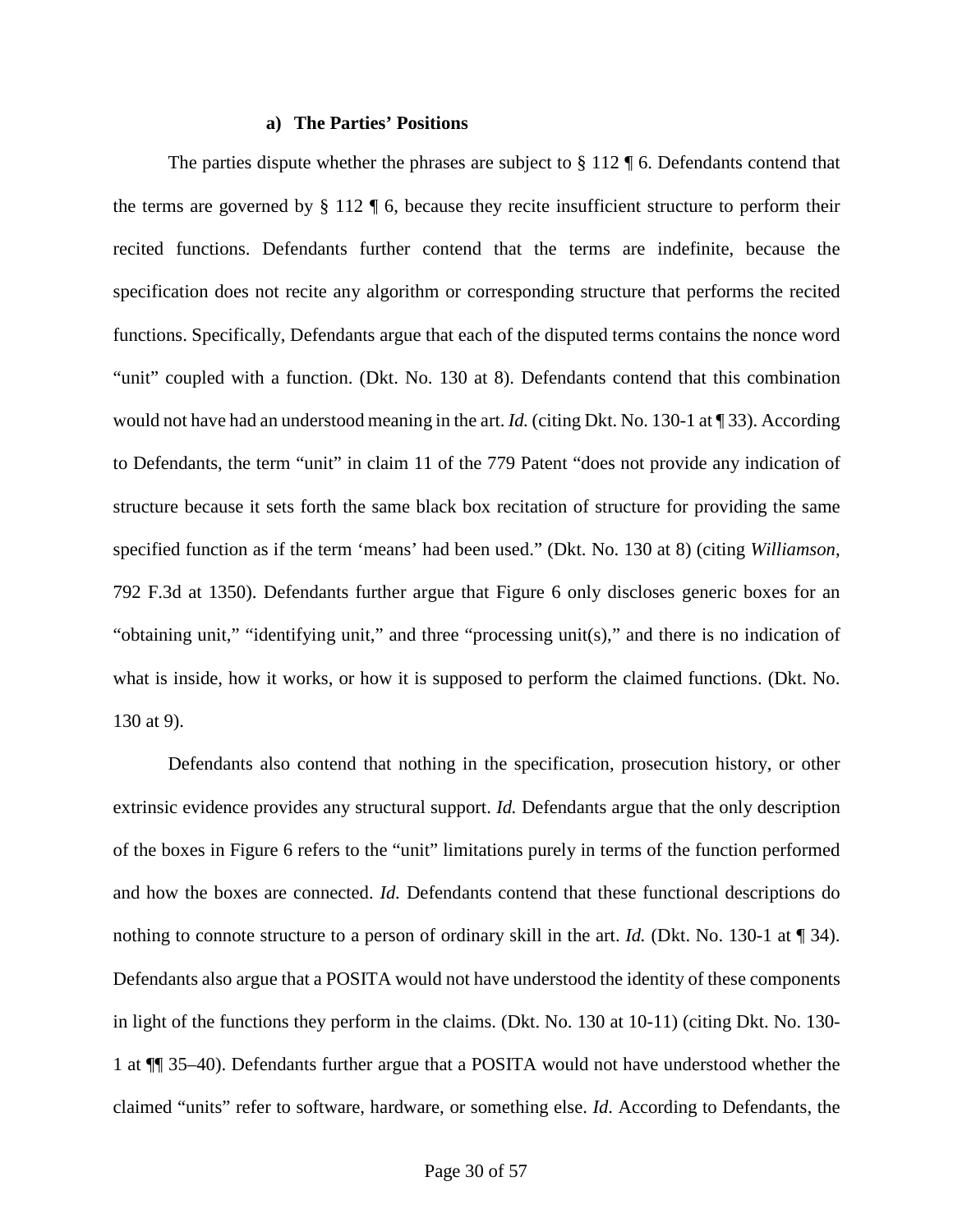"unit" terms fail to connote sufficiently definite structure and should be construed under § 112, ¶ 6. (Dkt. No. 130 at 11).

Defendants further argue that the "unit" terms are indefinite because the specification provides no corresponding structure for the claimed functions. *Id.* Defendants argue that if these "unit" terms are construed as hardware, the specification does not point to any hardware that could perform the stated functions. *Id.* Defendants contend that the specification describes the "obtaining unit," "identifying unit," and "processing unit" solely by their functions. In the alternative, Defendants argue that if the "unit" terms are construed as software, the specification does not discloses a processor that executes the corresponding function or an algorithm for the claimed functionality. *Id.* Defendants argue that Plaintiff's failure to identify any specific structure in its briefing or in the patent for any of the "unit" terms reinforces the fact that no such structure exists. (*Id.* at 12).

Plaintiff responds that each of these phrases use well-understood terms in the networking and communications arts, such as a "receiver" or "transmitter," and include clauses describing what types of data these structures are "configured to" receive or send. (Dkt. No. 124 at 12). Plaintiff further argues that each of these terms are used within a larger network component, such as an MME or SGSN, that must include those structures to achieve their purpose. *Id.* Plaintiff also contends that none of the disputed terms use the word "means," and thus are presumptively not subject to section 112 ¶ 6 construction. (*Id.* at 13). Plaintiff argues that all of the terms have a wellunderstood meaning in the art, and thus all of the terms recite sufficient structure. (*Id.* at 14). Plaintiff further argues that apparatus claims that recite structures using functional terms are not automatically subject to § 112 ¶ 6. *Id.*

Plaintiff further contends that the specification includes numerous references to an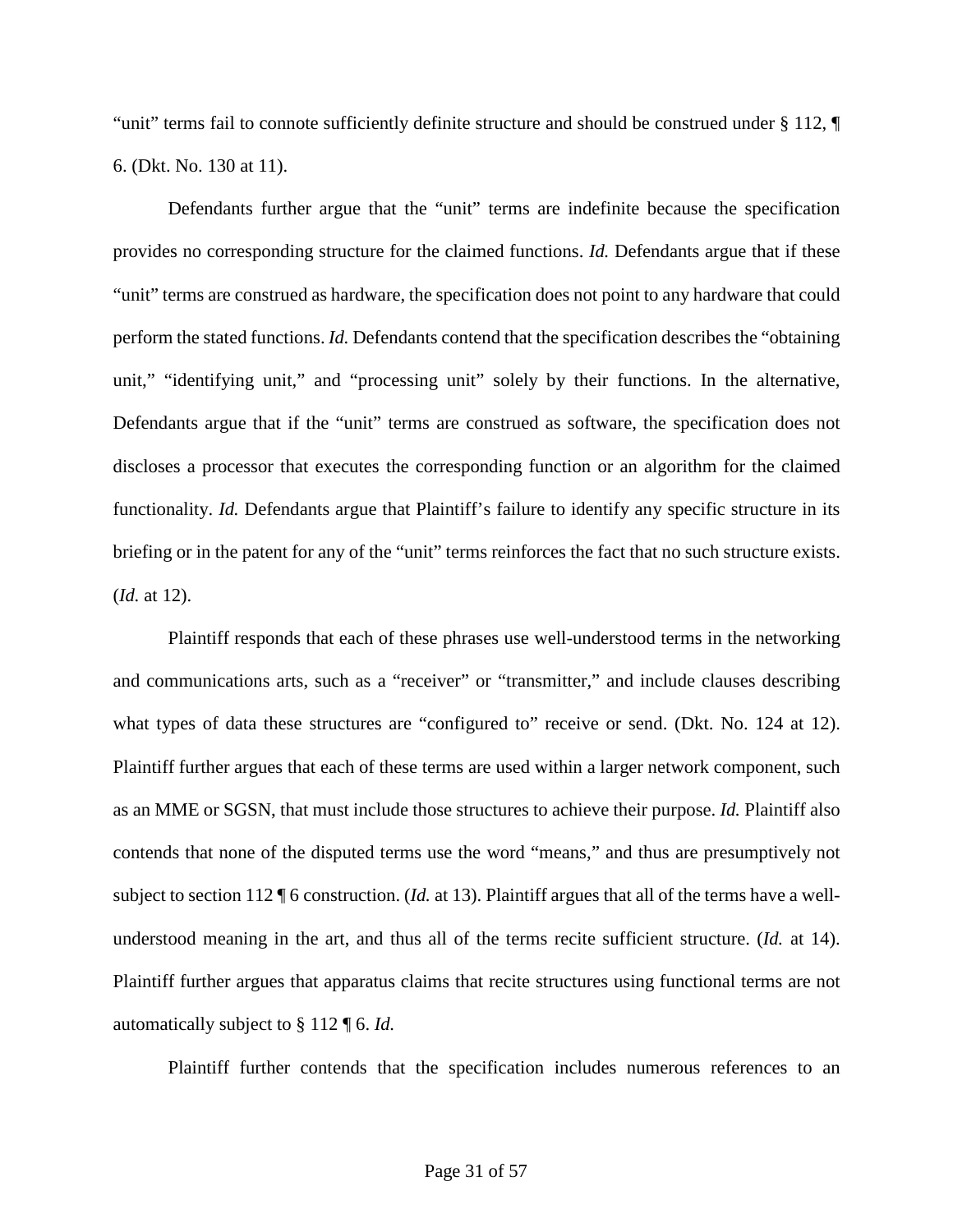obtaining unit, identifying unit, and processing unit. (*Id.* at 16). According to Plaintiff, Figure 6 provides details of the structure for each unit, including details on the operation of such units and how they are configured. *Id.* Plaintiff further argues that the '779 Patent provides details of how each component is connected to the others and the rest of the 3GPP network as a part of the claimed device. (*Id.* at 17) (citing '779 Patent at Fig. 6, 5:40–6:2). Plaintiff also contends that the claim language itself provides structural details regarding the interrelation of the claimed components. (Dkt. No. 124 at 17).

In the alternative, Plaintiff argues that even if these terms are construed under  $\S 112$ ,  $\P 6$ , the specification sets forth sufficient structure corresponding to the claims. *Id.* Plaintiff contends that the specification describes obtaining, identifying, and processing messages in a manner that a person of ordinary skill in the art would readily know the structure that would be used for the claims. *Id.* Plaintiff argues that the specification shows each of these units and their connection to each other. (*Id.* at 18) (citing '779 Patent at Figure 6). Plaintiff also argues that the original claims of the '779 Patent included each of an "obtaining unit," an "identifying unit," and a "processing unit," thus providing additional description for these terms. (Dkt. No. 124 at 18) (citing Dkt. No. 124-6 at 11-12).

In its reply, Plaintiff argues that a person of ordinary skill in the art would understand the prefixes of these terms (*i.e.*, obtaining, identifying, processing) to impart structural meaning. (Dkt. No. 139 at 4) (citing Dkt. No. 139-1 at  $\P$  41). Plaintiff contends that the terms are described within the context of their inputs, outputs, and interactions with other units in ways that inform the character of these limitations. (Dkt. No. 139 at 4). Plaintiff further contends that each of the challenged terms does have sufficient structure within the '779 Patent. (*Id.* at 5).

Plaintiff argues that the claimed "network element" in the '779 Patent comprises an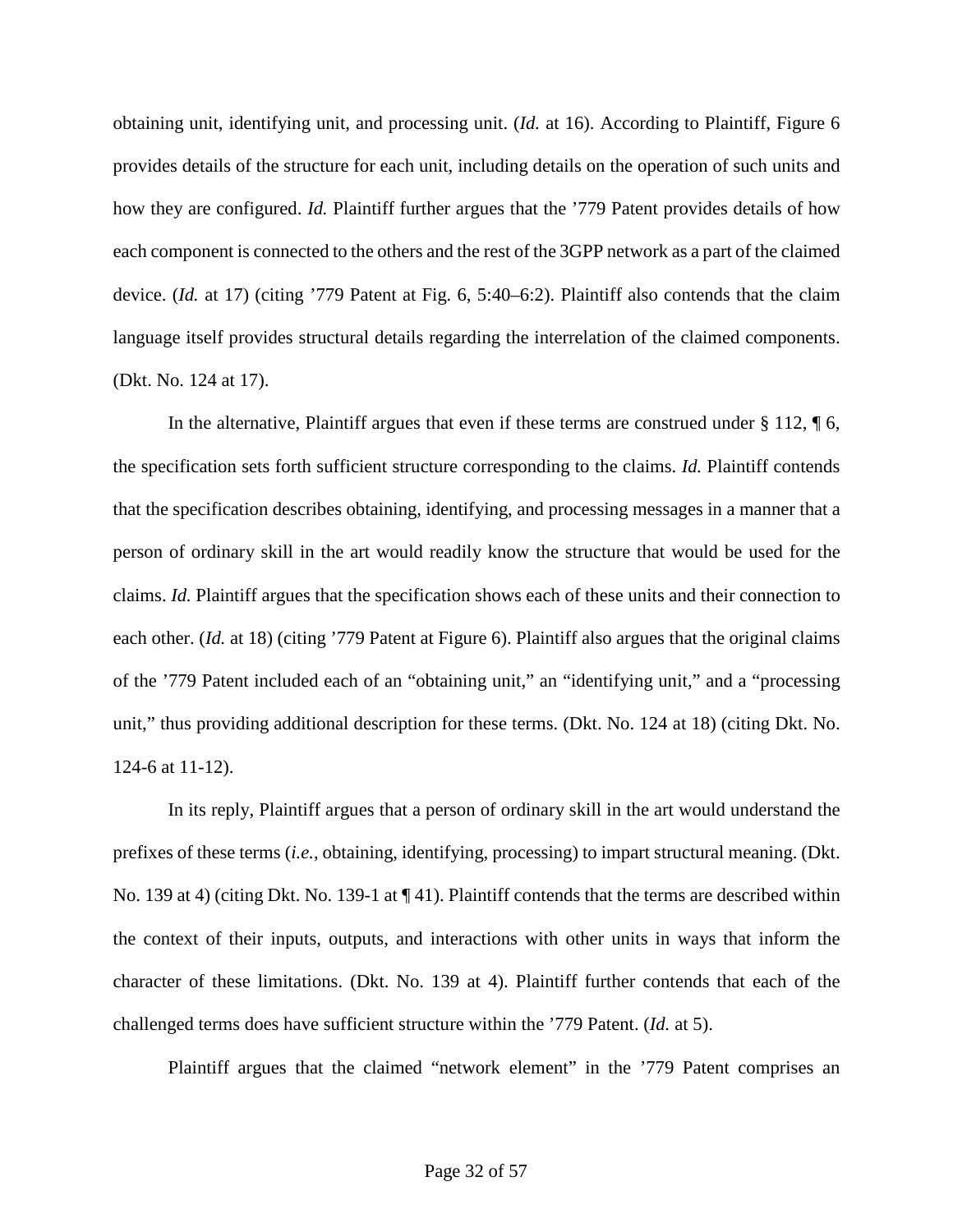inventive arrangement of units, not the underlying unit themselves. *Id.* According to Plaintiff, the focus of the invention is not on the inside of the claimed structures, but on what inputs and outputs they receive, send, or store, and how they interact with each other within the claimed communication device. *Id.* Plaintiff contends that Defendants cannot plausibly argue that the requisite circuitry or algorithm is more complex than the claimed functions themselves. *Id.* Plaintiff further contends that the "units" are simple components, and a person of ordinary skill in the art would readily know how they work within the claimed communication devices (*e.g.*, MME or SGSN). (*Id.* at 5-6) (citing Dkt. No. 139-1 at ¶¶ 36-38, 42).

For the following reasons, the Court finds that the term **"obtaining unit"** is not subject to § 112, ¶ 6, and should be construed to mean **"receiver of a Mobility Management Entity (MME) or a Serving GPRS Support Node (SGSN)."** The Court also finds that the term **"processing unit"** is not subject to § 112, ¶ 6, and should be construed to mean **"processor of a Mobility Management Entity (MME) or a Serving GPRS Support Node (SGSN)."** The Court further finds that the term **"identifying unit"** is subject to § 112, ¶ 6, and is indefinite for failing to discloses sufficient structure that corresponds to the claimed function.

### **b) Analysis**

The phrase "an obtaining unit, configured to receive an attach request message sent by a User Equipment (UE) during a handover from a non 3rd Generation Partnership Project (non-3GPP) network to a 3rd Generation Partnership Project (3GPP) network, wherein the attach request message comprises an information element indicating handover," appears in claim 11 of the '779 Patent. The phrase "an identifying unit, configured to identify that the attach request message is due to the handover according to the IE indicating handover," appears in claim 11 of the '779 Patent. The phrase "a processing unit, configured to identify a Packet Data Network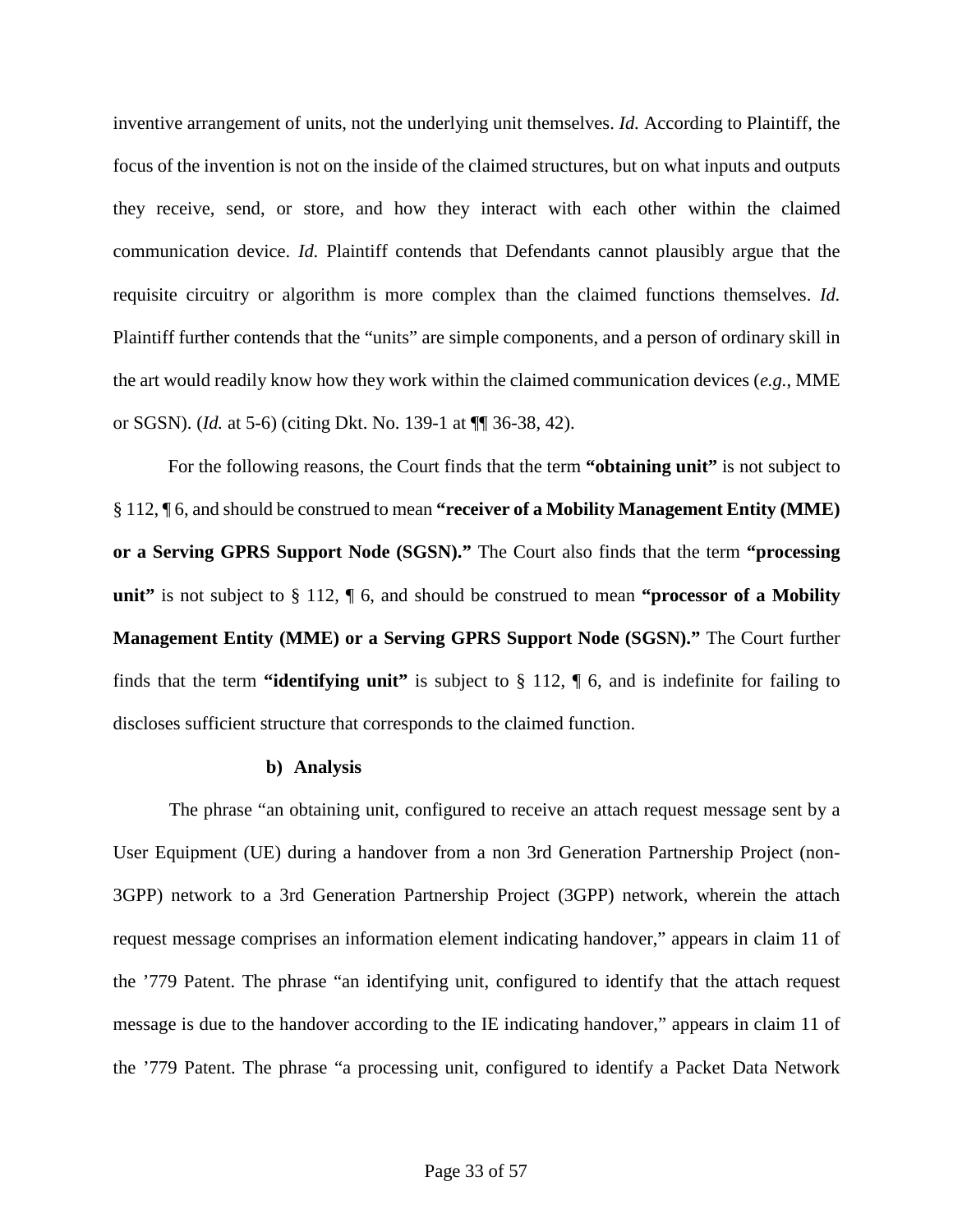Gateway (PDN GW) whose address is used by the UE in the non-3GPP network by communicating with a Home Subscriber Server (HSS), and request the PDN GW to initiate a bearer creation procedure," appears in claim 11 of the '779 Patent.

"It is well settled that '[a] claim limitation that actually uses the word 'means' invokes a rebuttable presumption that § 112, [¶] 6 applies.'" *Apex Inc. v. Raritan Comput., Inc.*, 325 F.3d 1364, 1371 (Fed. Cir. 2003) (quotation omitted). It is also equally understood that "a claim term that does not use 'means' will trigger the rebuttable presumption that § 112, [¶] 6 does not apply." *Id.* (quotation omitted). The presumption against the application of § 112, ¶ 6 may be overcome if a party can "demonstrate[] that the claim term fails to 'recite sufficiently definite structure' or else recites 'function without reciting sufficient structure for performing that function.'" *Williamson*, 792 F.3d at 1339 (quoting *Watts v. XL Sys., Inc.*, 232 F.3d 877, 880 (Fed. Cir. 2000)). "In undertaking this analysis, we ask if the claim language, read in light of the specification, recites sufficiently definite structure to avoid § 112, ¶ 6." *Robert Bosch, LLC v. Snap-On Inc.*, 769 F.3d 1094, 1099 (Fed. Cir. 2014) (citing *Inventio AG v. Thyssenkrupp Elevator Ams. Corp.*, 649 F.3d 1350, 1357 (Fed. Cir. 2011)).

None of the claims recite the word "means." Therefore, there is a rebuttable presumption that § 112, ¶ 6 does not apply. For the terms "obtaining unit" and "processing unit," Defendants have failed to rebut the presumption because "the words of the claim are understood by persons of ordinary skill in the art to have sufficiently definite meaning as the name for structure." *Williamson*, 792 F.3d at 1348. Specifically, the intrinsic evidence demonstrates that a person of ordinary skill in the art would understand the necessary structure of the "obtaining unit" and "processing unit" in claim 11 of the '779 Patent.

The specification states that "[t]he network element is an MME (evolved network), SGSN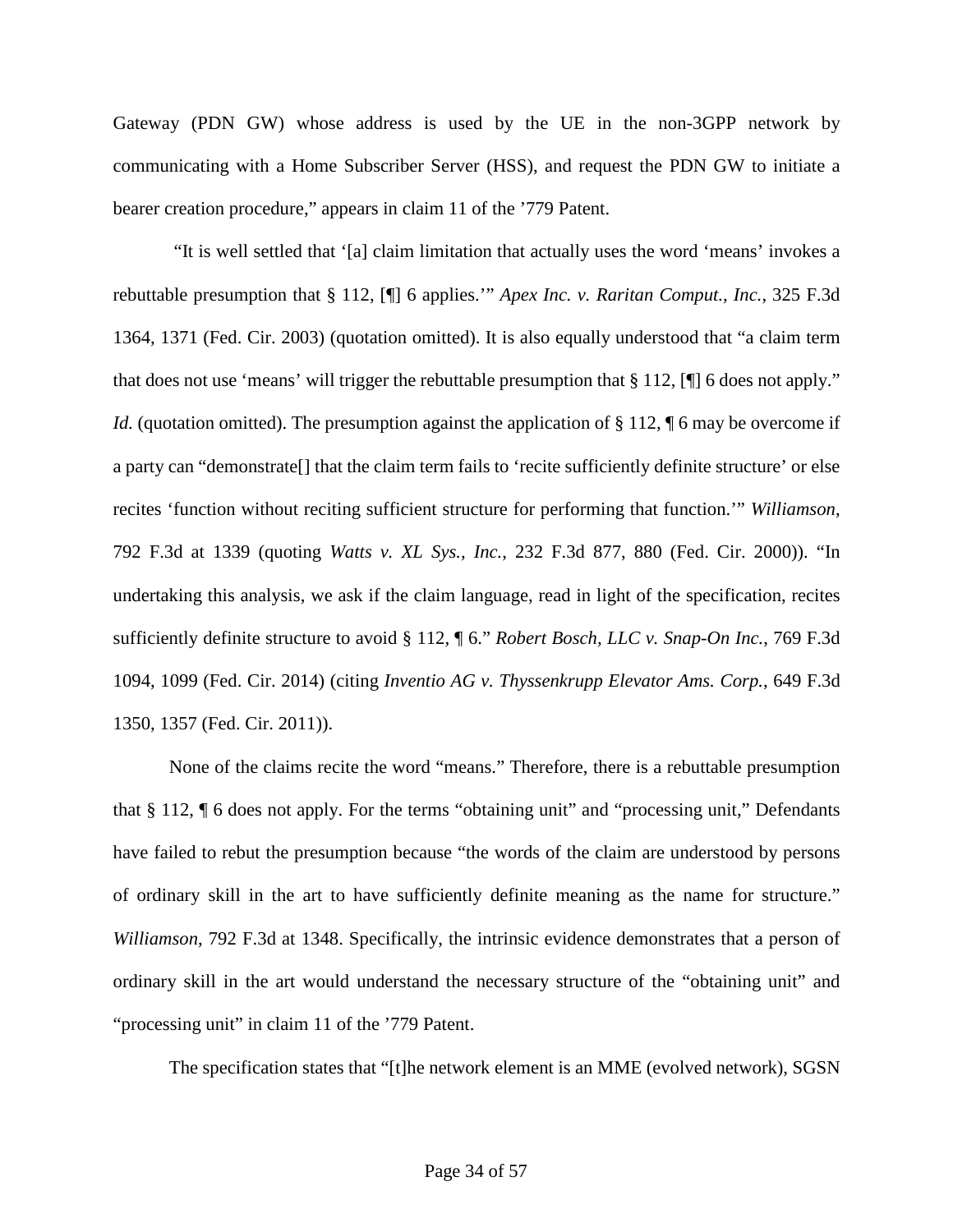(2G/3G network) . . . ." '779 Patent at 5:41–42. The specification further states that "the network element includes an obtaining unit and an identifying unit," and "further includes a first processing unit . . . ." *Id.* at 5:44–58. The specification adds that "[t]he obtaining unit is adapted to obtain the registration processing type information reported by the UE in the process of registering the UE into the network." *Id.* at 5:46–47. The specification further states that the processing unit "is adapted to initiate a network-initiate bearer create procedure to create the bearer resources for the UE after the identifying unit identifies that the registration processing type is a handover registration processing type." *Id.* at 5:54–58.

Using similar language, claim 11 recites that the obtaining unit is "configured to receive an attach request message sent by a User Equipment (UE) during a handover from a non 3rd Generation Partnership Project (non-3GPP) network to a 3rd Generation Partnership Project (3GPP) network." The claim further recites that the processing unit is "configured to identify a Packet Data Network Gateway (PDN GW) whose address is used by the UE in the non-3GPP network by communicating with a Home Subscriber Server (HSS), and request the PDN GW to initiate a bearer creation procedure." Thus, a person of ordinary skill would understand that the claimed "network element" is "a Mobility Management Entity (MME) or a Serving GPRS Support Node (SGSN)." Likewise, a person of ordinary skill would understand that the claimed "obtaining unit" and "processing unit" are units of a Mobility Management Entity (MME) or a Serving GPRS Support Node (SGSN) configured to perform the recited objective. These examples show that these terms have an "understood meaning in the art" and thus are not subject to  $\S 112 \text{ }\mathsf{ }6$ construction. *See Chrimar Sys. v. ADTRAN, Inc.*, 2016 U.S. Dist. LEXIS 79555, \*38 (E.D. Tex. June 17, 2016) ("Where a claim term has an understood meaning in the art, it recites sufficient structure.").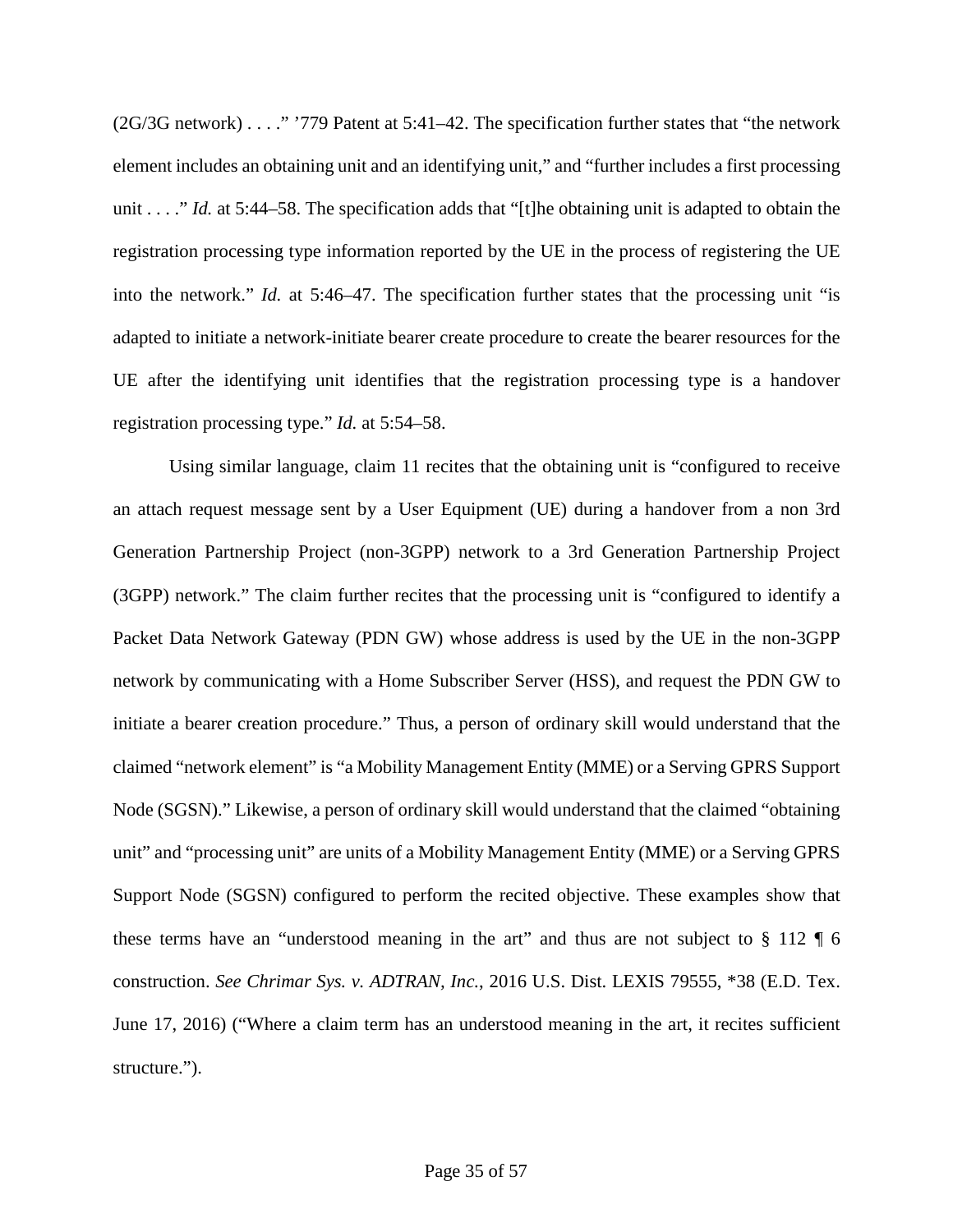The claim language further describes the inputs and outputs of these components, and what it is that they "receive" and "request." Thus, the claim language itself recites sufficiently definite structure for these terms. For example, the obtaining unit is "configured to receive an attach request message sent by a User Equipment (UE) during a handover from a non-3rd Generation Partnership Project (non-3GPP) network to a 3rd Generation Partnership Project (3GPP) network." Likewise, the processing unit is "configured to identify a Packet Data Network Gateway (PDN GW) whose address is used by the UE in the non-3GPP network by communicating with a Home Subscriber Server (HSS), and request the PDN GW to initiate a bearer creation procedure." As explained in *E2E*, § 112, ¶ 6 does not apply when the written description provides context as to the "inputs and outputs" and how the claimed components "interact[] with other components . . . in a way that . . . inform[s] the structural character of the limitation-in-question or otherwise impart[s] structure." *E2E Processing, Inc. v. Cabela's Inc.*, 2015 U.S. Dist. LEXIS 86060, \*20 (E.D. Tex. July 2, 2015) (quoting *Williamson*, 792 F. 3d at 1351). Each of the terms is used within a larger network component, such as an MME or SGSN, that must include those structures to achieve their stated objective (*e.g.*, receiving an attach request and requesting to initiate a bearer creation procedure).

Defendants argue that each of the disputed terms contain the nonce word "unit" coupled with a function. (Dkt. No. 130 at 8). According to Defendants, the term "unit" in claim 11 of the 779 Patent "does not provide any indication of structure because it sets forth the same black box recitation of structure for providing the same specified function as if the term 'means' had been used." *Id.* (citing *Williamson*, 792 F.3d at 1350). Defendants further argue that Figure 6 only discloses generic boxes for an "obtaining unit" and "three "processing unit(s)."

As discussed above, the intrinsic evidence indicates that the claimed "network device" is "a Mobility Management Entity (MME) or a Serving GPRS Support Node (SGSN)." The intrinsic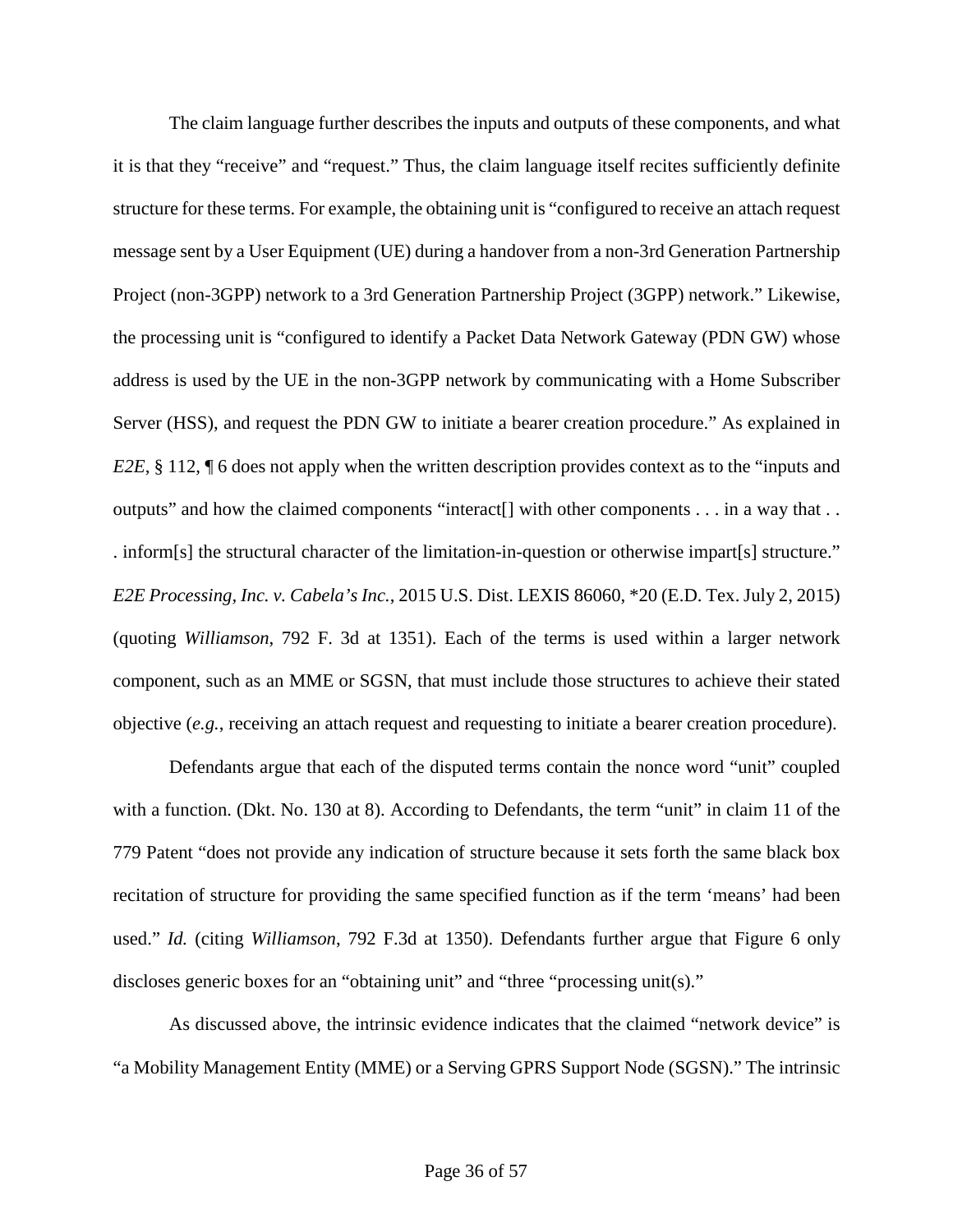evidence further indicates that the claimed "obtaining unit" and "processing unit" are units of a Mobility Management Entity (MME) or a Serving GPRS Support Node (SGSN). Furthermore, the intrinsic evidence indicates that MME or SGSN must include those structures to achieve their stated objective (*e.g.*, receiving an attach request and requesting to initiate a procedure). S*ee, e.g., Linear Tech. Corp. v. Impala Linear Corp.*, 379 F.3d 1311, 1319-21 (Fed. Cir. 2004) ("circuit [for performing a function]" found to be sufficiently definite structure because the claim recited the "objectives and operations" of the circuit). Importantly, what is claimed here is a network device configured to receive an attach request message during a handover, identify a PDN GW, and request the PDN GW to initiate a bearer creation procedure.

Regarding the term "identifying unit," the Court finds that Defendants have rebutted the presumption that § 112, ¶ 6 does not apply, because a person of ordinary skill in the art would not understand the words of the claim "to have a sufficiently definite meaning as the name for structure." *Williamson v. Citrix Online, LLC*, 792 F.3d 1339, 1349 (Fed. Cir. 2015). Like the previous terms, the disputed term contains the word "unit" coupled with a function. The term also includes the adjectival modifier of "identifying." However, unlike the previous terms, this combination does not have an understood meaning in the art or belong to a class of structures. (Dkt. No. 130-1 at ¶ 33).

The Federal Circuit has stated that "[g]eneric terms such as 'mechanism,' 'element,' 'device,' and other nonce words that reflect nothing more than verbal constructs *may* be used in a claim in a manner that is tantamount to using the word 'means.'" *Williamson*, 792 F.3d at 1350 (emphasis added). Here, the recited "identifying units" is a generic recitation of software or hardware, and is purely functional claiming. Thus, the term "identifying unit" in claim 11 of the 779 Patent "does not provide any indication of structure, because it sets forth the same black box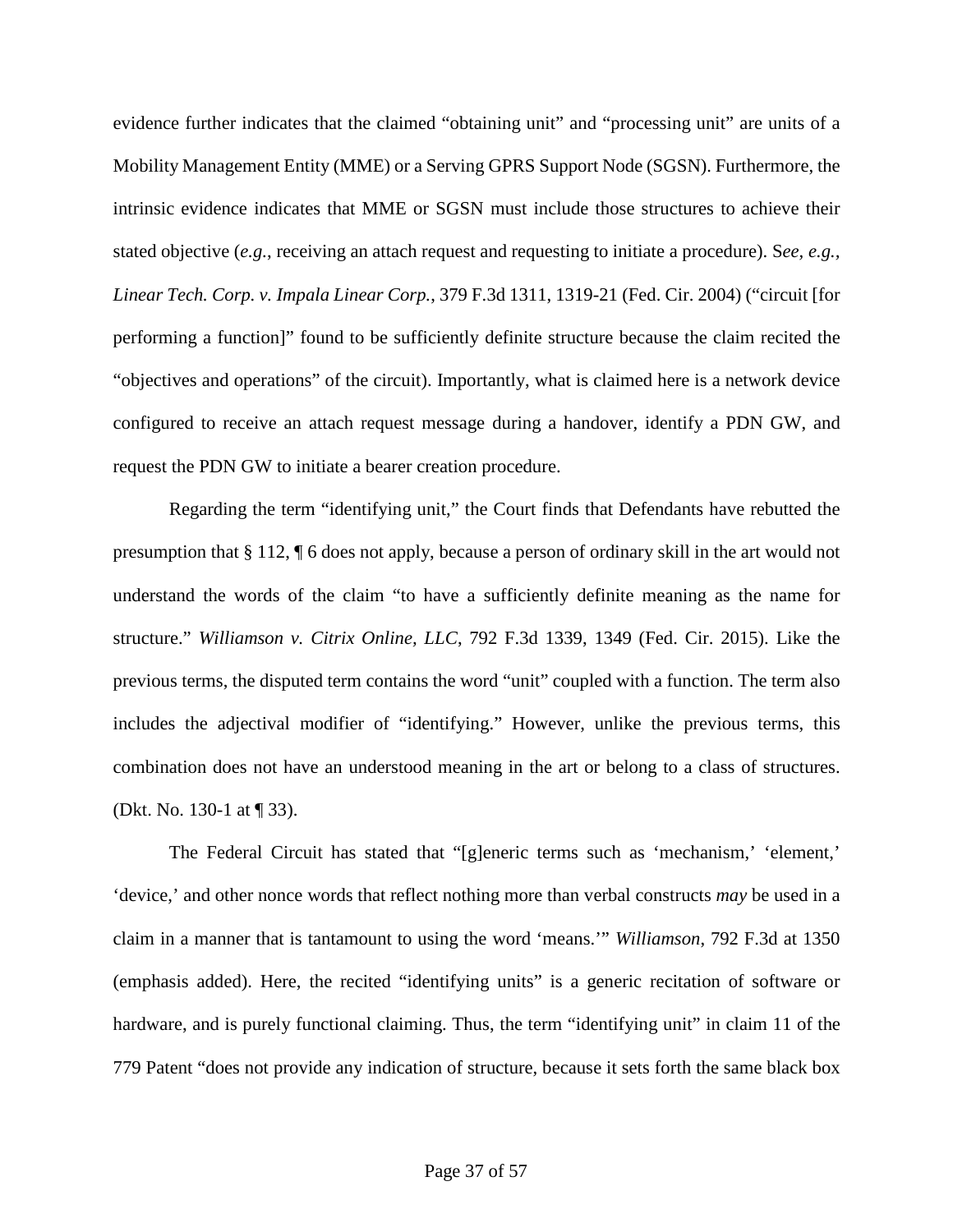recitation of structure for providing the same specified function as if the term 'means' had been used." *Id.* 

Furthermore, the specification does not provide any guidance for the "identifying unit" term. Plaintiff is correct that Figure 6 includes an "identifying unit." However, the figure only discloses a generic box for the "identifying unit." There is no indication of what is inside the "identifying unit," or how it is supposed to perform the claimed function. Instead, the only description of the box in Figure 6 refers to the "identifying unit" limitations in terms of the function performed. '779 at 5:51–53 ("The identifying unit is adapted to identify the processing type of the registration according to the processing type information obtained by the obtaining unit."). This functional descriptions does not connote structure to a person of ordinary skill in the art. (Dkt. No. 130-1 at 34). Accordingly, the Court finds that the term "identifying unit" is subject to § 112, ¶ 6.

Having determined that the term "identifying unit" is a means-plus-function term, the Court now must "attempt to construe the disputed claim term by identifying the 'corresponding structure, material, or acts described in the specification' to which the claim term will be limited." *Robert Bosch*, 769 F.3d at 1097 (quoting *Welker Bearing Co. v. PHD, Inc.*, 550 F.3d 1090, 1097 (Fed. Cir. 2008)). "If we are unable to identify any 'corresponding structure, material, or acts described in the specification,' the claim term is indefinite." *Id.* (quoting *Noah Sys.*, 675 F.3d at 1312); *see also EON Corp. IP Holdings, LLC v. AT&T Mobility LLC*, 785 F.3d 616, 621 (Fed. Cir. 2015) ("Means-plus-function claim limitations under  $\S 112 \text{ T}$  6 must satisfy the definiteness requirement of  $\S 112 \text{ T2}$ .").

The Court finds that the "identifying unit" term is indefinite because the specification fails to provide corresponding structure for the claimed functions. The specification describes the "identifying unit" solely by its functions. '779 Patent at 5:51–53 ("The identifying unit is adapted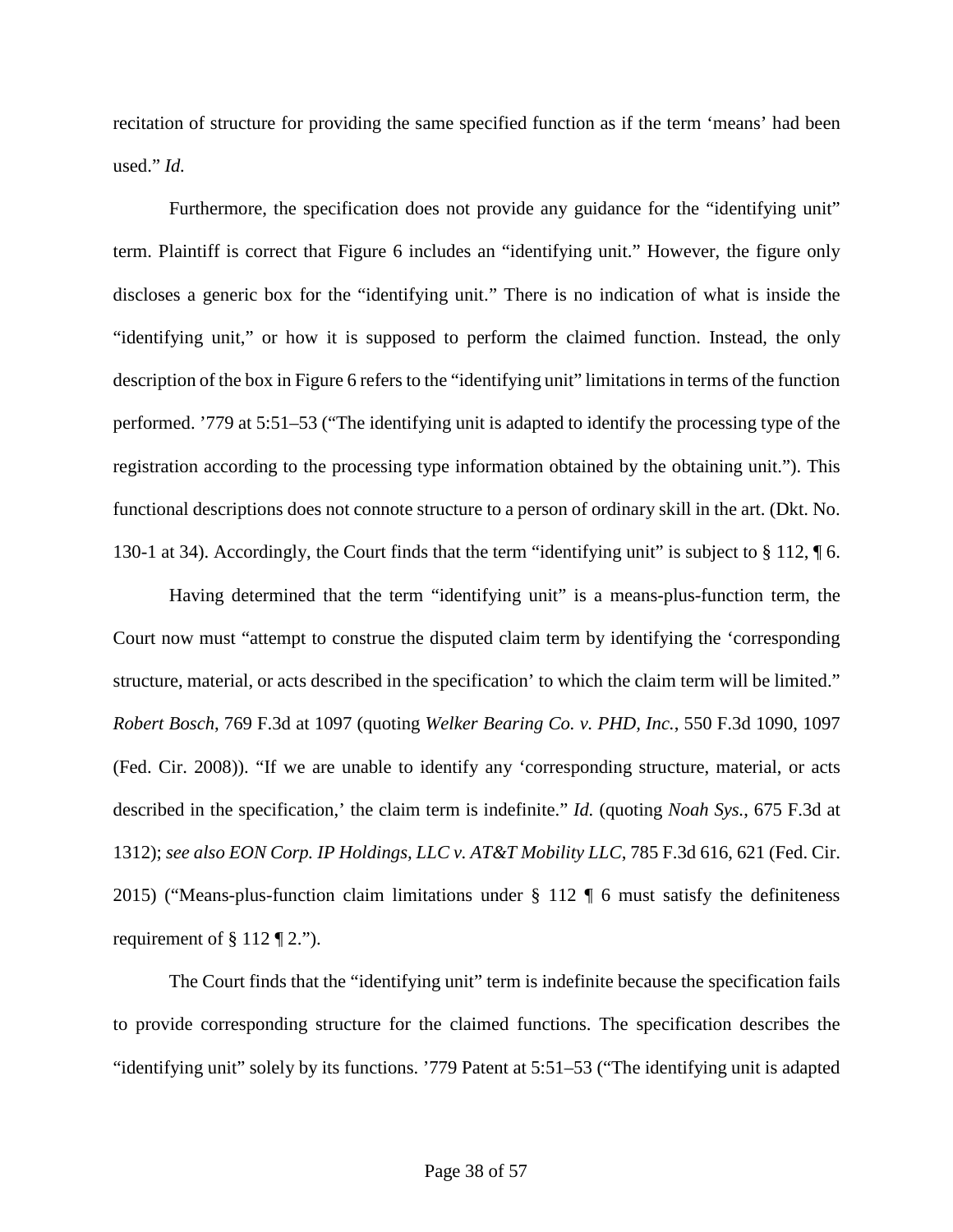to identify the processing type of the registration according to the processing type information obtained by the obtaining unit."). This description does not point to any hardware that could perform the stated functions. The specification also fails to disclose a processor that executes the corresponding function or an algorithm for the claimed functionality.

During the claim construction hearing, Plaintiff argued that the "identifying unit" is described in the specification as "adapted to identify the processing type of the registration according to the processing type information obtained by the obtaining unit." '779 Patent at 5:51– 53. This is a restatement of the functional language recited in the claim, and like the claim language, fails to connote structure to a person of ordinary skill in the art.

Plaintiff also argued during the claim construction hearing that the "IE" is discussed as having a value of "0" or "1." *Id.* at 6:37–50. According to Plaintiff, this provides the corresponding structure for the identifying unit. The Court disagrees. The function recited in claim 11 is "identify that the attach request message is due to the handover according to the IE indicating handover." The IE ("information element") is included in the recited function and does not provide the corresponding structure for the "identifying unit." Instead, the "IE" indicates the attach type (*i.e.*, "Normal Attach" or "Handover Attach"). Specifically, the portion of the specification cited by Plaintiff describes the "Attach Type IE" as being either "1" or "0," and further states that it is added to the attach request message. *Id.* at 6:37–39 ("An Attach Type IE is added in the Attach Request message. For example, the values of the Attach Type IE are 0 and 1."). The "attach request message" is a message that is recited multiple times in claim 11. Neither the "attach request message" nor the "IE" provides the corresponding structure for the claimed "identifying unit." Accordingly, the Court finds that the "identifying unit" term is indefinite because the specification fails to provide corresponding structure for the claimed function. Finally, in reaching its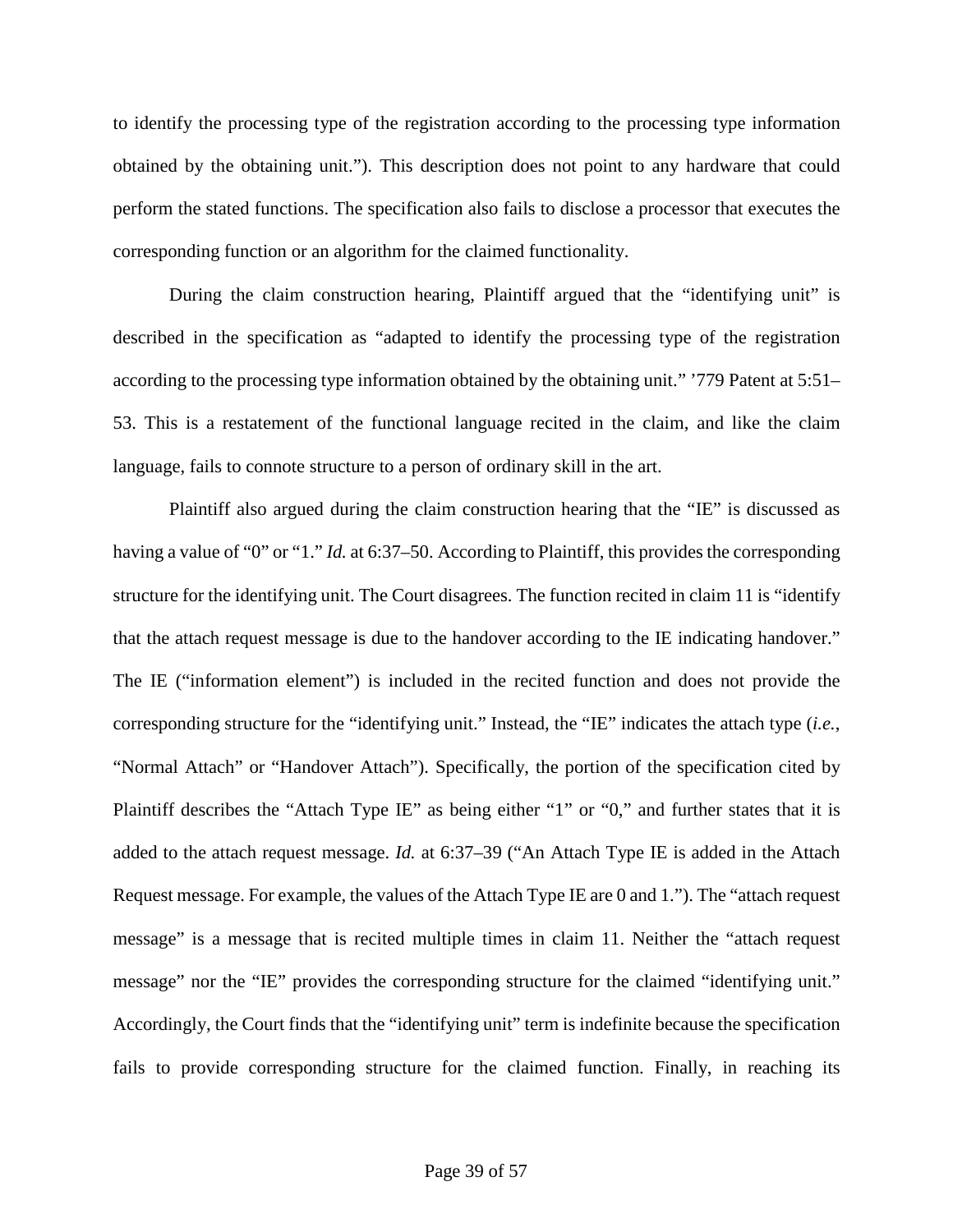conclusion, the Court has considered the extrinsic evidence submitted by the parties, and given it its proper weight in light of the intrinsic evidence.

### **c) Court's Construction**

The Court finds that the term **"obtaining unit"** is not subject to § 112, ¶ 6, and should be construed to mean **"receiver of a Mobility Management Entity (MME) or a Serving GPRS Support Node (SGSN)."** The Court also finds that the term **"processing unit"** is not subject to § 112, ¶ 6, and should be construed to mean **"processor of a Mobility Management Entity (MME) or a Serving GPRS Support Node (SGSN)."** The Court further finds that the term **"identifying**  unit" is subject to  $\S 112$ ,  $\P 6$ , and is indefinite for failing to discloses sufficient structure that corresponds to the claimed function.

# <span id="page-39-0"></span>**3. "Create Bearer Request message"**

| Disputed Term           | Plaintiff's Proposal | Defendants' Proposal      |
|-------------------------|----------------------|---------------------------|
| "Create Bearer Request" | Plain meaning.       | "a message titled Create" |
| message"                |                      | Bearer Request"           |

### **a) The Parties' Positions**

The parties dispute whether dependent claim 4 of the '779 Patent should be limited to a message titled "Create Bearer Request." Plaintiff contends that the meaning of "Create Bearer Request message" is self-evident to a person of ordinary skill in the art based on its use in the asserted claims. (Dkt. No. 124 at 21). Plaintiff argues that Defendants' construction is improper because it limits the term to the exact words of its title. (*Id.* at 22). Plaintiff contends that the literal title of a particular message provides no technical functionality, and is only used so that network device manufacturers and operators can understand the message's function. *Id.*

Plaintiff also argues that one of ordinary skill in the art would understand that the term "Create Bearer Request message" only requires that the message in question include a request to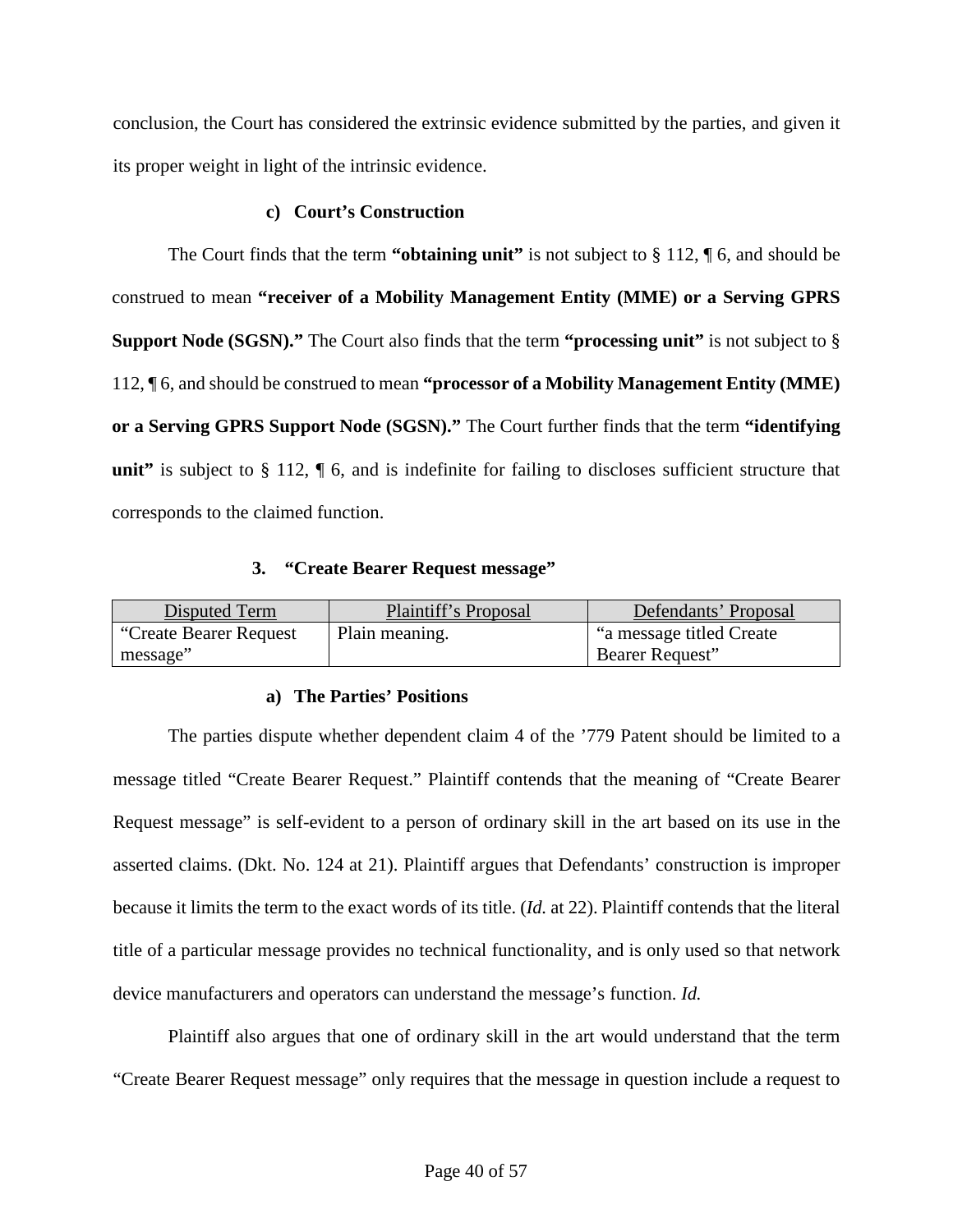create a bearer. *Id.* Plaintiff contends that nothing in the intrinsic record indicates that the applicants intended a narrow interpretation of the message based on an arbitrary title. *Id.* According to Plaintiff, the specification demonstrates that the claimed "Create Bearer Request" message may be carried by a number of differently-titled messages, and that "Create Bearer Request" is intended to refer to the message's content. *Id.* (citing '779 Patent at Figure 7; 8:5–17)

Plaintiff also argues that Defendants' construction would irreconcilably include the specification's description of a "Create Bearer Request" message, but simultaneously read out the accompanying figure because the message titles are slightly different. (Dkt. No. 124 at 23). Finally, Plaintiff contends that Defendants' construction is incorrect because a message having nothing to do with the creation of bearers, but titled "Create Bearer Request" would infringe, while messages directed to the creation of bearers (but with other titles) would not. *Id.*

Defendants respond that the "Create Bearer Request message" was a known message, with a known function, used in a known procedure at the time of the '779 Patent. (Dkt. No. 130 at 25) (citing Dkt. No. 130-1 at ¶ 23). Defendants further argue that the specification shows that the inventors of the '779 Patent understood the Tracking Area Update ("TAU") procedure, understood the specific messages used in the TAU procedure, and most importantly, claimed a specific message from the TAU procedure: the message titled Create Bearer Request. (Dkt. No. 130 at 26) (citing '779 Patent at 7:3–34; Dkt. No. 130-3 at 11; Dkt. No. 130-1 at ¶ 24). Defendants further contend that the claim recites a capitalized, specific message to distinguish that message from other known messages. (Dkt. No. 130 at 26). Defendants argue that the patentees knew how to claim the generic version of a specific message used in a specific procedure. (Dkt. No. 130 at 27) (citing '750 Patent at Claim 1).

Plaintiff replies that nothing in the record indicates that the inventors intended to narrow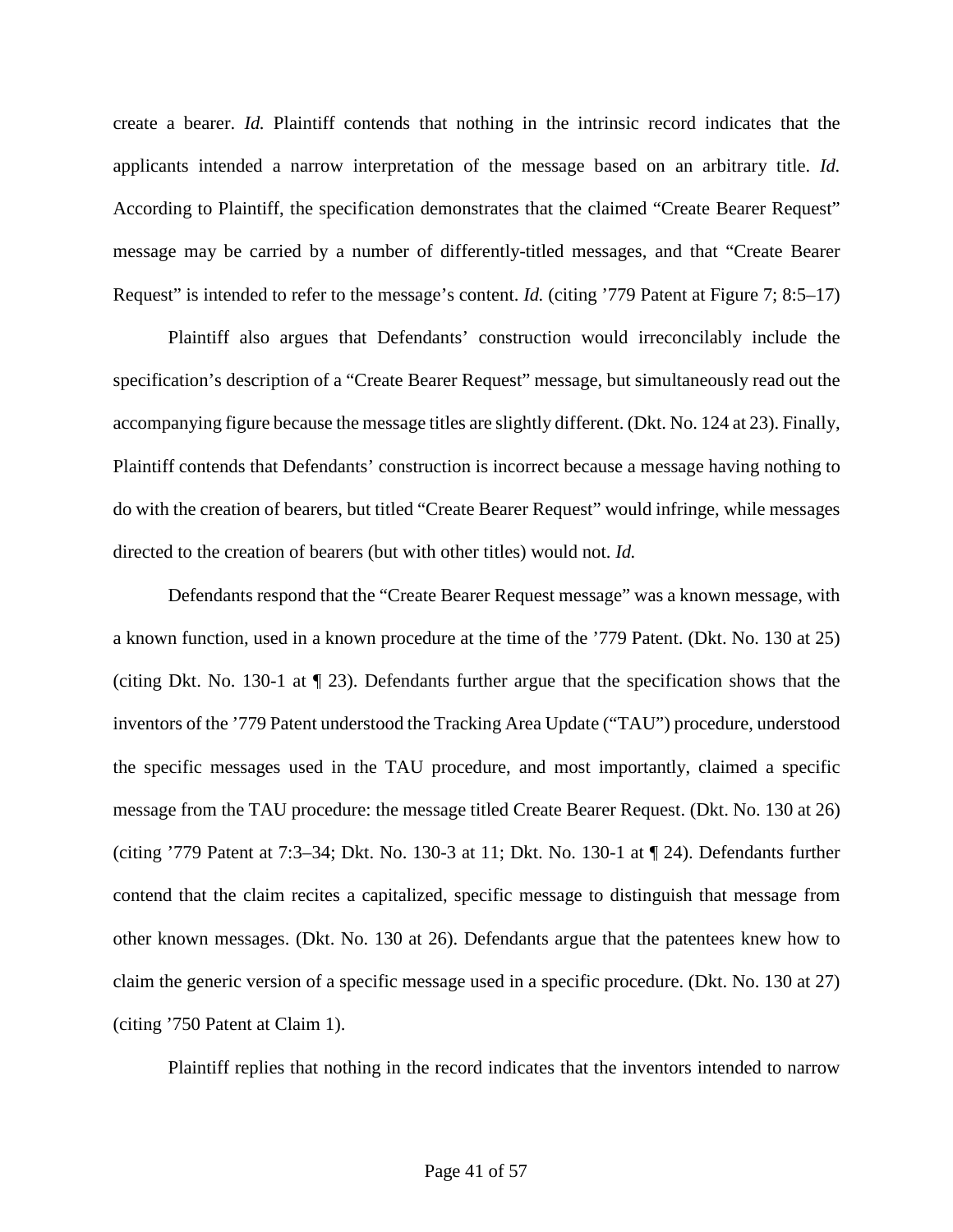the scope of their claims based on an arbitrary message title. (Dkt. No. 139 at 7). Plaintiff contends that the patents use different wording to refer to the same messages within the same embodiment. *Id.* (citing '779 Patent at Figure 7, 8:5–17). Plaintiff argues that an ordinary artisan would have understood that the actual messages sent from an MME to a PDN GW are not given textual titles. (Dkt. No. 139 at 7) (Dkt. No. 130-1 at ¶¶ 27, 32). According to Plaintiff, the particular type of message is indicated by a decimal indicator. (Dkt. No. 139 at 7) (Dkt. No. 130-1 at ¶¶ 27, 32). Plaintiff contends that Defendants' citation to the "Tracking Area Update" procedure confirms that a POSITA would know that particular messages are not differentiated based on their titles, but their content. (Dkt. No. 139 at 8). According to Plaintiff, a POSITA would understand that a "Create Bearer Request" message refers to the content of the message, not its actual title as used in an LTE system. *Id.*

For the following reasons, the Court finds that the term **"Create Bearer Request message"** should be construed to mean **"a message sent to the PDN GW address requesting the network to initiate a bearer creation process."**

#### **b) Analysis**

The term "Create Bearer Request message" appears in claim 4 of the '779 Patent. Claim 4 recites "wherein the requesting a the PDN GW to initiate a bearer creation procedure comprises: sending, by the MME, a Create Bearer Request message to the PDN GW; and initiating, by the PDN GW, the bearer creation procedure." Thus, the claim requires the MME to send a "Create Bearer Request message" to the PDN GW. This is consistent with the specification, which states that "the MME sends a Create Bearer Request message to the obtained PDN GW address, requesting the network to initiate bearer creation procedure." '779 at 8:12–15. Figure 7 further illustrates the MME sending a Create Bearer Request message (labeled "8. Request Bearer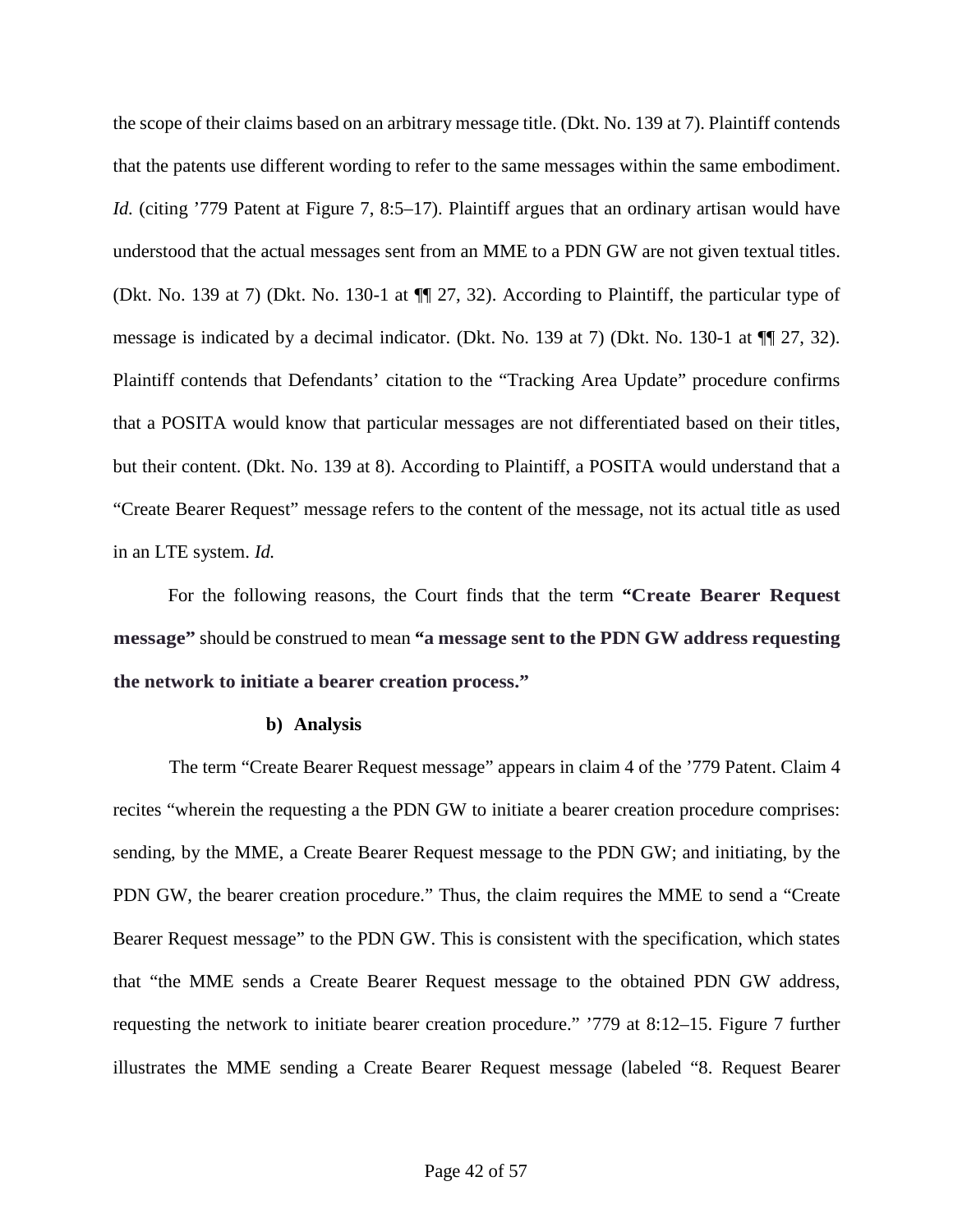Create") to the PDN GW. Accordingly, the Court finds that the term "Create Bearer Request message" should be construed to mean "a message sent to the PDN GW address requesting the network to initiate a bearer creation process."

Defendants argue that "[m]essages having those specific titles existed in the standard at the time of the patent, . . . and the use of capitalized letters in the claim language reflects an intent to claim those specific messages." (Dkt. No. 130 at 25). The Court is not persuaded that capitalizing this term in the claim requires it to be construed as "a message titled Create Bearer Request." Moreover, Defendants' construction would not be helpful to a jury. It does not inform the jury what the term means or what the message contains. Instead, it incorrectly limits the recited message to a specific title. For example, under Defendants' construction, a message having nothing to do with the creation of bearers, but titled "Create Bearer Request" would fall within the scope of the claim.

Furthermore, Plaintiff submitted evidence that a person of ordinary skill in that art would understand that the actual messages sent from an MME to a PDN GW are not given textual titles. (Dkt. No. 139 at 7) (citing Dkt. No. 139-1 at ¶¶ 27, 32). Instead, the particular "message type" is indicated by a decimal indicator. *Id.* Accordingly, the Court finds that a person of ordinary skill in the art would have understood that a "Create Bearer Request message" is "a message sent to the PDN GW address requesting the network to initiate a bearer creation process," and not that the actual message must include a title of "Create Bearer Request." Finally, in reaching its conclusion, the Court has considered the extrinsic evidence submitted by the parties, and given it its proper weight in light of the intrinsic evidence.

### **c) Court's Construction**

The Court construes the term **"Create Bearer Request message"** to mean **"a message**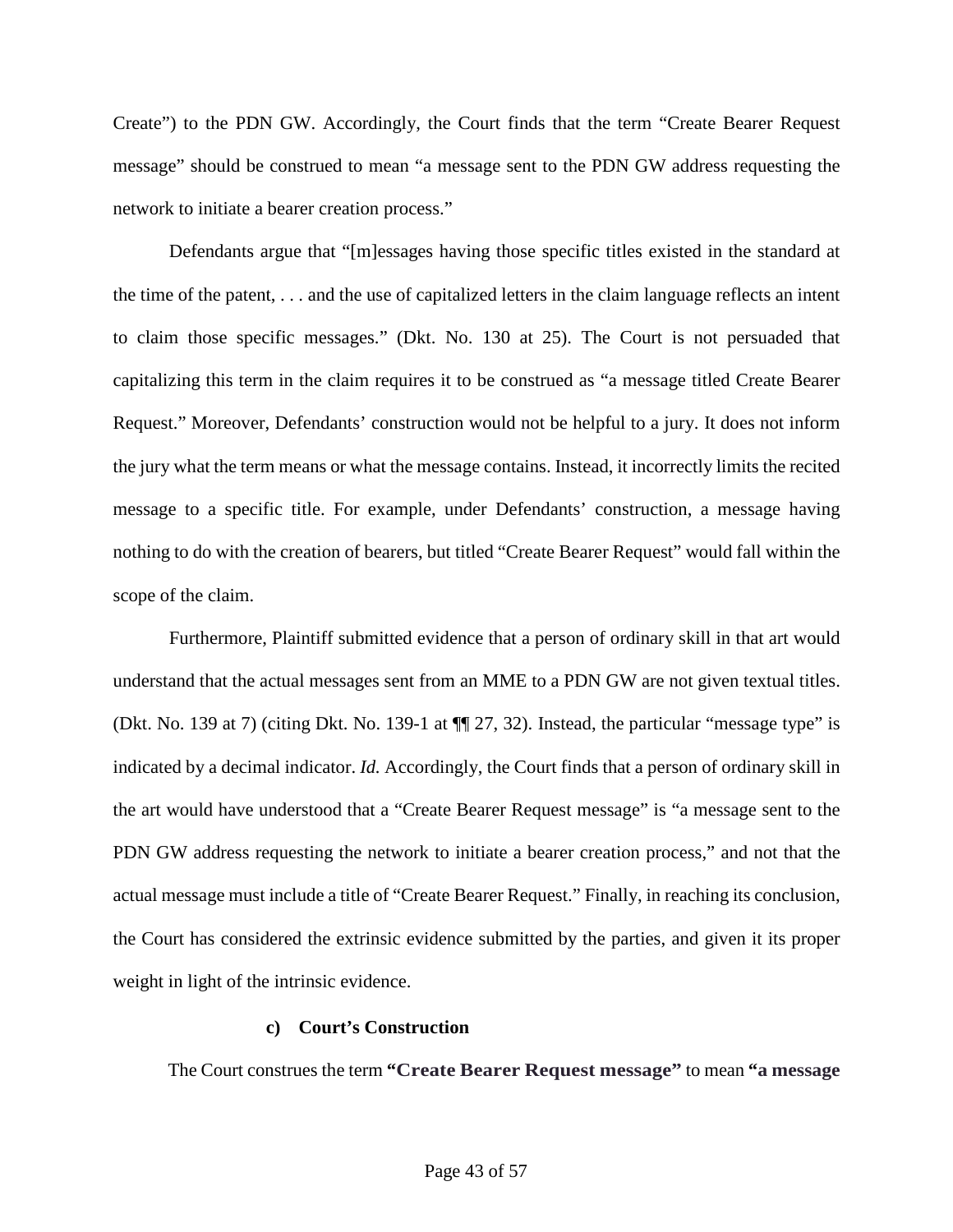**sent to the PDN GW address requesting the network to initiate a bearer creation process."**

# **4. "Create Default Bearer Request Message"**

<span id="page-43-0"></span>

| Disputed Term           | Plaintiff's Proposal | Defendants' Proposal      |
|-------------------------|----------------------|---------------------------|
| "Create Default Bearer" | Plain meaning.       | "a message titled Create" |
| Request Message"        |                      | Default Bearer Request"   |

### **a) The Parties' Positions**

The parties dispute whether dependent claims 4, 10, and 17 of the '750 Patent should be limited to a message titled "Create Default Bearer Request." Plaintiff contends that the term does not need to be construed. (Dkt. No. 124 at 23). Plaintiff argues that the parties' dispute for this term is essentially the same as the term "Create Bearer Request message" in the '779 Patent. *Id.* Plaintiff further argues that the specification of the '750 Patent confirms that the phrase "Create Default Bearer Request" means a request to create a default bearer. (*Id.* at 24) (citing '750 Patent at 2:62–67). Plaintiff also contends that nothing in the '750 Patent indicates any intent by the inventors to limit the Create Default Bearer Request to a message titled "Create Default Bearer Request." (Dkt. No. 124 at 24).

Defendants respond that a message having the title of "Create Default Bearer Request" existed in the 3GPP LTE standard at the time of the patent. (Dkt. No. 130 at 27). Defendants argue that the inventors knew of this message, and the use of capitalized claim terms shows an intent to claim the specific message titled Create Default Bearer Request. *Id.* Defendants further contend that the capital letters in the claim show an intent to limit the claim to a proper noun. (*Id.* at 28).

Plaintiff replies that nothing in the record indicates that the inventors intended to narrow the scope of their claims based on an arbitrary message title. (Dkt. No. 139 at 7). Plaintiff argues that an ordinary artisan would have understood that the actual messages sent from an MME to a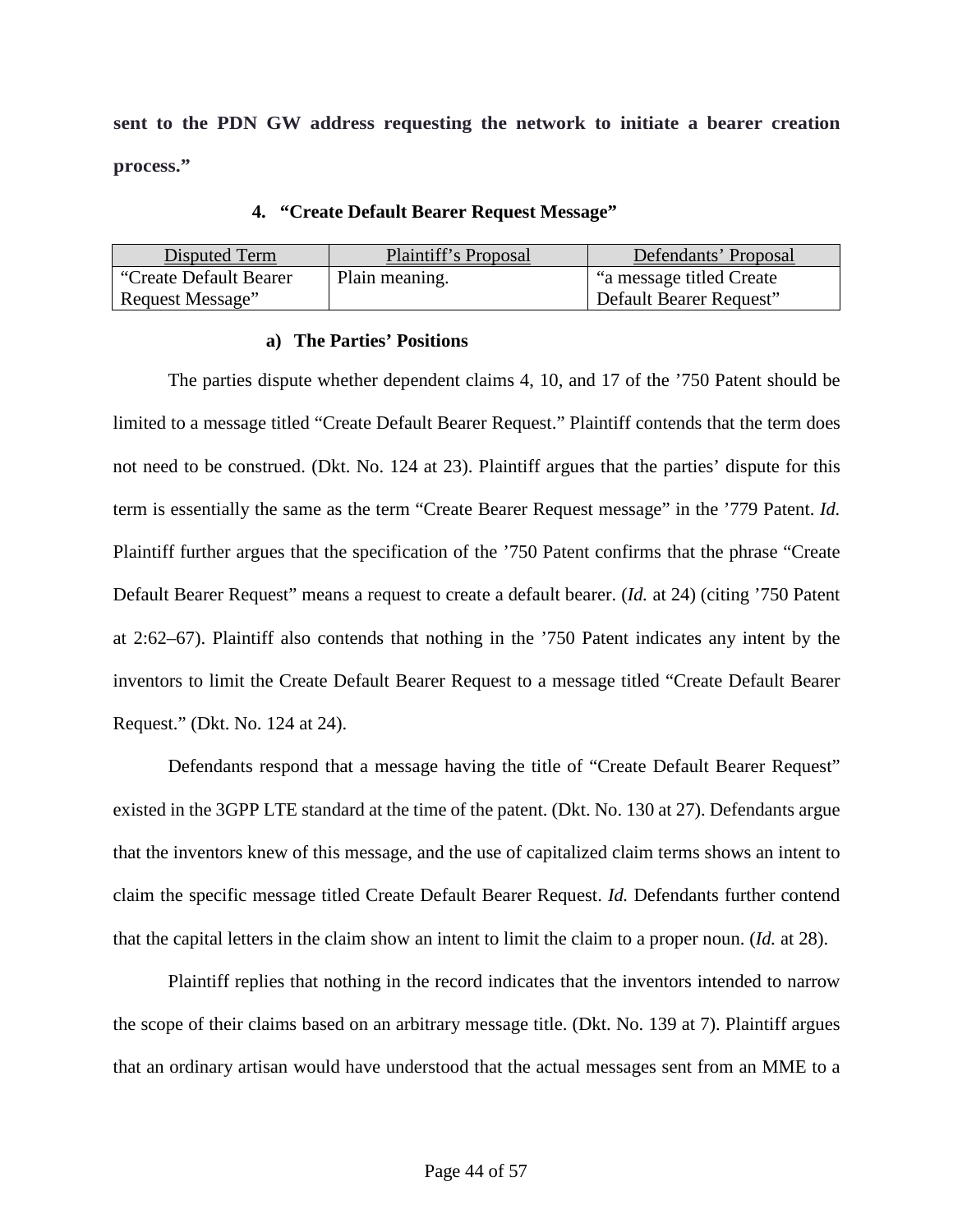PDN GW are not given textual titles. (Dkt. No. 139 at 7) (citing Dkt. No. 139-1 at ¶¶ 27, 32). According to Plaintiff, the particular type of message is indicated by a decimal indicator. *Id.* Plaintiff argues that a POSITA would understand that a "Create Bearer Default Request" message refers to the content of the message, not its actual title as used in an LTE system. (Dkt. No. 139 at 8).

For the following reasons, the Court finds that the term **"Create Default Bearer Request Message"** should be construed to mean **"a message sent to the PDN GW address requesting the network to initiate a bearer creation process."**

### **b) Analysis**

The term "Create Default Bearer Request message" appears in claims 4, 10, and 17 of the '750 Patent. The Court finds that the term is used consistently in the claims and is intended to have the same general meaning in each claim. Independent claim 1 recites "the transmitter is configured to send a resource request message to a packet data network gateway (PDN GW) to create resources for the UE to be used in the 3GPP access system." Dependent claim 4 recites "wherein the resource request message includes a Create Default Bearer Request message, and wherein the second handover indication information is carried by the Create Default Bearer Request message." Thus, the claims require the transmitter to send a "Create Default Bearer Request message" to the PDN GW. This is consistent with the specification, which states that "[t]he first network element at network side may initiate a Create Radio Bearer process to create the radio bearer corresponding to the default bearer." '750 at 8:26–28. Figure 3 further illustrates the first network element sending a Create Default Bearer Request message to the PDN GW. Accordingly, the Court finds that the term "Create Default Bearer Request message" should be construed to mean "a message sent to the PDN GW address requesting the network to initiate a bearer creation process."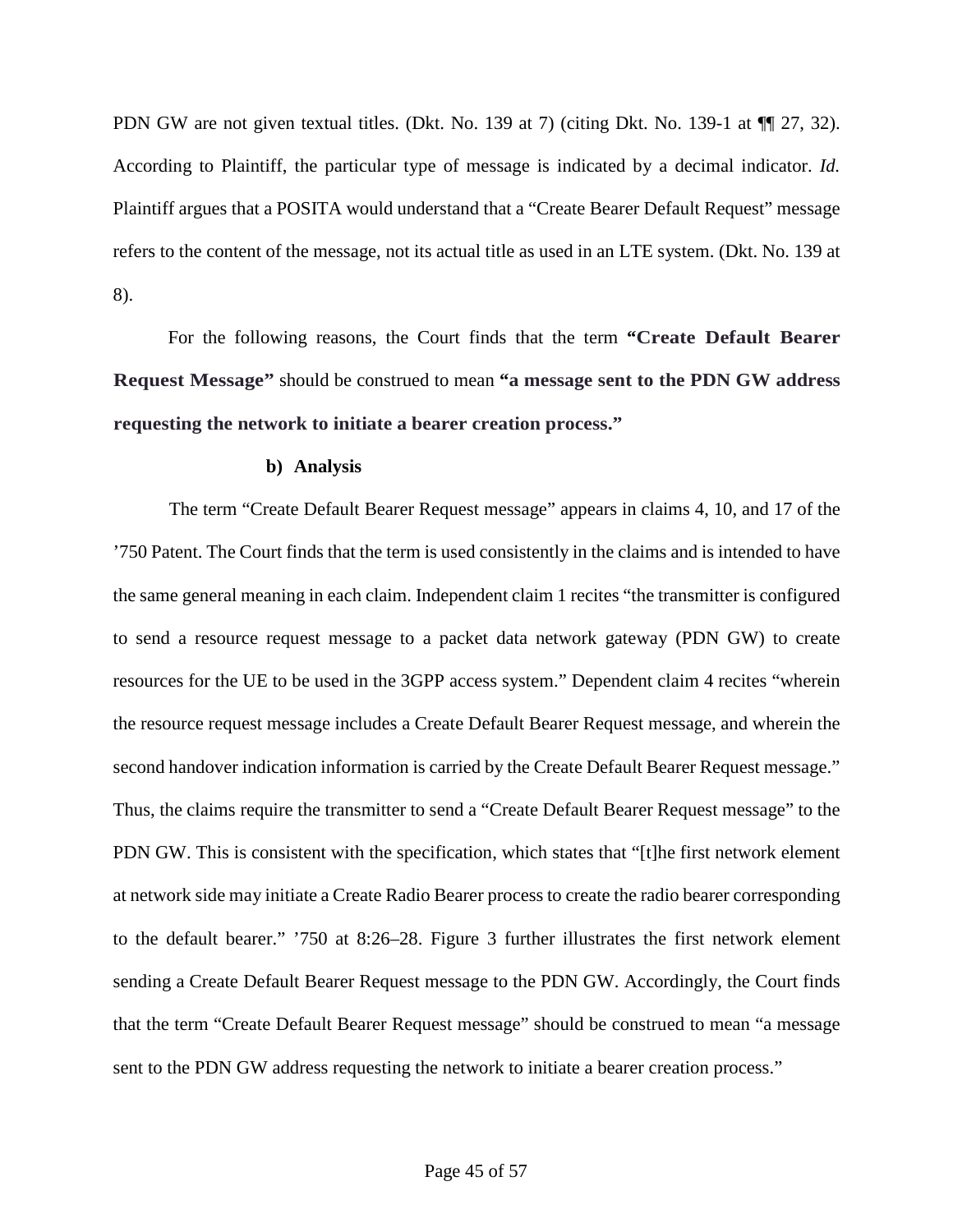As with the previous term, the Court finds that Defendants' construction would be not helpful to a jury. It does not inform the jury what the term means or what the message contains. Instead, it incorrectly limits the recited message to a specific title. For example, under Defendants' construction, a message having nothing to do with the creation of bearers, but titled "Create Bearer Request" would fall within the scope of the claim.

Furthermore, Plaintiff submitted evidence that a person of ordinary skill in that art would understand that that the actual messages sent from an MME to a PDN GW are not given textual titles. (Dkt. No. 139 at 7) (Dkt. No. 139-1 at ¶¶ 27, 32.). Instead, the particular type of message is indicated by a decimal indicator. *Id.* Accordingly, the Court finds that a person of ordinary skill in the art would have understood that a "Create Default Bearer Request Message" is "a message sent to the PDN GW address requesting the network to initiate a bearer creation process," and not that the actual message must include a title of "Create Default Bearer Request." Finally, in reaching its conclusion, the Court has considered the extrinsic evidence submitted by the parties, and given it its proper weight in light of the intrinsic evidence.

### **c) Court's Construction**

<span id="page-45-0"></span>The Court construes the term **"Create Default Bearer Request Message"** to mean **"a message sent to the PDN GW address requesting the network to initiate a bearer creation process."**

> **5. "A method for detaching a user equipment (UE) when a handover from a 3rd generation partnership project (3GPP) network to a non-3GPP network occurs, comprising:"**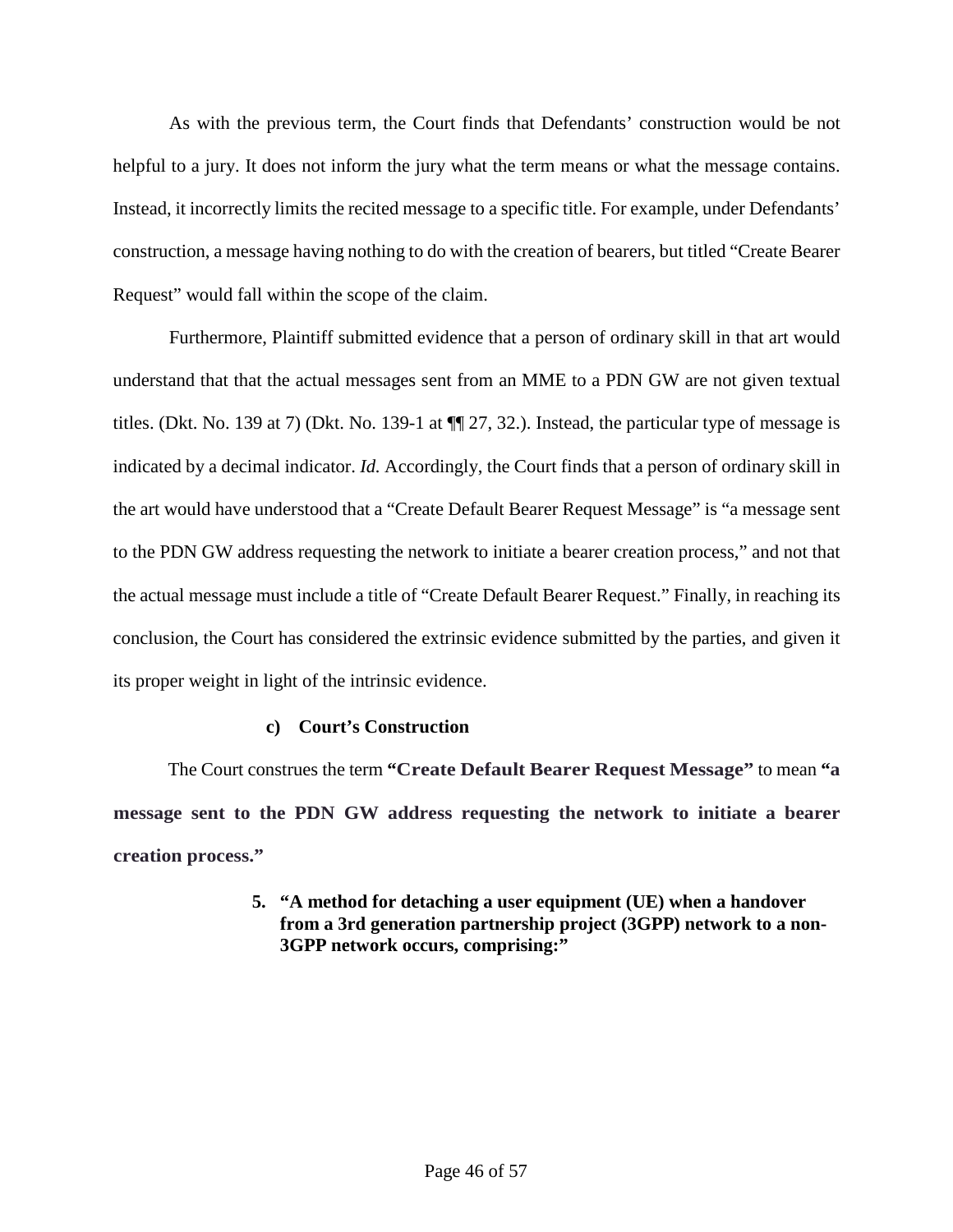| Disputed Term              | Plaintiff's Proposal | Defendants' Proposal      |
|----------------------------|----------------------|---------------------------|
| "A method for detaching a  | Not a limitation.    | The preamble is limiting. |
| user equipment (UE)        |                      |                           |
| when a handover from a     |                      |                           |
| 3rd generation partnership |                      |                           |
| project (3GPP) network to  |                      |                           |
| a non-3GPP network         |                      |                           |
| occurs, comprising:"       |                      |                           |

### **a) The Parties' Positions**

The parties dispute whether the preamble is limiting in claim 1 of the 677 Patent. Plaintiff contends that the preamble of claim 1 does not need to be construed because it is not actually a limitation of the asserted claims. (Dkt. No. 124 at 24). Plaintiff argues that the preamble does not affect the claim language. (*Id.* at 25). Plaintiff contends that the body of claim 1 explicitly sets forth specific and detailed process steps associated with the claimed invention. *Id.* According to Plaintiff, the preamble's limitations are already reflected into the body of the claim itself, and the preamble does not provide any additional definitional or structural components necessary to give the claim "life, meaning, [or] vitality." *Id.*

Defendants respond that the preamble states that the method for detaching occurs "when a handover from a 3GPP network to a non-3GPP network occurs." (Dkt. No. 130 at 28). Defendants contend that this limitation gives life to the claim because it explains the context in which the invention is used. (*Id.* at 29) (Dkt. No. 130-1 at ¶ 70.). Defendants further point to the title of the '677 Patent, and argue that the patent describes the "present invention" as relating "to the network communication technology and more particularly to a method, system, and device for user detachment when a handover or change occurs in a heterogeneous network." (Dkt. No. 130 at 29) (citing '677 Patent at [54], 1:21–24). Defendants further argue that it is clear that the inventors sought to solve an alleged problem arising when a handover occurs. (Dkt. No. 130 at 29) (citing '677 Patent at 3:49–52).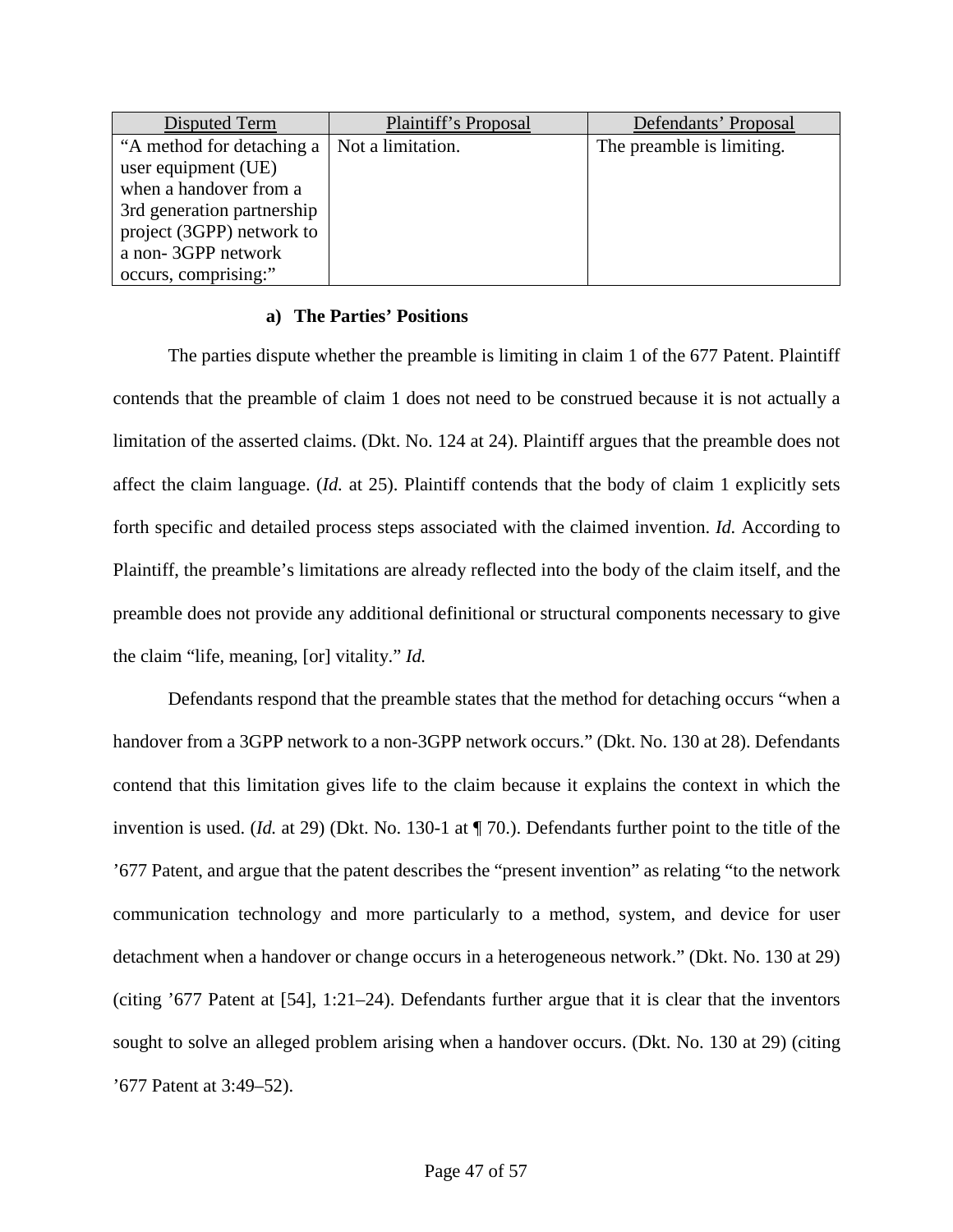Defendants also contend that the claim language cited by Plaintiff does not provide the necessary context to ensure that detaching takes place "when a handover occurs from a 3GPP network to a non-3GPP network." (Dkt. No. 130 at 30). According to Defendants, the preamble is limiting because it contains the fundamental characteristic of detaching when a handover occurs. *Id.* Defendants also argue that the preamble serves as antecedent basis for numerous terms, including "user equipment (UE)," "3GPP network," and "non-3GPP network." *Id.*

Plaintiff replies that the preamble of the '677 Patent is not a limitation on the claims because it does not recite essential steps, structure, or affect the remaining claim language. (Dkt. No. 139 at 12). Plaintiff contends that the body of the claims already includes a requirement that detaching take place during a handover. *Id.* Plaintiff also argues that the preamble providing antecedent basis does not automatically mean that the preamble is limiting. *Id.*

For the following reasons, the Court finds that the preamble **"A method for detaching a user equipment (UE) when a handover from a 3rd generation partnership project (3GPP) network to a non- 3GPP network occurs, comprising:"** in claim 1 of the '677 Patent is limiting.

#### **b) Analysis**

The phrase "A method for detaching a user equipment (UE) when a handover from a 3rd generation partnership project (3GPP) network to a non- 3GPP network occurs, comprising:" appears in claim 1 of the '677 Patent. The Court finds that the preamble is limiting because it is necessary to give life, meaning, and vitality to the claim, and provides antecedent basis for a number of claim terms. *Deere & Co. v. Bush Hog, LLC*, 703 F.3d 1349, 1357 (Fed. Cir. 2012). Specifically, the preamble states that the method for detaching occurs "*when a handover from a 3GPP network to a non-3GPP network occurs*." '677 Patent at Claim 1 (emphasis added). The Court agrees with Defendants that this limitation gives life to the claim because it explains the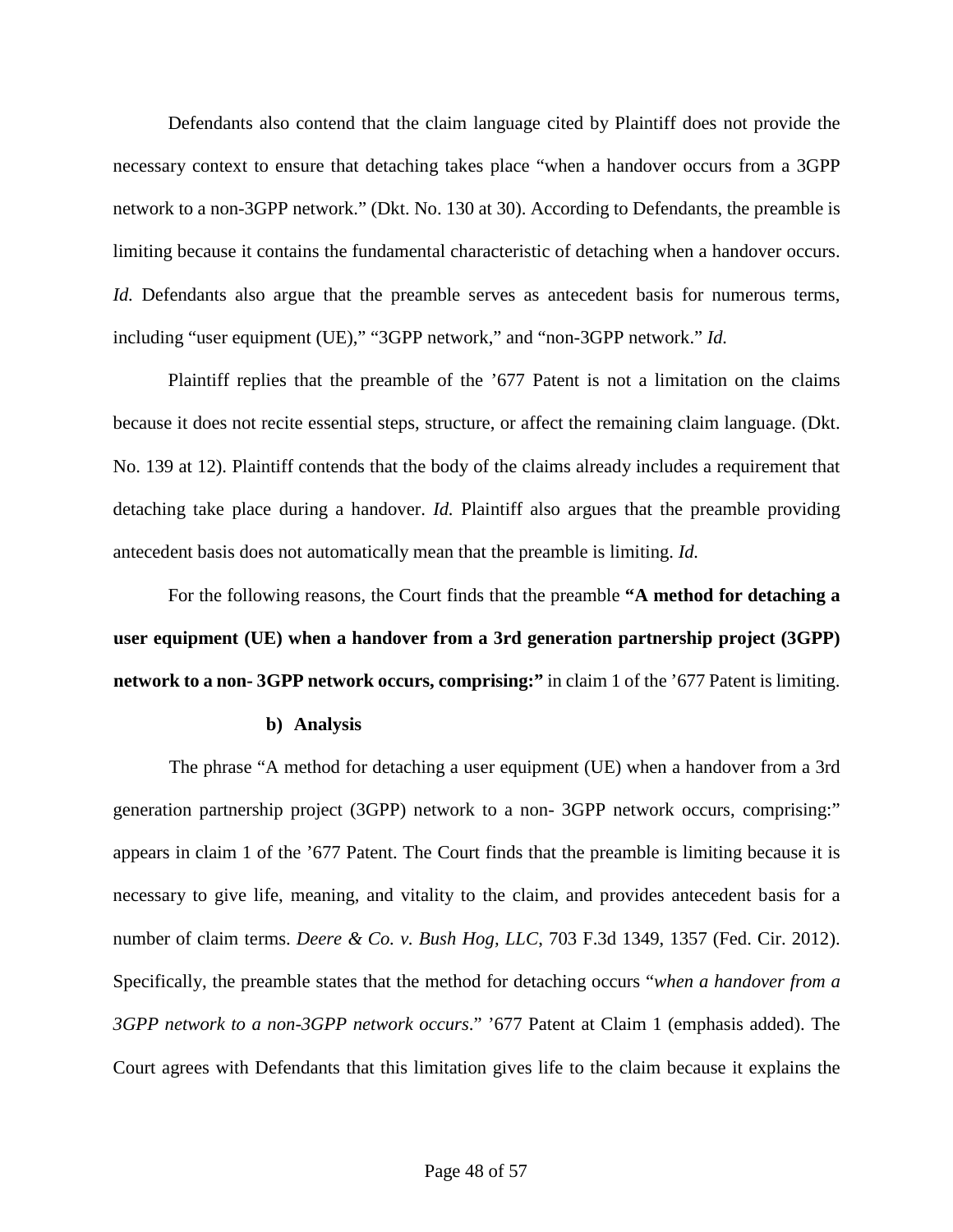context in which the invention is implemented.

The title of the '677 Patent is a "Method, System, and Device for User Detachment *when a Handover or Change Occurs in Heterogeneous Network*," and the patent describes the "present invention" as relating "to the network communication technology and more particularly to a method, system, and device for user detachment *when a handover or change occurs in a heterogeneous network.*" '677 Patent at 1:21–24 (emphasis added). The specification also indicates that problems with the prior art arose when a handover occurs. The specification states, "To sum up, . . . the inventor(s) of the present invention finds that the prior art has at least the following problems: the prior art [does not] provide[] a specific solution for user detachment *when a handover or change occurs in a heterogeneous network* . . . ." *Id.* at 3:49–52 (emphasis added). Moreover, the preamble provides antecedent basis for the terms "user equipment (UE)," "3GPP network," and "non-3GPP network." *Catalina Mktg. Int'l, Inc. v. Coolsavings.com, Inc.*, 289 F.3d 801, 808 (Fed. Cir. 2002) ("[D]ependence on a particular disputed preamble phrase for antecedent basis may limit claim scope because it indicates a reliance on both the preamble and claim body to define the claimed invention."). Accordingly, the Court finds that the preamble is limiting because it is necessary to give life, meaning, and vitality to the claim, and provides antecedent basis for a number of claim terms. Finally, in reaching its conclusion, the Court has considered the extrinsic evidence submitted by the parties, and given it its proper weight in light of the intrinsic evidence.

# **c) Court's Construction**

The preamble **"A method for detaching a user equipment (UE) when a handover from a 3rd generation partnership project (3GPP) network to a non- 3GPP network occurs, comprising:"** in claim 1 of the '677 Patent is limiting.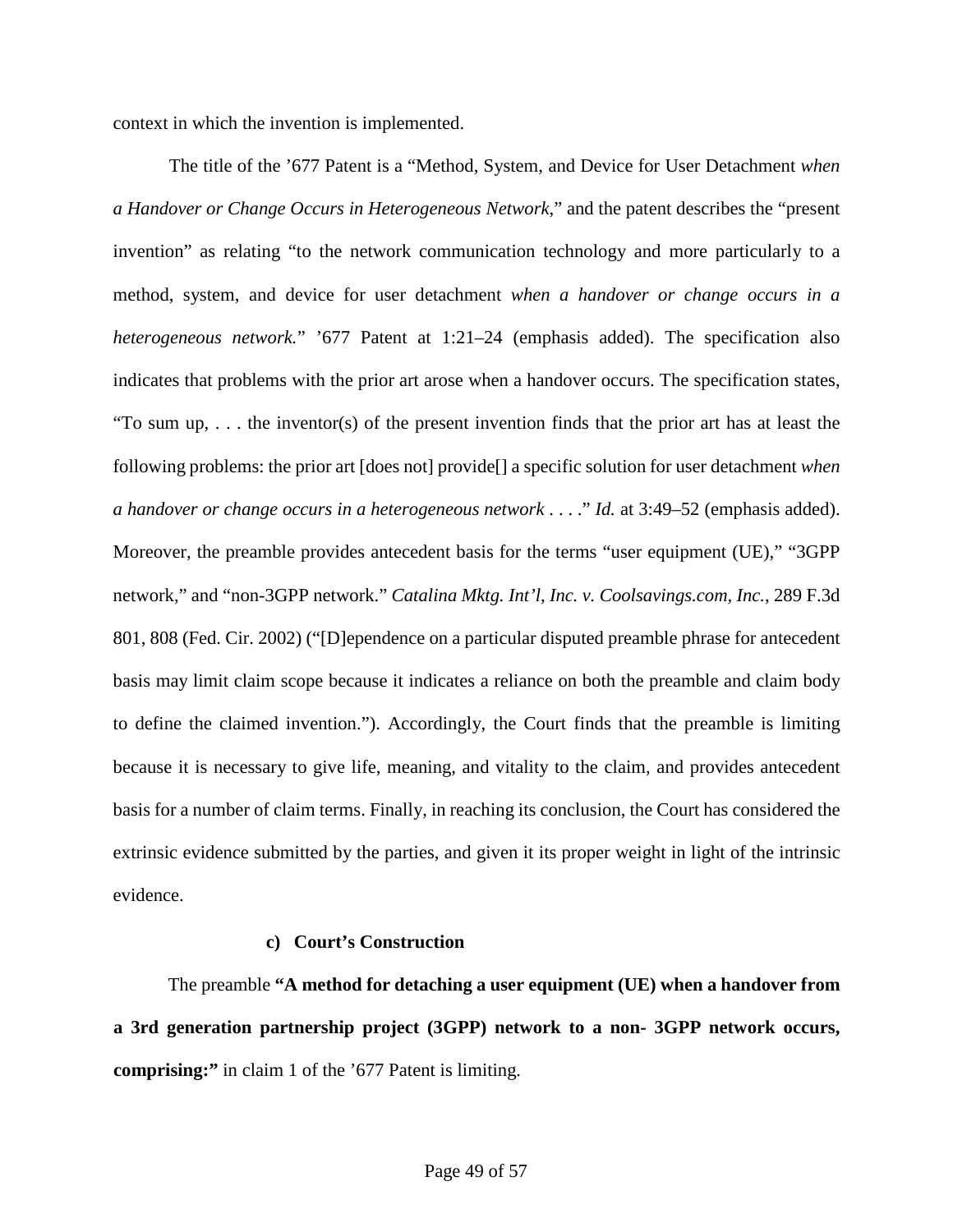# **6. "detaching, by the MME, the UE from the 3GPP network" / "detach the UE from the 3GPP network"**

<span id="page-49-0"></span>

| Disputed Term           | <b>Plaintiff's Proposal</b>  | Defendants' Proposal          |
|-------------------------|------------------------------|-------------------------------|
| "detaching, by the MME, | "delete an MM context of the | "delete the MM context of the |
| the UE from the 3GPP    | UE by the MME"               | UE by the MME"                |
| network"                |                              |                               |
| "detach the UE from the | "delete an MM context of the | "delete the MM context of the |
| 3GPP network"           | UE, by the MME"              | UE, by the MME"               |

#### **a) The Parties' Positions**

The parties agree that "detaching" relates to a deletion of context information associated with a UE, but disagree as to what amount of "deleting" is required by the claims. Plaintiff contends that "detaching" refers to deleting any information field within the MM context. Defendants contend that "detaching" refers to deleting the entire MM context stored in the MME, not just one of the fields. Plaintiff argues that the parties true dispute is what an "MM Context" is, and what is meant by "deleting" an "MM Context." (Dkt. No. 124 at 26).

Plaintiff argues that a person of ordinary skill in the art at the time of the invention would have recognized that there are numerous different "MM contexts." (*Id.* at 25) (citing Dkt. No. 124- 4 at 2-3). Plaintiff contends that a person of ordinary skill would understand the phrase "detaching" as referring to deleting at least one such context from the MME. (Dkt. No. 124 at 26). Plaintiff argues that the '677 Patent repeatedly and consistently defines "detaching" as a deletion of MM context information of the UE by the MME. (*Id.* at 27) (citing '677 Patent at 13:27–30). Plaintiff further argues that Defendants' proposal unreasonably constricts the scope of the claims to require a deletion of all of the MM contexts in the MME. (Dkt. No. 124 at 26). According to Plaintiff, nowhere do the claims, specification, or file history evidence any statement that "detach" or "detaching" is restricted only to situations where every MM context attribute must be deleted. (*Id.* at 27).

Plaintiff also contends that the problem faced by the inventors at the time of the '677 Patent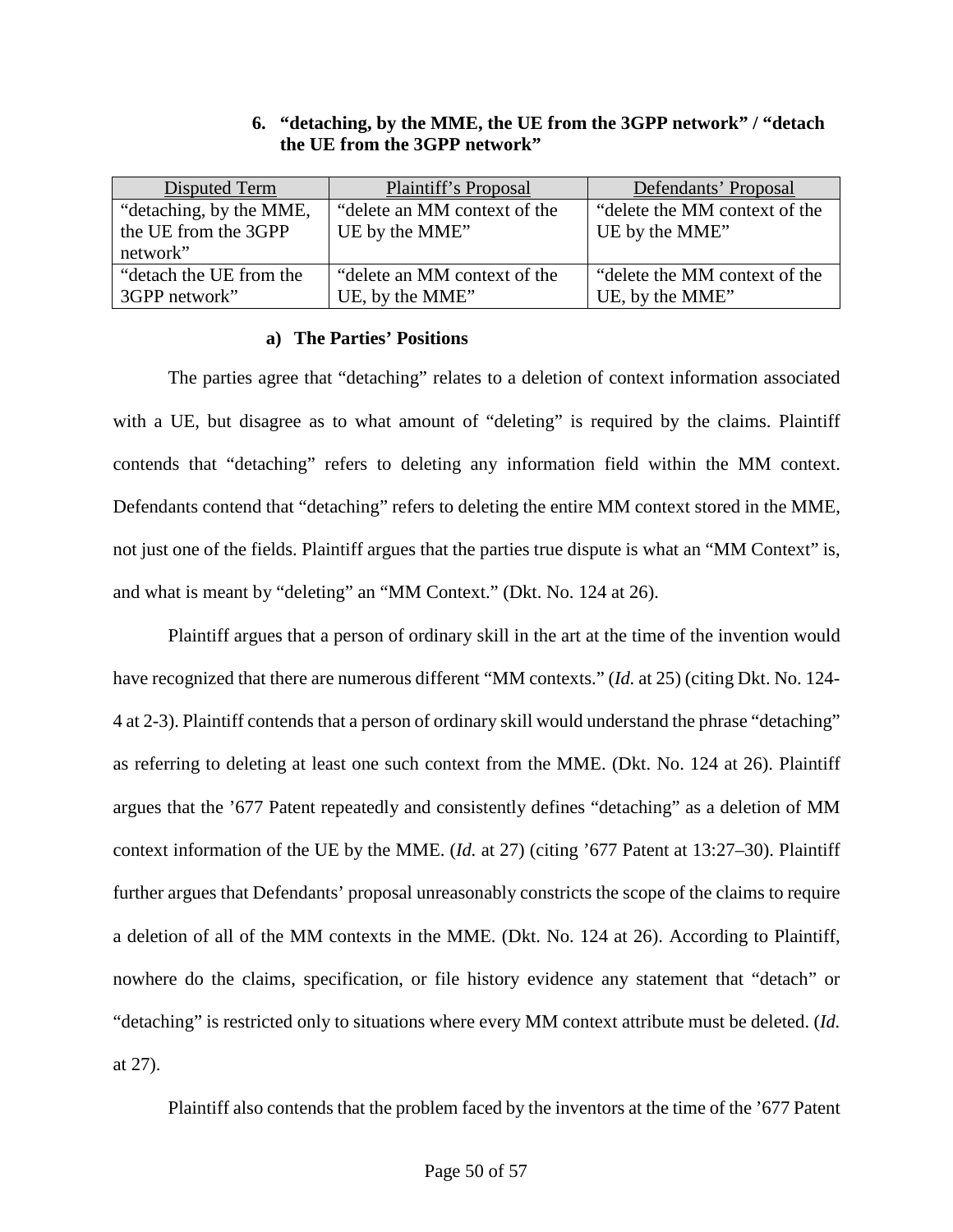was that the prior art did not delete any context information during a handover. *Id.* ('677 Patent at 3:10–16). Plaintiff argues that a person of ordinary skill would recognize that this drawback of the prior art is overcome even if detachment means that only a subset of eligible resources are deleted. (Dkt. No. 124 at 27). Plaintiff further contends that a person of skill would recognize that in certain situations, it may be beneficial to delete, some, but not all, MM context attributes. (*Id.* at 27-28).

Plaintiff also argues that at the time of the invention, MMEs could not effectively manage their resources because they retained all of a UE's context information. (*Id.* at 28). Plaintiff contends that Defendants' construction would ignore the knowledge and skill of the ordinary artisan and interject an entirely new inefficiency by forcing the MME to delete all of a UE's context information. *Id.* According to Plaintiff, a person of skill would not understand the invention to be so binary and would recognize that the stated goal of the invention is captured in Plaintiff's construction. *Id.*

Defendants respond that the '677 Patent refers to one mobility management context (MM context) stored in the mobility management entity (MME) corresponding to each UE. (Dkt. No. 130 at 31). Defendants argue that the '677 Patent proposes saving network resources by deleting the mobility management context. (*Id.*) (citing '677 Patent at 2:65–3:5). According to Defendants, this stated goal is simply not achieved if the MME deletes only one *field* of the MM context as Plaintiff proposes. (Dkt. No. 130 at 31). Defendants further argue that Plaintiff incorrectly suggest that each field of the MM context is itself a separate MM context. *Id.* Defendants contend that the information contained in the MM context is stored in data fields, but these fields are not themselves separate MM contexts. *Id.* (citing Dkt. No. 130-1 at  $\P$  61).

Defendants further argue that every reference in the '677 Patent to the deletion of the MM context requires deleting the entire context stored in the MME. (Dkt. No. 130 at 32) (citing '677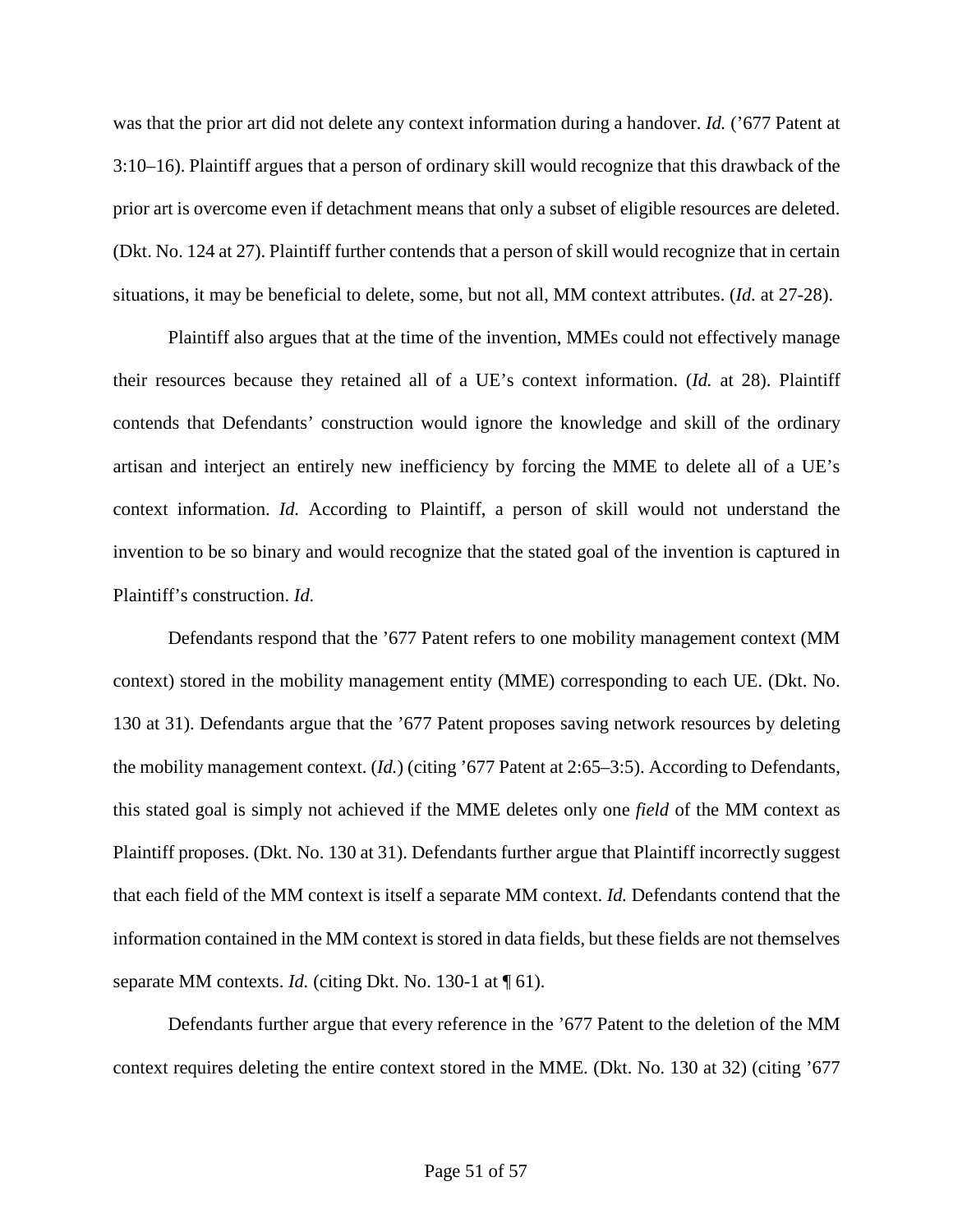Patent, at 2:65–3:8, 15:33–34, 17:31–32, 18:47–49). Defendants contend that the '677 Patent does not refer to multiple MM contexts stored in the MME for a single UE, or suggest that some portion of the MM context can, or should, be deleted. (Dkt. No. 130 at 32). Defendants further argue that the table cited by Plaintiff does not support its contention that there must be a "multitude" of MM contexts. (*Id.* at 33). Defendants contend that the use of the plural "contexts" refers to two different contexts, and does not imply that there are multiple MM contexts for a single UE, as Plaintiff suggest. *Id.* (Dkt. No. 130-1 at  $\P$  65). Defendants further contend that the next tables in the same specification clarify that a given "context" refers to the record of all the fields (*e.g.*, IMSI, MSISDN, etc.), not a single field. (Dkt. No. 130 at 33) (Dkt. No. 130-4 at 14-18). Defendants argue that each of these tables is titled to reflect a single context, and each singular context contains multiple fields within it. *Id.*

Plaintiff replies that nothing about the phrase deleting "the MM context" suggests that each and every MM context must be deleted, or suggests that a POSITA would not consider deleting a field of MM context information to be deleting "the MM context." (Dkt. No. 139 at 11) (citing Dkt. No. 139-1 at ¶¶ 54-55). Plaintiff also argues that the phrase "an" MM context appears in the description of one of the preferred embodiments. (Dkt. No. 139 at 11) (citing '677 Patent at 13:25– 32). Plaintiff further argues that the specification never states that the "entire" or "whole" or "all of" the MM context must be deleted. (Dkt. No. 139 at 11).

Plaintiff also argues that the stated goal of the '677 Patent is "to save network resources," and a person of ordinary skill in the art would have understood that network resources are saved so long as at least some information is deleted from the MME. *Id.* (citing Dkt. No. 139-1 at ¶ 56). Plaintiff contends that the problem in the art at the time of the '677 Patent was that the MME did not delete any context information. (Dkt. No. 139 at 11). Plaintiff also argues that the section of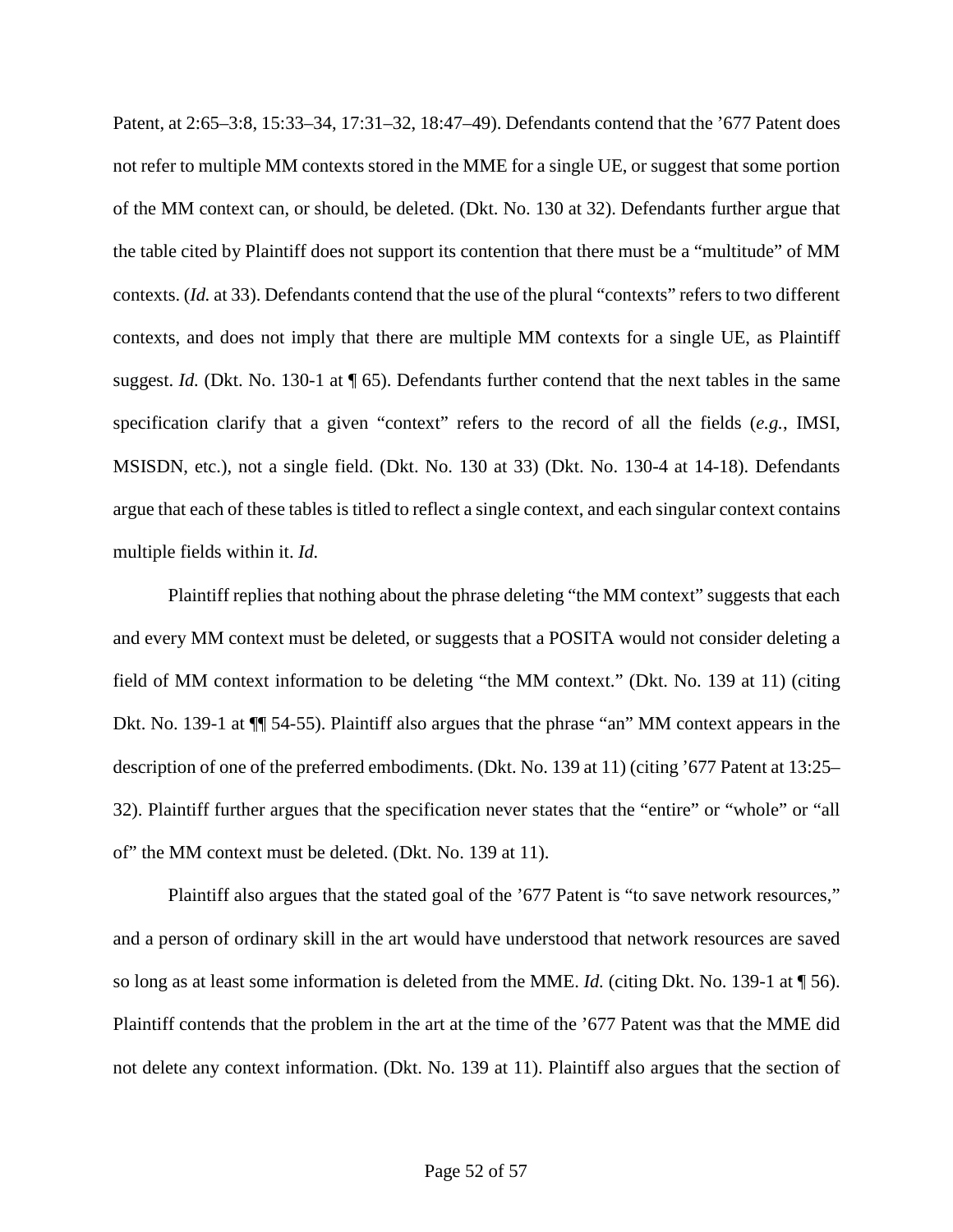the 3GPP standard cited by Defendants discusses the "charging information" that is collected by an SGSN (a 3G network component), and does not state that an MME (the LTE network component recited in the '677 Patent) can only have one MM context per UE at a time. (*Id.* at 12). Plaintiff further contends that Defendants' cite to context information stored in other network components does not show that the "MM context" of the '677 Patent must refer to every field in the "MM and EPS bearer contexts" table. *Id.*

For the following reasons, the Court finds that the phrase **"detaching, by the MME, the UE from the 3GPP network,"** and the phrase **"detach the UE from the 3GPP network"** should be construed to mean **"delete the MM context of the UE by the MME."**

### **b) Analysis**

 $\overline{a}$ 

The phrase "detaching, by the MME, the UE from the 3GPP network" appears in claim 1 of the '677 Patent. The phrase "detach the UE from the 3GPP network" appears in claim 8 of the '677 Patent. The parties agree that "detaching" relates to a deletion of context information associated with a UE, but disagree as to what amount of "deleting" is required by the claims. The Court finds that "detaching" means deleting the entire context stored in the MME. The specification refers to a mobility management context ("MM context") stored in the mobility management entity ("MME") corresponding to each user equipment ("UE").<sup>[3](#page-52-0)</sup> '677 Patent at 2:60– 63 ("Once the UE accesses a 3GPP network, the 3GPP network creates bearer resources of the UE and a mobility management context of the UE. The mobility management context of the UE exists in the MME."). The specification further states that the mobility management entity (MME) provides "mobility management of a control plane, including management of a user context and a

<span id="page-52-0"></span><sup>&</sup>lt;sup>3</sup> The parties appear to agree that "each UE only has a single table of context information stored in the MME." (Dkt. No. 139-1 at ¶ 54).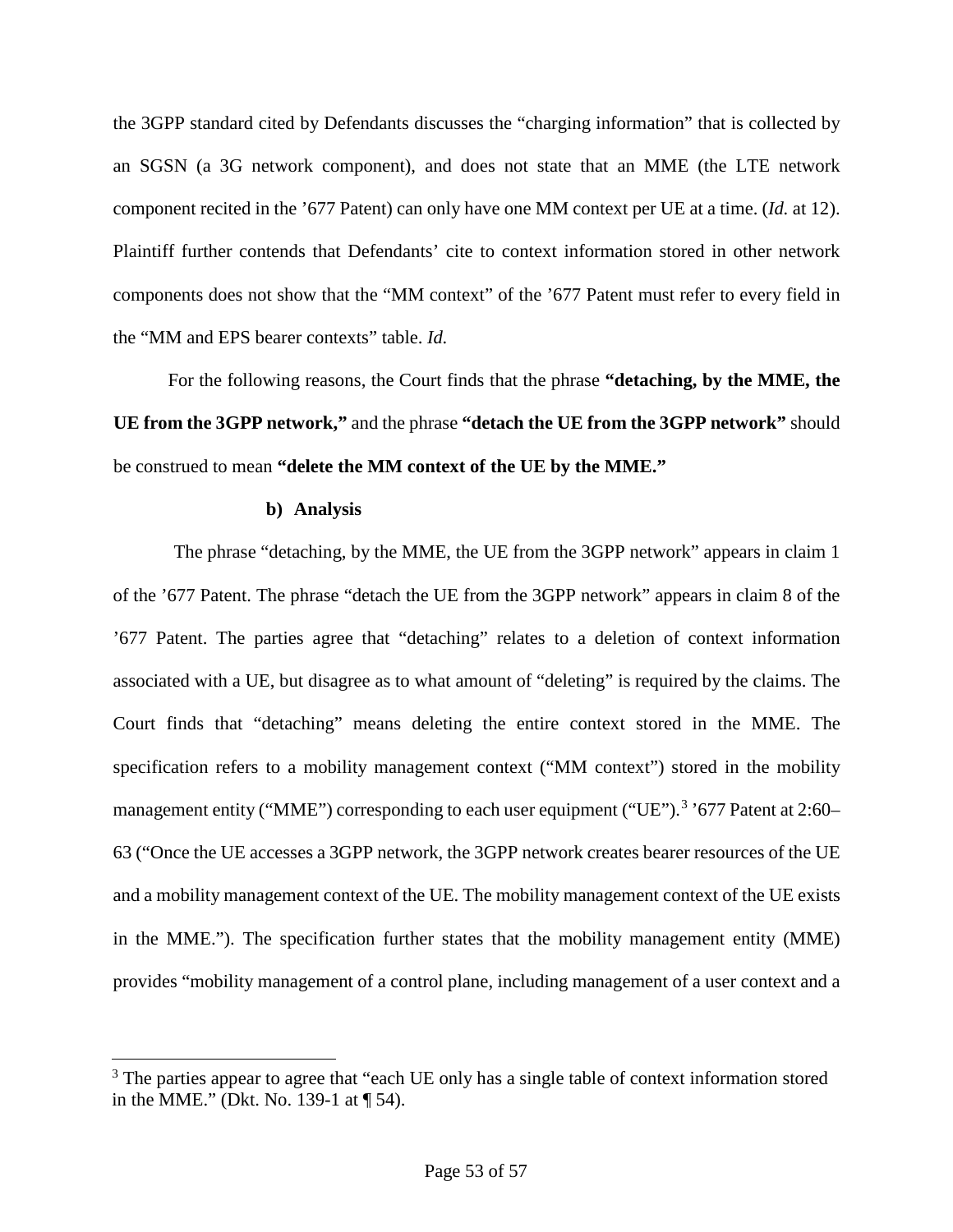mobility state and allocation of temporary user identities." *Id.* at 1:35–38. The specification adds that "when the UE is handed over or switched from a 3GPP network to a non-3GPP network, user detachment needs to be performed to save network resources." *Id.* at 2:65–3:1. The specification indicates that a problem with the prior art is that "when the UE is handed over or switched from a 3GPP network to a non-3GPP network, the 3GPP network merely deletes the bearer resources of the UE, but does not delete the mobility management context of the UE . . . ." *Id.* at 3:10–14.[4](#page-53-0)

The specification states that the solution to the problem is to delete both the bearer resources of the UE and the mobility management context as a way to save resources. *Id.* at 3:3– 5 ("The detachment of the 3GPP network indicates that the 3GPP network deletes the bearer resources of the UE *and the mobility management context of the UE*.") (emphasis added). The specification repeats deleting "*the* MM context" seventy times. *See, e.g.*, *id.* at 15:33–34 ("If [the UE should be detached], the bearer resources and *the* MM context used by the UE in the 3GPP network are deleted.") (emphasis added), 17:31–32 ("the MME deletes *the* MM context and the bearer resources.") (emphasis added), 18:47–49 ("if the MME finds that the default bearer of the UE is deleted, the MME deletes *the* MM context of the UE (that is, the MME detaches the UE from the 3GPP network).)" (emphasis added). Accordingly, the Court finds that "detaching" means deleting the MM context of the UE by the MME.

Plaintiff argues that there are numerous different "MM contexts," and "detaching" refers to deleting at least one context from the MME. (Dkt. No. 124 at 25-26). In other words, Plaintiff contends that "detaching" requires a deletion of one or more of the entries from the MM context

l

<span id="page-53-0"></span><sup>&</sup>lt;sup>4</sup> The specification indicates that there is also an MM context stored at the UE. '677 Patent at 2:64– 65 ("Furthermore, bearer resources of a 3GPP network and a mobility management context of a 3GPP network are also created in the UE."). The parties appear to agree that the claims do not require deleting the MM context stored at the UE. (Dkt. No. 130 at 31 n.7).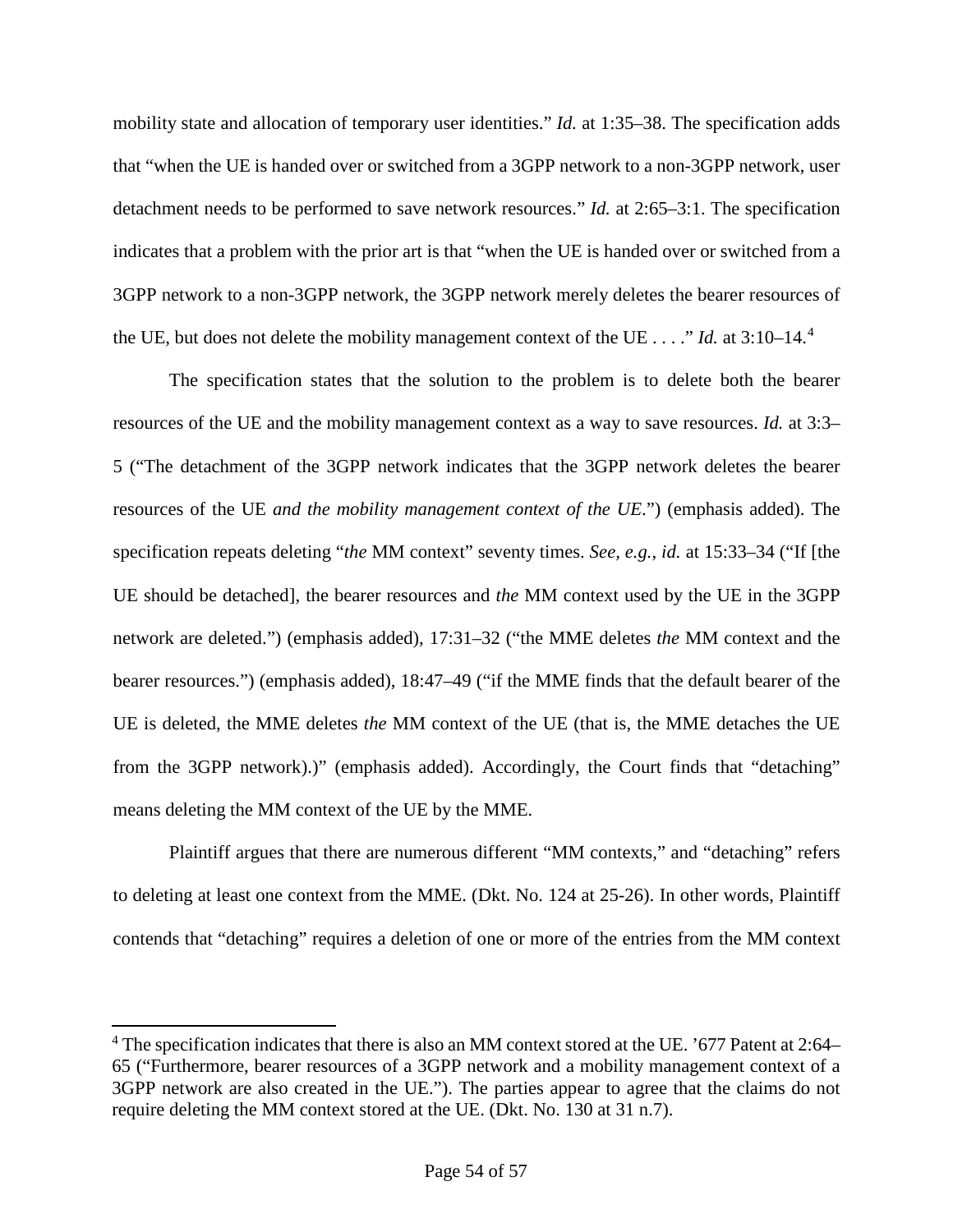table, with each entry understood as an "MM Context." (*Id.* at 26). Plaintiff further argues that "the '677 Patent repeatedly and consistently defines 'detaching' as a deletion of MM context information of the UE by the MME." (*Id.* at 27). Plaintiff points to the only instance in the specification that states "[i]f the MM finds that all bearer resources of the UE are deleted, the MME further determines whether to delete *an* MM context (i.e., detaching the UE from the 3GPP network)." *Id.* (citing '677 Patent at 13:27–30) (emphasis added).

The Court disagrees with Plaintiff's characterization of the intrinsic evidence. Contrary to Plaintiff's suggestion, the specification does not "repeatedly and consistently" mention "MM context *information*." Indeed, the specification does not state that "information" from the MM context is deleted. Likewise, the specification does not state that a "field" is deleted. Instead, the specification "repeatedly and consistently" states that "the MM context" is deleted. Accordingly, the Court reject Plaintiff's construction because it is inconsistent with the weight of the intrinsic evidence. *Demarini Sports v. Worth*, 239 F.3d 1314, 1327 (Fed. Cir. 2001) ("We note that claim terms are not construed in a vacuum. Rather, to interpret claim terms we look to all of the intrinsic evidence as it pertains to the terms in question.").

Moreover, Plaintiff's argument regarding the extrinsic evidence is not persuasive. The table from the 3GPP standards does not show a "multitude" of MM contexts.

| Release 8         | 147                                                                                                                                                                                       | 3GPP TS 23.401 V8.4.0 (2008-12) |
|-------------------|-------------------------------------------------------------------------------------------------------------------------------------------------------------------------------------------|---------------------------------|
| <b>MMF</b><br>572 |                                                                                                                                                                                           |                                 |
|                   | The MME maintains MM context and EPS bearer context information for UEs in the ECM-IDLE, ECM-CONNECTED<br>and EMM-DEREGISTERED states. Table 5.7.2-1 shows the context fields for one UE. |                                 |
|                   |                                                                                                                                                                                           |                                 |
|                   |                                                                                                                                                                                           |                                 |
|                   | Table 5.7.2-1: MME MM and EPS bearer Contexts                                                                                                                                             |                                 |
| Field             | <b>Description</b>                                                                                                                                                                        | <b>Status</b>                   |
| <b>IMSI</b>       | IMSI (International Mobile Subscriber Identity) is the subscribers                                                                                                                        |                                 |
|                   | permanent identity.                                                                                                                                                                       |                                 |
| <b>MSISDN</b>     | The basic MSISDN of the UE. The presence is dictated by its                                                                                                                               |                                 |
|                   | storage in the HSS.                                                                                                                                                                       |                                 |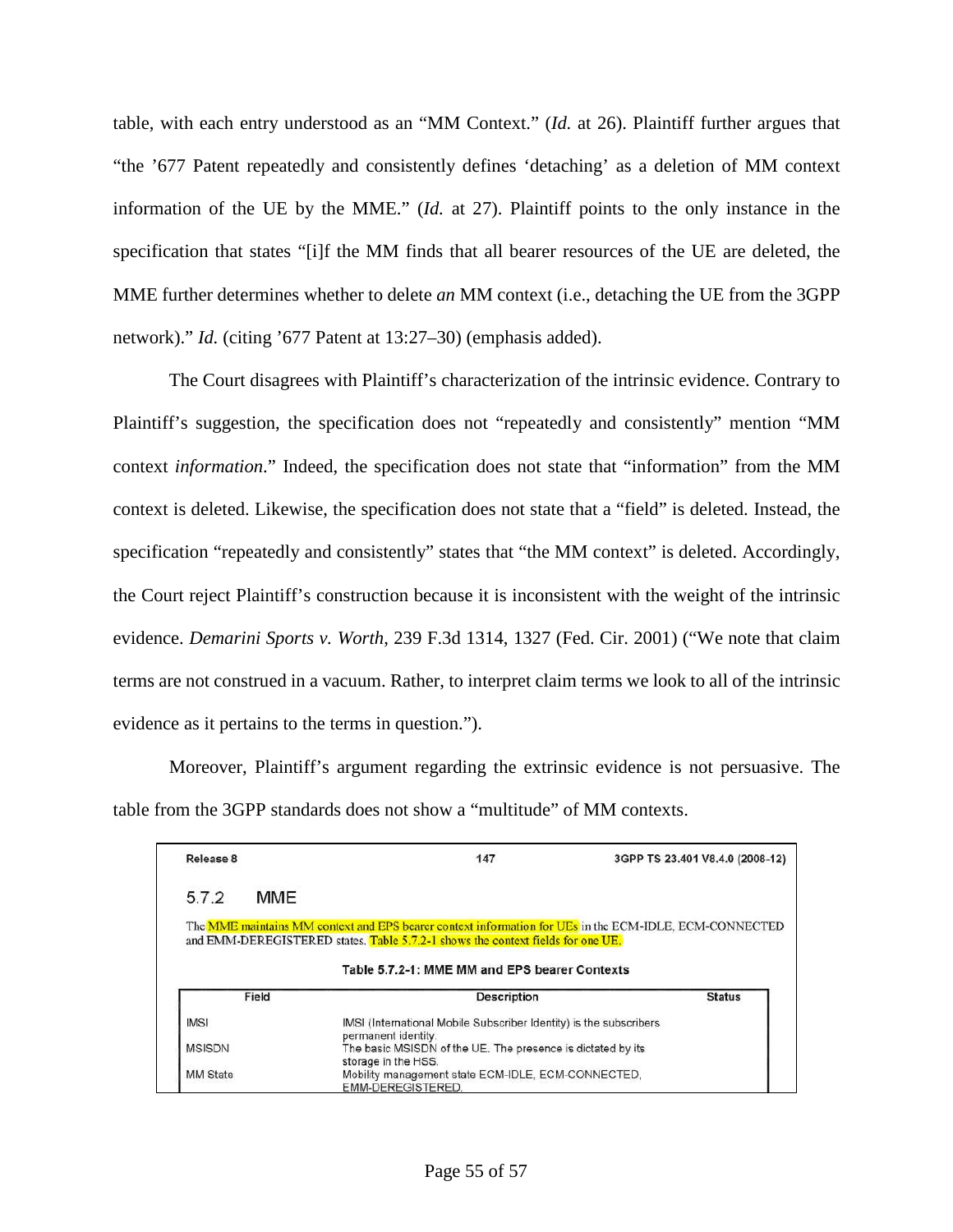(Dkt. No. 124-4 at 2) (highlighting added). Instead, the table is titled "MM and EPS Bearer Contexts" because the table contains the fields present in two different contexts, an MM context and an EPS bearer context. *Id.* In other words, the use of the plural "contexts" refers to these two different contexts, and does not imply that there are multiple MM contexts for a single UE, as Plaintiff suggests. Indeed, the introduction sentence states that the table "shows the context *fields* for one UE." *Id.* (emphasis added). For example, the table shows an "IMSI" field and an "MM State" field. *Id.* Similarly, the other tables in the specification confirm that a given "context" refers to the record of all the fields (*e.g.*, IMSI, MSISDN, etc.), and not a single field.

| Field                           | <b>Description</b>                                                                                           | <b>E-UTRAN</b> | UTRAN/<br><b>GERAN</b> |
|---------------------------------|--------------------------------------------------------------------------------------------------------------|----------------|------------------------|
| <b>IMSI</b>                     | IMSI (International Mobile Subscriber Identity) is the subscriber<br>permanent identity.                     | X              | x                      |
| MSISDN                          | The basic MSISDN of the UE. The presence is dictated by its<br>storage in the HSS.                           | x              | x                      |
| Selected CN operator id         | Selected core network operator identity (to support network<br>sharing as defined in TS 23.251 [24]).        | X              | х                      |
|                                 | Table 5.7.4-1: P-GW context                                                                                  |                |                        |
| Field                           | <b>Description</b>                                                                                           | <b>E-UTRAN</b> | UTRAN/<br><b>GERAN</b> |
| <b>IMSI</b>                     | IMSI (International Mobile Subscriber Identity) is the<br>subscriber permanent identity.                     | X              | x                      |
| <b>MSISDN</b>                   | The basic MSISDN of the UE. The presence is dictated by its<br>storage in the HSS.                           | X              | X                      |
| Selected CN operator id         | Selected core network operator identity (to support network<br>sharing as defined in TS 23.251 [24]).        | X              | X                      |
| RAT type                        | <b>Current RAT</b>                                                                                           | Х              | X                      |
|                                 | Table 5.7.5-1: UE context                                                                                    |                |                        |
| Field<br><b>IMSI</b>            | <b>Description</b><br>IMSI (International Mobile Subscriber Identity) is the subscribers permanent identity. |                |                        |
| <b>EMM State</b><br><b>GUTI</b> | Mobility management state EMM-REGISTERED, EMM-DEREGISTERED.<br>Globally Unique Temporary Identity.           |                |                        |

(Dkt. No. 130-4 at 14-18). Each of the tables above is titled to reflect a single context, and each singular context contains multiple fields within it. Accordingly, the Court rejects Plaintiff's construction. Finally, in reaching its conclusion, the Court has considered the extrinsic evidence submitted by the parties, and given it its proper weight in light of the intrinsic evidence.

### **c) Court's Construction**